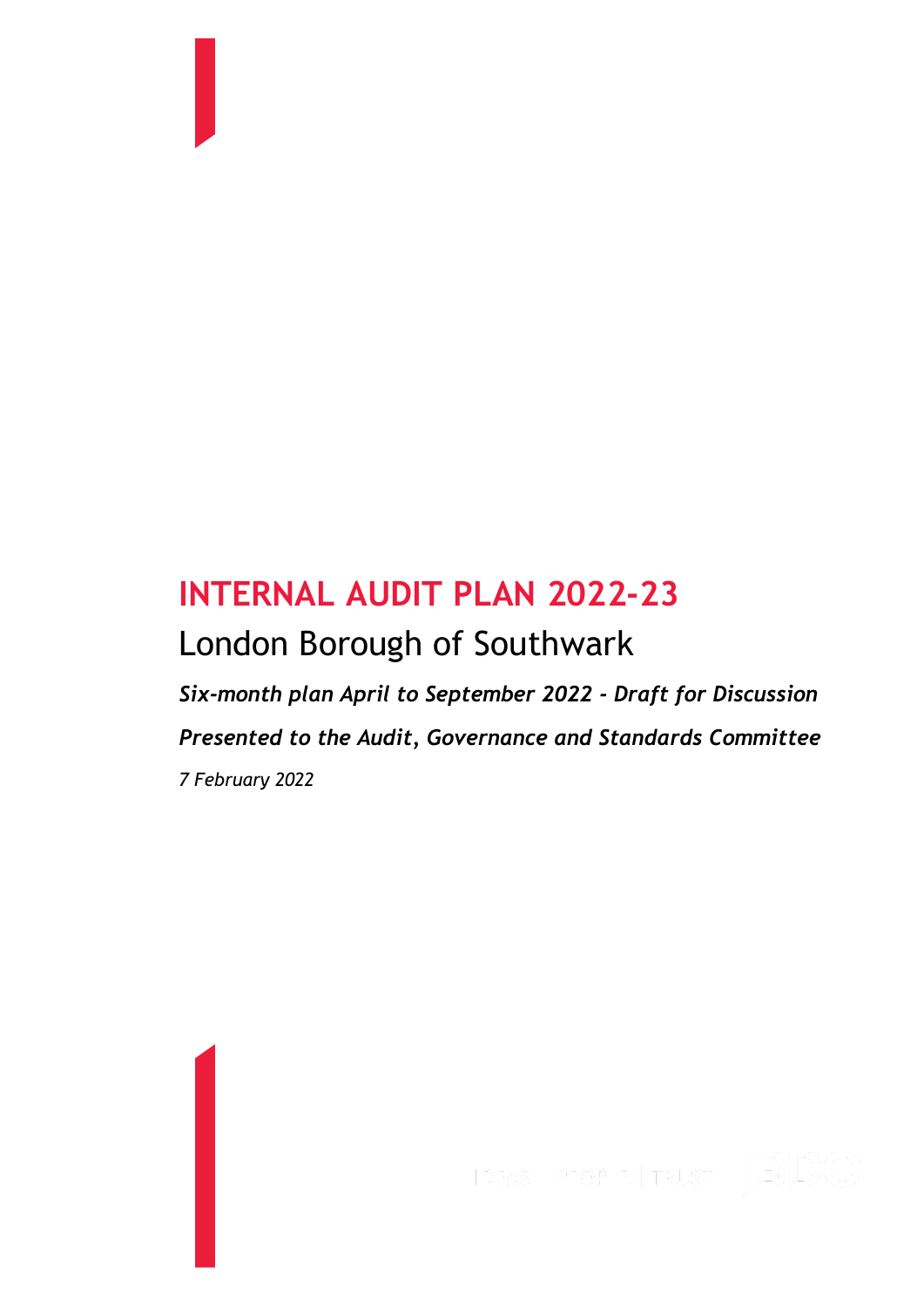# CONTENTS

|    |                                                                            | Page      |
|----|----------------------------------------------------------------------------|-----------|
| 1. | Audit risk assessment                                                      | $3 - 4$   |
| 2. | Mapping the Council's corporate risks to the internal audit strategic plan | $5-9$     |
| 3. | Internal audit operational plan six months April to September 2022         | $10 - 15$ |
| 4. | Internal audit plan summary six months April to September 2022             | 16        |
| 5. | Internal audit outline strategy (and previous plans) 2017-18 to 2023-24    | $17 - 32$ |
|    | Appendix - Internal audit charter                                          | $33 - 39$ |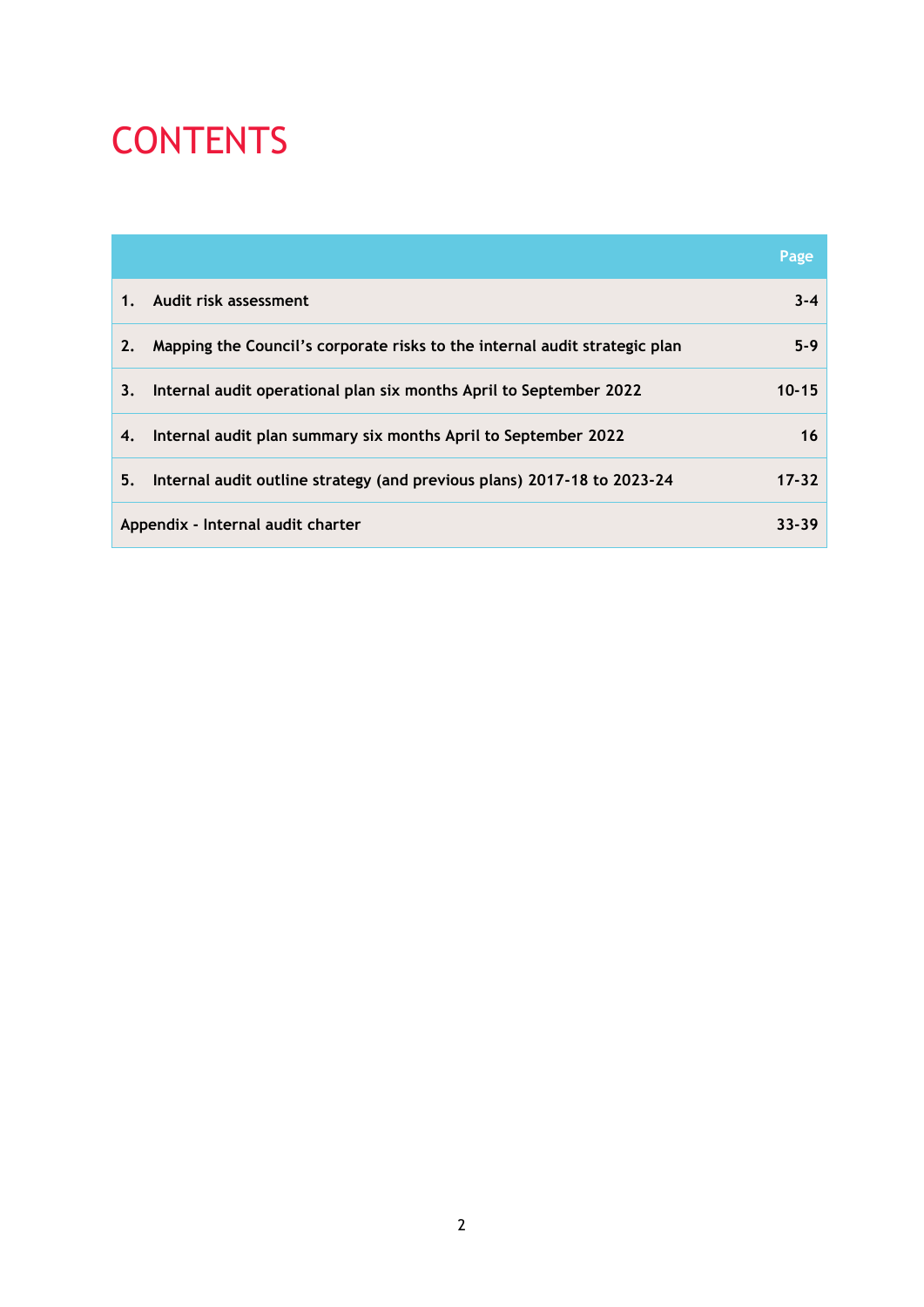# **1. AUDIT RISK ASSESSMENT**

#### **1.1 Background**

BDO LLP has been appointed as internal auditors to the London Borough of Southwark to provide the Council with assurance on the adequacy of internal control arrangements, including risk management and governance. Our role at the Council will also be aimed at helping management to improve risk management, governance and internal control, so reducing the effects of any significant risks.

We report to the Strategic Director of Finance and Governance, as the Council's section 151 officer, on an operational basis. The Engagement Partner, Greg Rubins, is the Council's Chief Audit Executive.

Responsibility for the Council's internal control arrangements remains fully with management, who should recognise that internal audit can only provide 'reasonable assurance' and cannot provide any guarantee against material errors, loss or fraud.

Our risk based approach to Internal Audit uses the Council's own risk management process and risk register as a starting point for audit planning as this represents the client's own assessment of the risks to it achieving its strategic objectives.

The extent to which we can rely on management's own perception of risk largely depends on the maturity and effectiveness of the Council's own risk management arrangements. In estimating the amount of audit resource required to address the most significant risks, we have also sought to confirm that senior management's own assessment of risk accurately reflects Southwark Council's current risk profile. In drafting the plan and strategy, we mapped the audits to the corporate risk register and departmental risk registers to confirm adequate work was being undertaken on key risk areas.

#### **1.2 Planned approach to internal audit 2022-23**

Due to the imminent appointment of a new Chief Executive and potential changes to the administration in light of the forthcoming elections, we have agreed with the Strategic Director of Finance and Governance to prepare an initial six-month internal audit plan. The proposed Internal Audit programme for April to September 2022 is shown from page 10.

To prepare the internal audit plan, we have held discussions with chief officers for each of the Council's departments, to identify the priorities for the first six months of the year. The plan also captures internal audits that have been deferred from 2021-22.

The plan is presented as a draft for discussion to the Audit, Governance and Standards Committee. We would welcome your views on the plan and any areas that you would consider relevant for inclusion.

Following discussion by the Committee, the internal audit plan will be presented to a collective meeting of the Chief Officer's Team for agreement of specific timings before the start of the new financial year. A final version of the six-month plan will be circulated to the Committee under the email protocol.

Overall, the plan is set within the context of a multi-year approach to internal audit planning, such that all areas of key risks would be looked at over a three-to-five-year audit cycle. An indicative strategic plan for the latter six months of 2022-23 and for 2023-24 is shown from page 17, along with previous years' audits, for reference. This will be extended to include 2024-25 when the full internal audit plan for 2022-23 is prepared.

To develop the full internal audit plan for 2022-23, discussions will be held with chief officers over the summer months, and the updated plan and strategic plan will be presented to the Audit, Governance and Standards Committee in September 2022.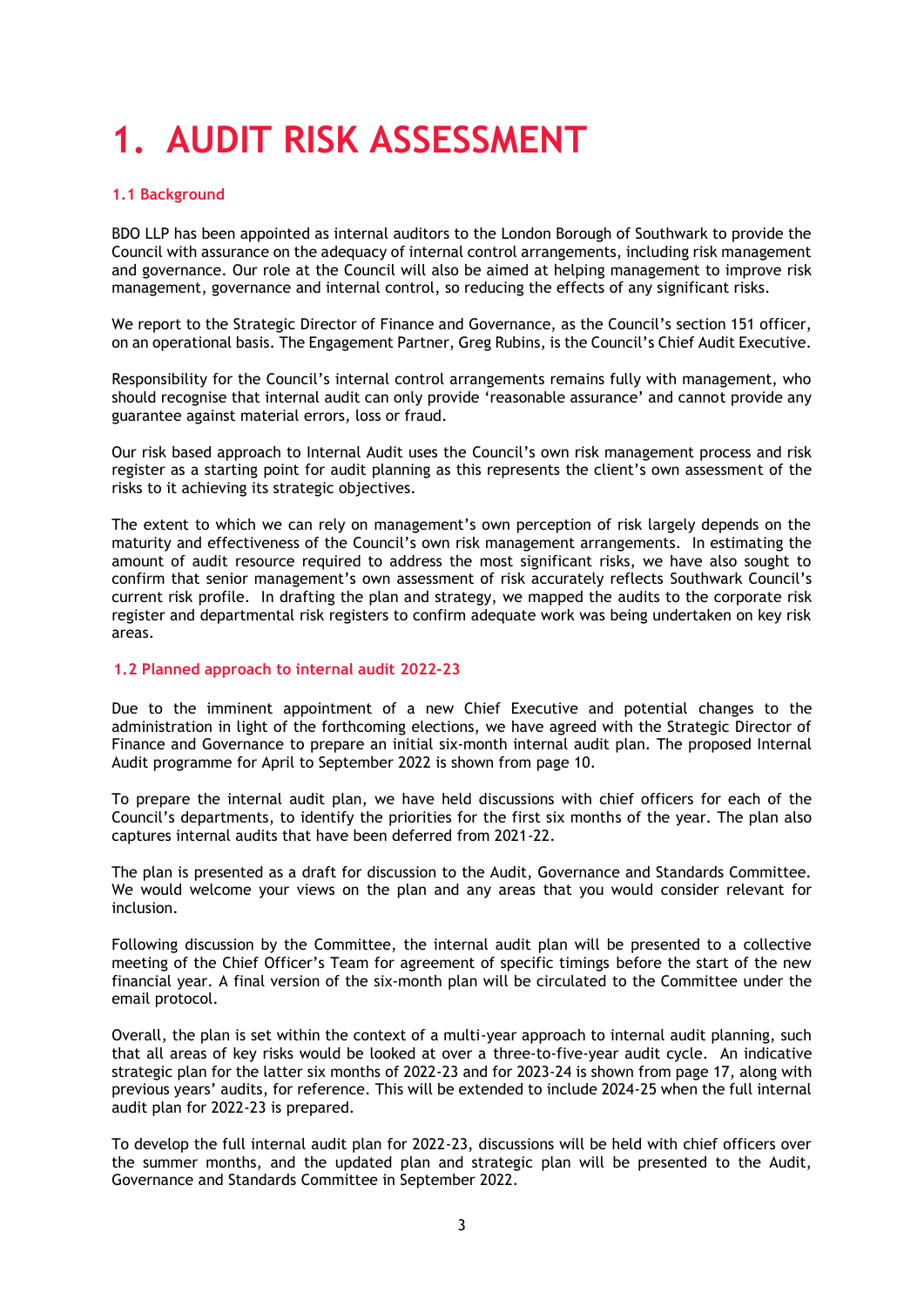#### **1.3 Individual audits**

When we scope each review, we will reconsider our estimate for the number of days needed to achieve the objectives established for the work and to complete it to a satisfactory standard in light of the control environment identified within the Council.

In determining the timing of our individual audits we will seek to agree a date which is convenient to the Council and which ensures availability of key management and staff.

As we undertake planning for each audit, we will continue to work with the Council's anti-fraud team to identify areas to include to provide assurance on the management of the risk of fraud.

#### **1.4 Variations to the Plan**

We will keep the programme under continuous review during the year and will introduce to the plan any significant areas of risk identified by management during that period.

Where changes to the planned audits are required during the year, these will be agreed with the departmental directors and the Strategic Director of Finance and Governance and reported to the Audit, Governance and Standards Committee.

We also review the strategic plan each year to ensure we remain aware of your ongoing and emerging risks and opportunities and new priorities or projects. Over the coming pages, we have mapped your key risks along with the audit work we are undertaking, demonstrating that we are focussing on your most important issues.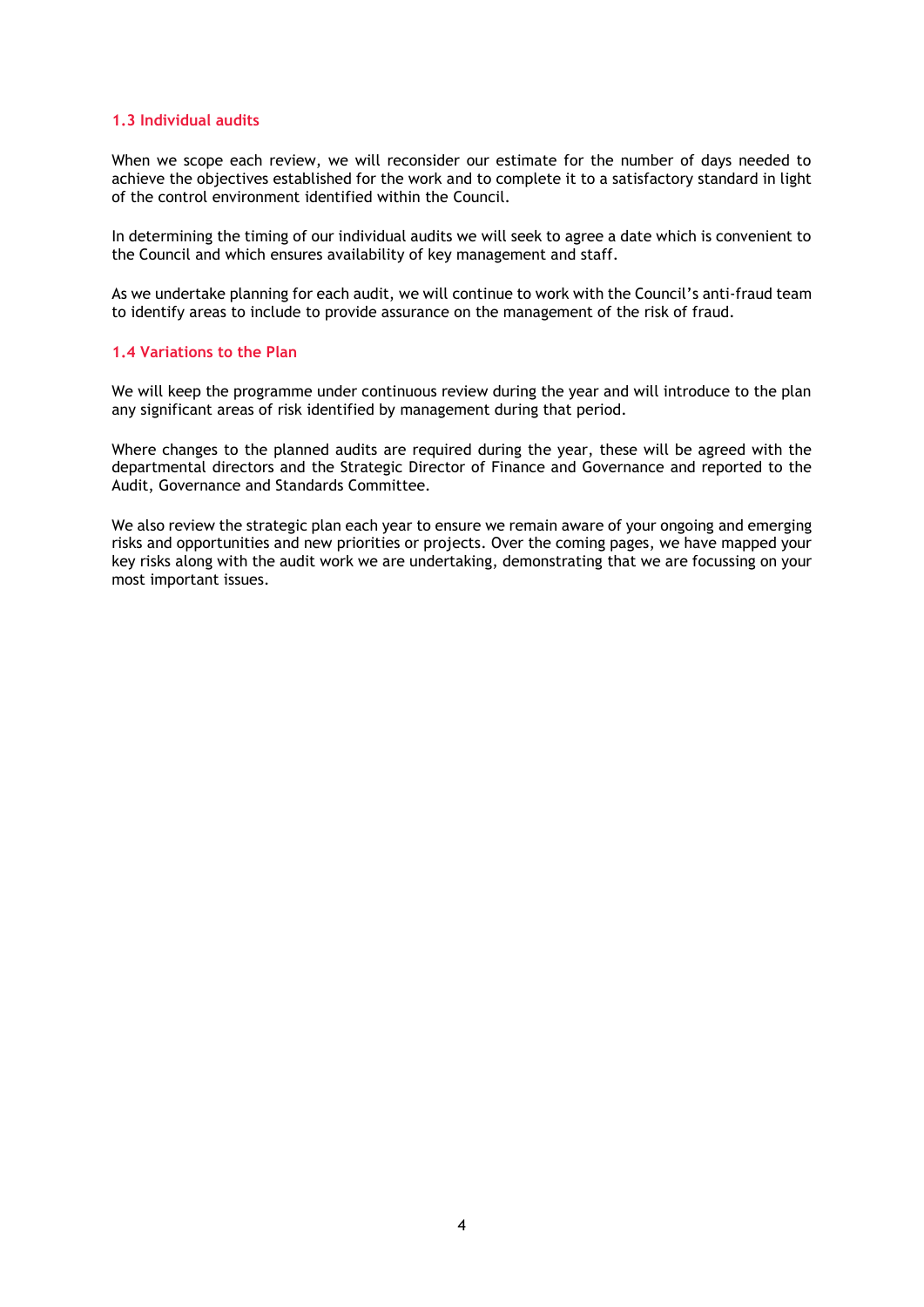# **2. MAPPING THE COUNCIL'S TOP CORPORATE RISKS TO THE INTERNAL AUDIT STRATEGIC PLAN**

| Ref.           | The Council's Top Corporate Risks, as                                                                                                                                                                                                                                                                                                                                                                                                                                                          |                                                       | <b>Planned Internal Audits by Year</b>                                                          |                                                                                                                                     |                                                           |                 |  |  |  |  |
|----------------|------------------------------------------------------------------------------------------------------------------------------------------------------------------------------------------------------------------------------------------------------------------------------------------------------------------------------------------------------------------------------------------------------------------------------------------------------------------------------------------------|-------------------------------------------------------|-------------------------------------------------------------------------------------------------|-------------------------------------------------------------------------------------------------------------------------------------|-----------------------------------------------------------|-----------------|--|--|--|--|
|                | reported in the Draft Annual Governance<br>Statement 2021-22                                                                                                                                                                                                                                                                                                                                                                                                                                   | 2019-20<br>(for reference)                            | 2020-21<br>(for reference)                                                                      | 2021-22<br>(for reference)                                                                                                          | 2022-23                                                   | 2023-24         |  |  |  |  |
|                | <b>Post-Pandemic Recovery</b><br>Slow or sporadic post pandemic economic<br>recovery associated with uncertain<br>government financial support to local<br>authorities and strain on the welfare system<br>leads to increased levels of unemployment and<br>other societal fragmentation; consequentially,<br>increased demand for council services such as<br>social care, welfare and emergency support<br>and housing results in potential for conflicting<br>demands on funding available. |                                                       |                                                                                                 | Financial planning<br>& budget<br>monitoring<br>Service reviews                                                                     | Borough Plan<br>Service reviews                           | Service reviews |  |  |  |  |
| $\overline{2}$ | Cyber Security, IT, Data and Information<br>Management<br>Total or partial loss of significant core business<br>systems, inadequate data security and the<br>system becoming unfit to meet business needs<br>results in impaired service delivery and<br>performance and impacts on resident<br>satisfaction impacting on the reputation of the<br>council and staff productivity and morale.                                                                                                  | <b>Records</b><br>management<br>Shared ICT<br>service | Contact centre<br>Cyber security<br>Mobile device<br>management<br>Software asset<br>management | Cyber security<br>(reliance on third<br>party assurance)<br>Data protection<br>Disaster recovery<br>Hornbill Service<br><b>Desk</b> | Cloud security<br>Other reviews<br>tbc                    | tbc             |  |  |  |  |
| 3              | <b>Acute Socio-Economic Factors</b><br>Failure or lack of capacity to react to wider<br>economic and socio-economic trends, including<br>recession, unemployment and potential impact<br>on levels of homelessness, market forces (e.g.,                                                                                                                                                                                                                                                       | Homelessness<br><b>TMOs</b>                           | Housing<br>Allocations<br><b>TMOs</b>                                                           | <b>Buyback of</b><br>property<br>Housing revenue<br>account                                                                         | Asylum seekers<br>and refugees<br>Community<br>engagement | <b>TMOs</b>     |  |  |  |  |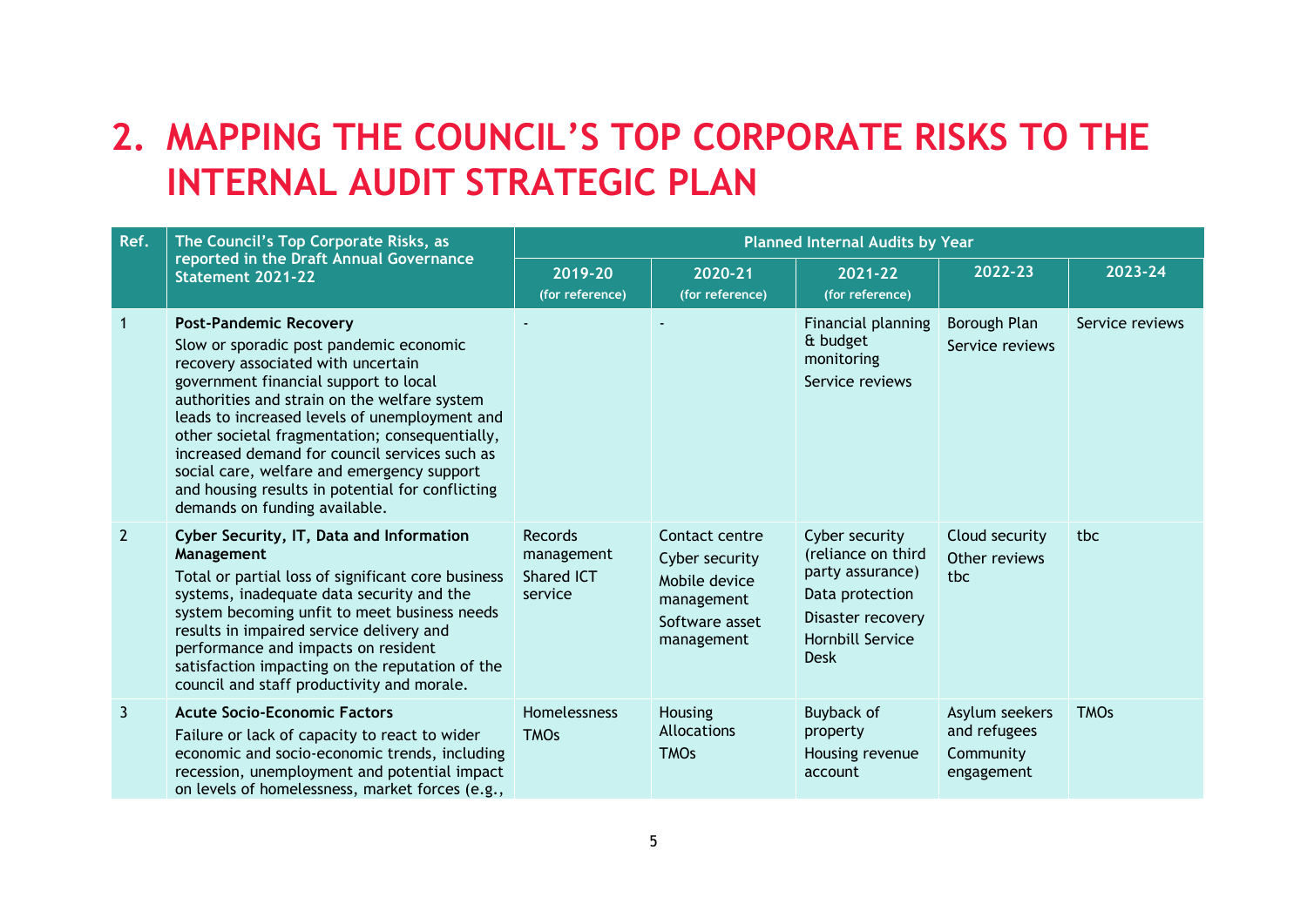| Ref. | The Council's Top Corporate Risks, as                                                                                                                                                                                                                                                                                                                                                                                     | <b>Planned Internal Audits by Year</b>             |                                                                       |                                                                                                                                                                                                                                  |                                                                                                                             |                                   |  |  |  |
|------|---------------------------------------------------------------------------------------------------------------------------------------------------------------------------------------------------------------------------------------------------------------------------------------------------------------------------------------------------------------------------------------------------------------------------|----------------------------------------------------|-----------------------------------------------------------------------|----------------------------------------------------------------------------------------------------------------------------------------------------------------------------------------------------------------------------------|-----------------------------------------------------------------------------------------------------------------------------|-----------------------------------|--|--|--|
|      | reported in the Draft Annual Governance<br>Statement 2021-22                                                                                                                                                                                                                                                                                                                                                              | 2019-20<br>(for reference)                         | 2020-21<br>(for reference)                                            | 2021-22<br>(for reference)                                                                                                                                                                                                       | 2022-23                                                                                                                     | 2023-24                           |  |  |  |
|      | London housing market), international and<br>domestic migration, post Brexit developments<br>and inflation, that creates either funding<br>shortfalls or compromises the delivery of<br>council services.                                                                                                                                                                                                                 |                                                    |                                                                       | Housing tenancy<br>management<br><b>TMOs</b><br>TMOs use of<br>reserves                                                                                                                                                          | Statutory<br>disrepairs<br>Temporary<br>accommodation<br><b>TMOs</b>                                                        |                                   |  |  |  |
| 4    | <b>Welfare Reform</b><br>Changes to the welfare support system create<br>direct and indirect financial pressures on the<br>council through increased demand for all<br>services to those affected by the changes<br>creating the potential for capacity and<br>resource shortfalls.                                                                                                                                       | No recourse to<br>public funds                     | Direct payments<br>Supported living                                   | Adoption service<br>All age disability<br>service<br>Continuing<br>healthcare<br>Contract<br>mobilisation<br>Older people's<br>services                                                                                          | Home to school<br>transport<br>Mental health<br>services<br>Partnership<br>commissioning<br>Special<br>educational<br>needs | <b>Integrated Care</b><br>Systems |  |  |  |
| 5    | <b>Medium Term Financial Planning</b><br>The continued uncertainty regarding local<br>government funding beyond 2022-23 presents<br>the council with significant challenges in<br>presenting balanced medium term financial<br>strategies and in preparing and presenting<br>longer term budget options which reflect the<br>council's priorities and ambitions and<br>safeguard the provision of mandatory<br>functions. | Key financial<br>systems audits<br>Mosaic payments | Key financial<br>systems audits<br>Fraud protocols<br>Mosaic payments | Departmental<br>response to<br>schools in<br>financial<br>difficulty<br>Financial planning<br>& budget<br>monitoring<br>Key financial<br>systems audits<br>Mosaic payments<br>Schools budget<br>and financial<br>strategy audits | Key financial<br>systems audits<br>Mosaic<br>payments                                                                       | Mosaic payments                   |  |  |  |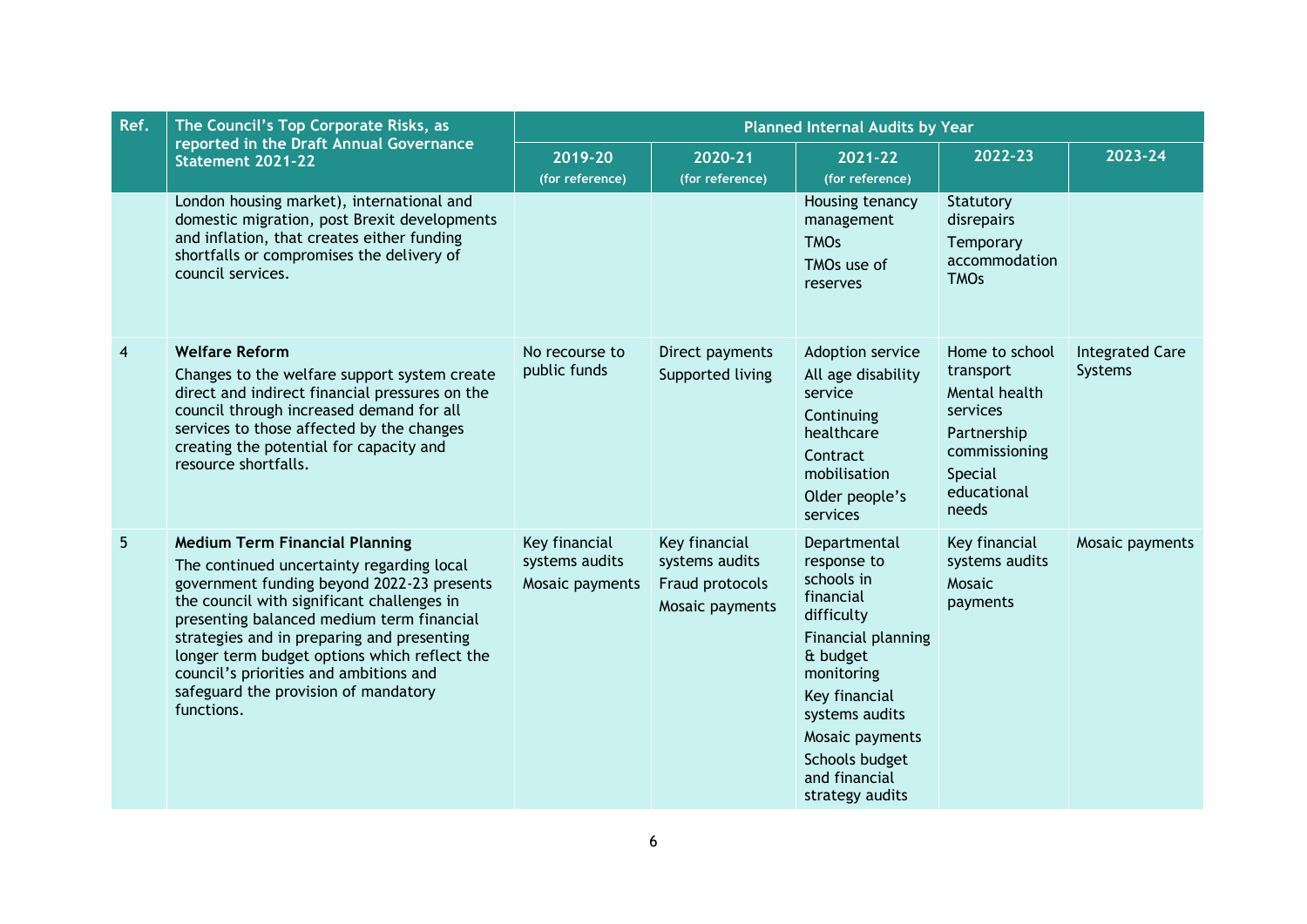| Ref. | The Council's Top Corporate Risks, as                                                                                                                                                                                                                                                                                                                                                                                                                  | <b>Planned Internal Audits by Year</b>   |                            |                                                                                                                |                                                                                          |         |  |  |  |
|------|--------------------------------------------------------------------------------------------------------------------------------------------------------------------------------------------------------------------------------------------------------------------------------------------------------------------------------------------------------------------------------------------------------------------------------------------------------|------------------------------------------|----------------------------|----------------------------------------------------------------------------------------------------------------|------------------------------------------------------------------------------------------|---------|--|--|--|
|      | reported in the Draft Annual Governance<br>Statement 2021-22                                                                                                                                                                                                                                                                                                                                                                                           | 2019-20<br>(for reference)               | 2020-21<br>(for reference) | 2021-22<br>(for reference)                                                                                     | 2022-23                                                                                  | 2023-24 |  |  |  |
| 6    | <b>Transformation and Major Projects</b><br>Unforeseen events and/or adverse reaction to<br>council programmes result in the failure of (or<br>the serious delay to) key capital projects or to<br>direct housing delivery projects causing<br>damage to the council's ability to meet the<br>borough's long-term housing and investment<br>needs and resulting in short term financing                                                                | Major works<br>Regeneration<br>programme | New housing<br>programme   | Major works                                                                                                    | Capital<br>programme<br>management<br>New home<br>programme<br>Regeneration<br>programme |         |  |  |  |
| 7    | Legal and Regulatory - Government Policy<br>Legislative and / or financial changes,<br>including current and future loss of funding or<br>international factors stemming from changes in<br>government policy, seriously impact on the<br>delivery of balanced budgets for council<br>services and the council's ability to meet<br>either the pressures created by changes in<br>demand for services or the opportunities due<br>to lack of capacity. |                                          |                            | Financial planning                                                                                             | Involvement in<br>the temporary<br>accommodation<br>budget<br>recovery board             |         |  |  |  |
| 8    | <b>Unforeseen Major Event</b><br>An unforeseen major event occurs which<br>affects critical services and the council's<br>ability to deliver business as usual resulting in<br>financial strain and impacts on the resilience<br>and wellbeing of staff.                                                                                                                                                                                               |                                          |                            | Covid19<br>expenditure<br>Covid19 reviews<br>(Children and<br><b>Adults Services)</b><br>Emergency<br>planning | Covid-19<br>related<br>expenditure                                                       |         |  |  |  |
| 9    | <b>Asset Management</b><br>Failure to invest appropriately in the<br>maintenance or management of the council's<br>assets, to have clear sight of responsibility for<br>assets, or a sudden and unforeseen event                                                                                                                                                                                                                                       |                                          |                            | Asset<br>Management<br>Commercial<br>property portfolio                                                        |                                                                                          |         |  |  |  |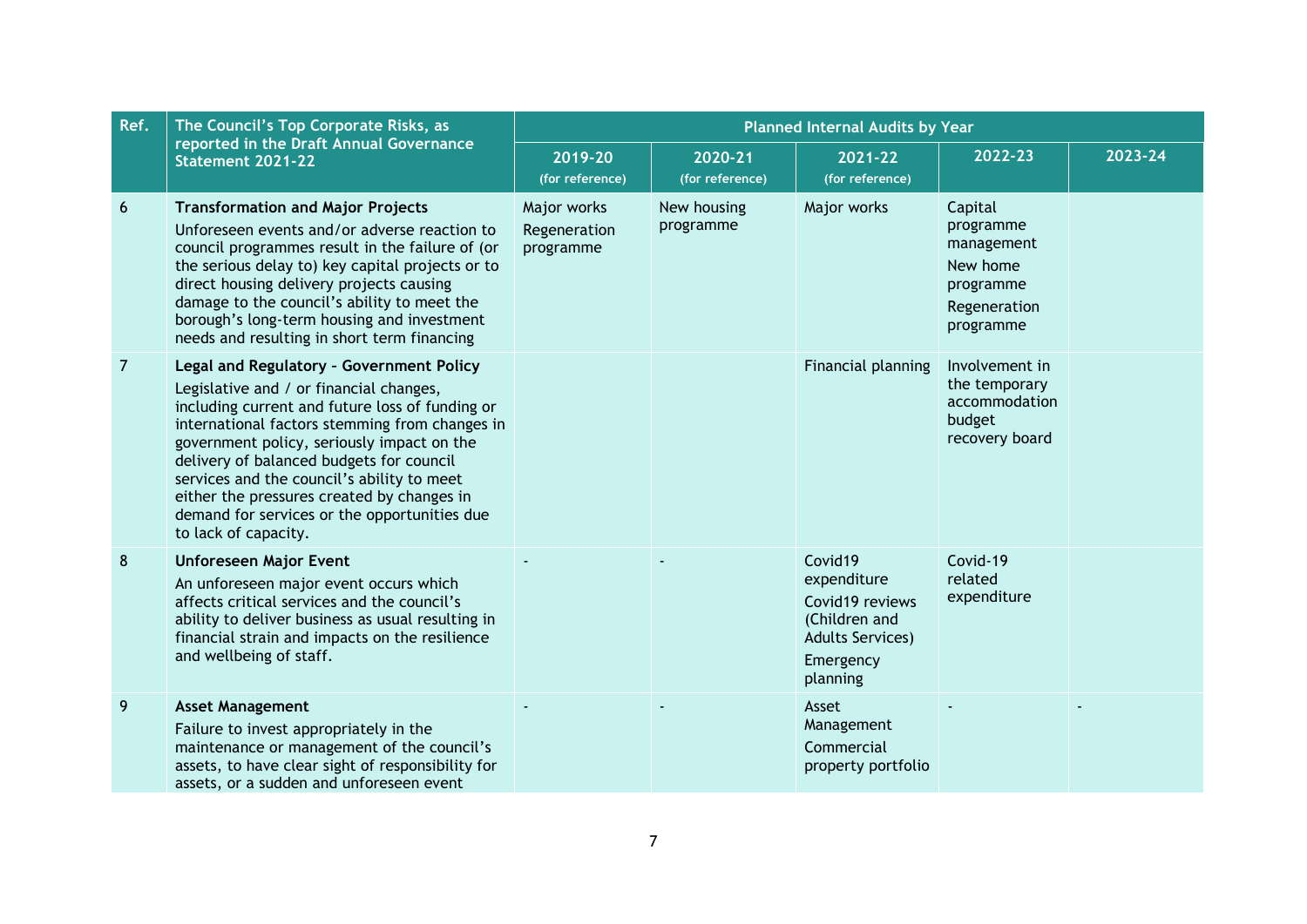| Ref. | The Council's Top Corporate Risks, as                                                                                                                                                                                                                                                                                                           |                                                                                             | <b>Planned Internal Audits by Year</b>                                                      |                                                                                                                                    |                                                                                             |                                                                                             |  |  |  |  |
|------|-------------------------------------------------------------------------------------------------------------------------------------------------------------------------------------------------------------------------------------------------------------------------------------------------------------------------------------------------|---------------------------------------------------------------------------------------------|---------------------------------------------------------------------------------------------|------------------------------------------------------------------------------------------------------------------------------------|---------------------------------------------------------------------------------------------|---------------------------------------------------------------------------------------------|--|--|--|--|
|      | reported in the Draft Annual Governance<br>Statement 2021-22                                                                                                                                                                                                                                                                                    | 2019-20<br>(for reference)                                                                  | 2020-21<br>(for reference)                                                                  | 2021-22<br>(for reference)                                                                                                         | 2022-23                                                                                     | 2023-24                                                                                     |  |  |  |  |
|      | which may give rise to unacceptable future<br>liabilities.                                                                                                                                                                                                                                                                                      |                                                                                             |                                                                                             | <b>Facilities</b><br>management<br>Highway's<br>maintenance                                                                        |                                                                                             |                                                                                             |  |  |  |  |
| 10   | <b>Failure of Key Provider</b><br>The unexpected failure of a key provider /<br>partner / contractor resulting in serious<br>disruption to a critical service and potential<br>increased expenditure and need for resources<br>to provide an alternative solution with<br>resulting potential reputational damage.                              | Management of<br>fairer future<br>policy with<br>regards to<br>procurement                  |                                                                                             | Contracts register<br>Management of<br>fairer future<br>policy with<br>regards to<br>contracts                                     | Supplier<br>resilience                                                                      |                                                                                             |  |  |  |  |
| 11   | <b>Climate Emergency</b><br>Impact of the climate change strategy creates<br>capacity, financial or practical operational<br>challenges and pressures with the potential for<br>reputational damage for any failure in<br>delivery.                                                                                                             |                                                                                             | Climate<br>emergency<br>strategy                                                            |                                                                                                                                    | Climate<br>emergency<br>implementation                                                      |                                                                                             |  |  |  |  |
| 12   | Fraud<br>Process, control, or management failure<br>particularly during periods of significant<br>change, economic and social hardship and<br>ongoing funding reductions leads to an<br>increase in fraudulent activity resulting in<br>financial and legislative consequences for the<br>council and the potential for reputational<br>damage. | Risk of fraud<br>considered<br>routinely as part<br>of scoping<br>internal audit<br>reviews | Risk of fraud<br>considered<br>routinely as part<br>of scoping<br>internal audit<br>reviews | Anti-facilitation<br>of tax evasion<br>Risk of fraud<br>considered<br>routinely as part<br>of scoping<br>internal audit<br>reviews | Risk of fraud<br>considered<br>routinely as<br>part of scoping<br>internal audit<br>reviews | Risk of fraud<br>considered<br>routinely as part<br>of scoping<br>internal audit<br>reviews |  |  |  |  |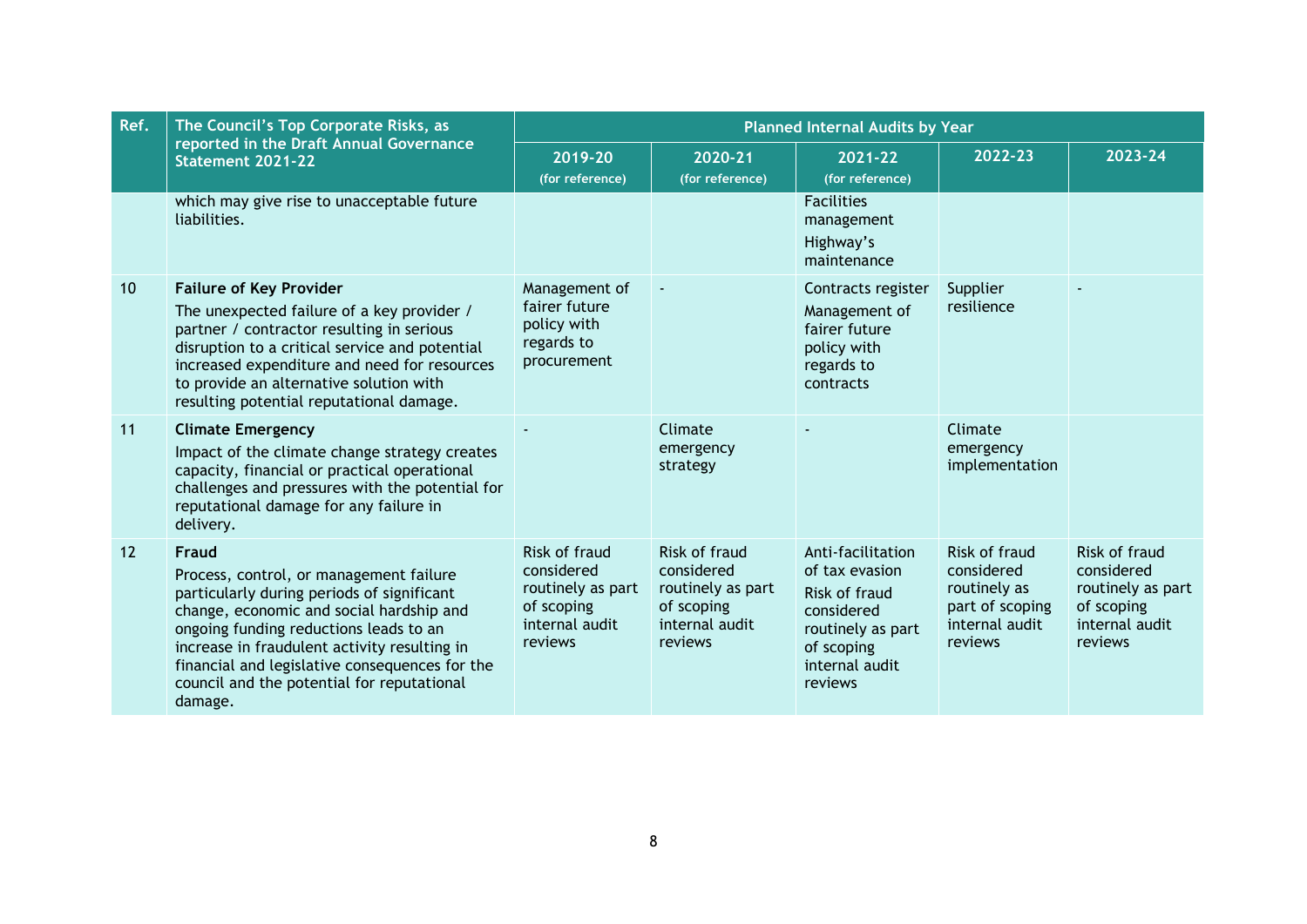| Ref. | The Council's Top Corporate Risks, as                                                                                                                                                                                                 |                            | <b>Planned Internal Audits by Year</b>                                   |                                                 |                                                                                                                                                           |         |  |  |  |  |  |
|------|---------------------------------------------------------------------------------------------------------------------------------------------------------------------------------------------------------------------------------------|----------------------------|--------------------------------------------------------------------------|-------------------------------------------------|-----------------------------------------------------------------------------------------------------------------------------------------------------------|---------|--|--|--|--|--|
|      | reported in the Draft Annual Governance<br>Statement 2021-22                                                                                                                                                                          | 2019-20<br>(for reference) | 2020-21<br>(for reference)                                               | 2021-22<br>(for reference)                      | 2022-23                                                                                                                                                   | 2023-24 |  |  |  |  |  |
| 13   | Health & Safety<br>Failure to provide adequate provision of<br>protection of staff, elected members,<br>residents and all relevant stakeholders leading<br>to their safety and / or mental health and<br>wellbeing being compromised. |                            | Community safety<br>partnerships<br>Tree management<br>Travel assistance | Health and safety<br>Youth offending<br>service | <b>Building control</b><br>Building safety<br>Safeguarding<br>Compliance<br>with HR<br>procedures<br>Compliance<br>with sickness<br>absence<br>procedures |         |  |  |  |  |  |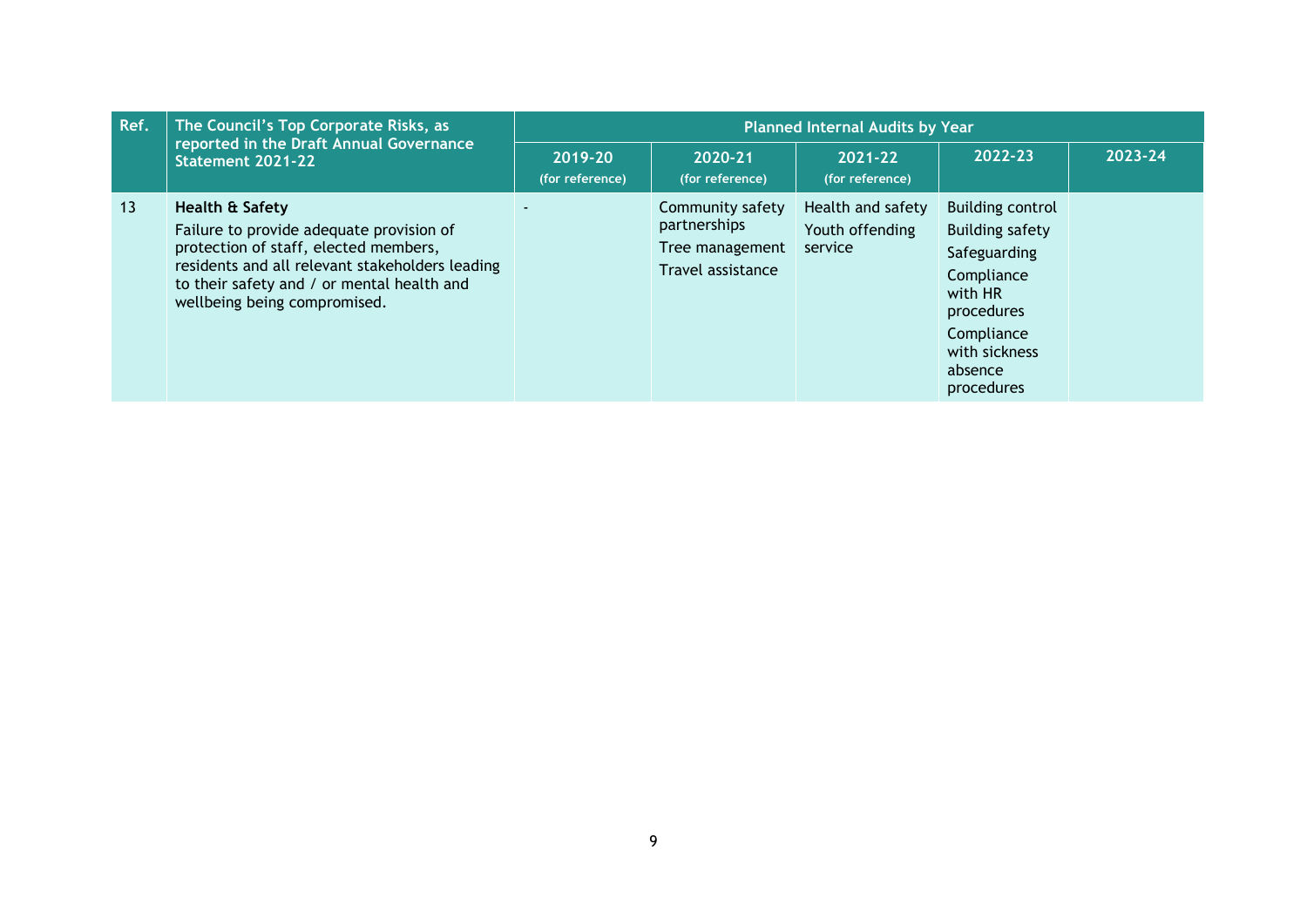# **3. INTERNAL AUDIT OPERATIONAL PLAN 2022-23 – six months April to September 2022**

| Ref.                     | Area                                             | <b>Audit Sponsor</b>                  | <b>Days</b> | <b>Indicative</b><br><b>Timing</b> | <b>Outline Scope of the Review</b>                                                                                                                                              |  |  |  |  |  |
|--------------------------|--------------------------------------------------|---------------------------------------|-------------|------------------------------------|---------------------------------------------------------------------------------------------------------------------------------------------------------------------------------|--|--|--|--|--|
|                          | <b>Chief Executive's Department</b>              |                                       |             |                                    |                                                                                                                                                                                 |  |  |  |  |  |
| <b>Planning</b>          |                                                  |                                       |             |                                    |                                                                                                                                                                                 |  |  |  |  |  |
| CX <sub>34</sub>         | <b>Building control</b>                          | Director of<br>Planning and<br>Growth | 15          | Q <sub>2</sub>                     | A review of the council's arrangements for compliance with the Building<br>Control Regulations.                                                                                 |  |  |  |  |  |
| <b>Total</b>             |                                                  |                                       | 15          |                                    |                                                                                                                                                                                 |  |  |  |  |  |
|                          | <b>Children's and Adults Services Department</b> |                                       |             |                                    |                                                                                                                                                                                 |  |  |  |  |  |
| <b>Adult Social Care</b> |                                                  |                                       |             |                                    |                                                                                                                                                                                 |  |  |  |  |  |
| CAS <sub>06</sub>        | Mental health services                           | Director of Adult<br>Social Care      | 15          | Q <sub>1</sub>                     | Assurance on the governance, record keeping and controls around care<br>needs assessments, approval of care packages and provision, and<br>agreement for payment of care costs. |  |  |  |  |  |
| CAS08                    | Safeguarding - adults                            | Director of Adult<br>Social Care      | 20          | Q <sub>2</sub>                     | A review of the controls in place to ensure that adults within the<br>Council's care are properly safeguarded and statutory requirements are<br>met.                            |  |  |  |  |  |
| <b>CAS13</b>             | Covid-19 pandemic related<br>expenditure         | Director of Adult<br>Social Care      | 15          | Q <sub>1</sub>                     | Assurance over the accuracy and completeness of reported spend with<br>regards to Covid-19 related expenditure.                                                                 |  |  |  |  |  |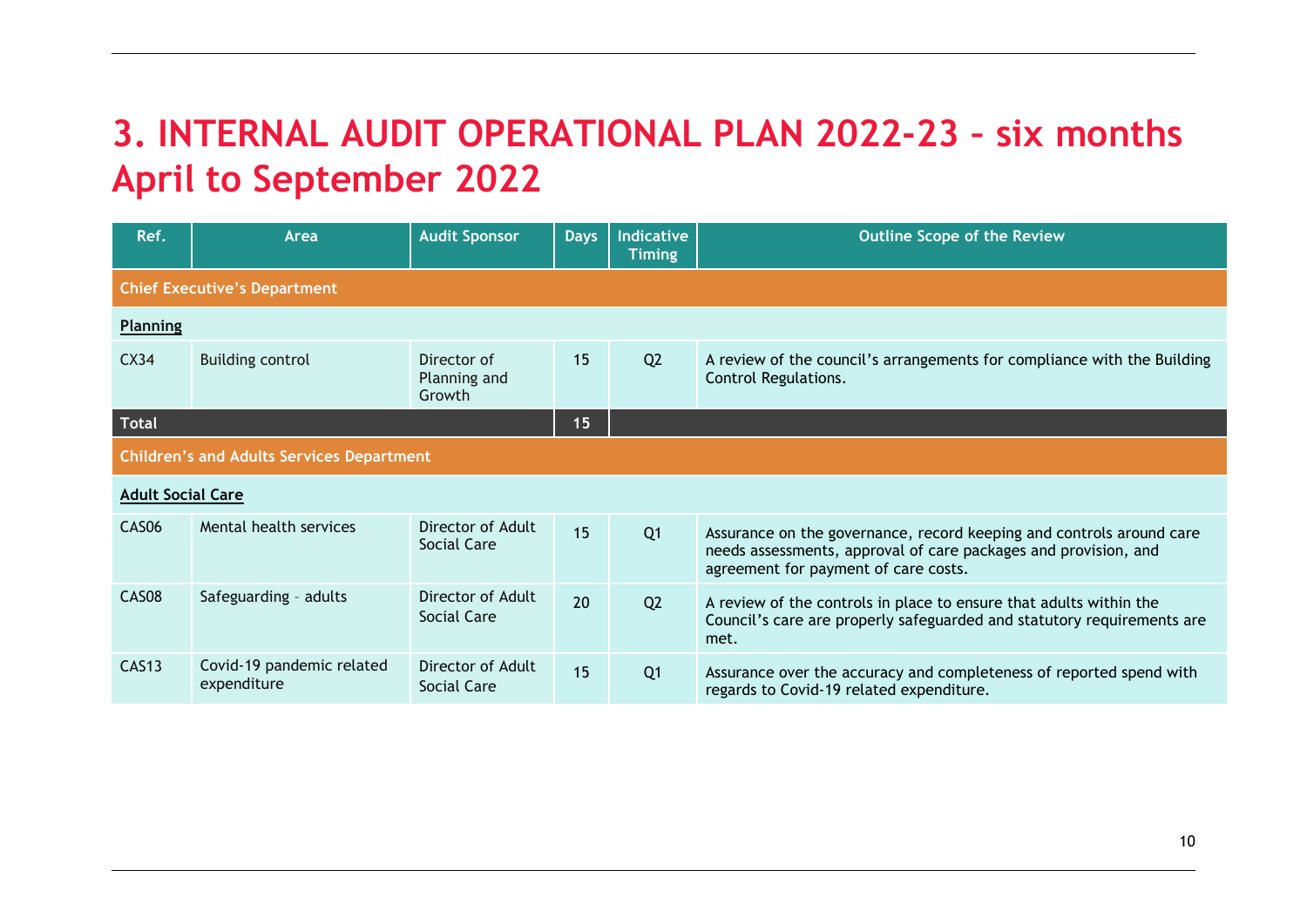| Ref.             | Area                                            | <b>Audit Sponsor</b>                     | <b>Days</b> | <b>Indicative</b><br><b>Timing</b> | <b>Outline Scope of the Review</b>                                                                                                                                                                                                                                                                                                                                                                                                                                                                                                                                                                                                                                    |
|------------------|-------------------------------------------------|------------------------------------------|-------------|------------------------------------|-----------------------------------------------------------------------------------------------------------------------------------------------------------------------------------------------------------------------------------------------------------------------------------------------------------------------------------------------------------------------------------------------------------------------------------------------------------------------------------------------------------------------------------------------------------------------------------------------------------------------------------------------------------------------|
|                  | <b>Children's Social Care</b>                   |                                          |             |                                    |                                                                                                                                                                                                                                                                                                                                                                                                                                                                                                                                                                                                                                                                       |
| CAS22            | Supporting families grant                       | Director of<br>Children's Social<br>Care | 15          | Quarterly                          | Confirmation for a sample of 10% of claims of eligibility under the<br>Council's supporting families' outcomes plan. The scheme may change<br>during 2022-23, the internal audit approach will be updated accordingly.                                                                                                                                                                                                                                                                                                                                                                                                                                                |
| <b>Education</b> |                                                 |                                          |             |                                    |                                                                                                                                                                                                                                                                                                                                                                                                                                                                                                                                                                                                                                                                       |
| <b>CAS41</b>     | Adult learning services                         | Director of<br>Education                 | 15          | Q <sub>1</sub>                     | A review of the processes and controls in place over the decisions on<br>which services to offer, is the right audience being targeted and is the<br>level of take up being considered when decisions are made alongside<br>financial viability.                                                                                                                                                                                                                                                                                                                                                                                                                      |
| CAS44            | Pupil registry systems and<br>school attendance | Director of<br>Education                 | 15          | Q <sub>1</sub>                     | A review of the controls over the completeness and accuracy of the pupil<br>registry systems.                                                                                                                                                                                                                                                                                                                                                                                                                                                                                                                                                                         |
| <b>CAS46</b>     | Special Educational Needs<br>(SEN)              | Director of<br>Education                 | 20          | Q <sub>2</sub>                     | A review focusing upon the processes that support the quality of data<br>used to inform decision making.                                                                                                                                                                                                                                                                                                                                                                                                                                                                                                                                                              |
| <b>Total</b>     |                                                 |                                          | 115         |                                    |                                                                                                                                                                                                                                                                                                                                                                                                                                                                                                                                                                                                                                                                       |
| <b>Schools</b>   |                                                 |                                          |             |                                    |                                                                                                                                                                                                                                                                                                                                                                                                                                                                                                                                                                                                                                                                       |
| <b>SCH</b>       | Schools internal audit plan                     | Director of<br>education                 | 50          | Ongoing                            | Internal audit of schools' governance and financial systems and controls,<br>covering areas such as budget management, deficit recovery plans,<br>procurement and purchases, payroll and income. All schools are subject<br>to an internal audit at least once in every four years, the nature of the<br>audit is determined in discussion with the Director of Education, finance<br>and school improvement teams. A follow up audit is carried out for those<br>schools that receive a limited assurance opinion.<br>The days also include time for working with the Council in delivering<br>training and awareness to head teachers and school business managers. |
| <b>Total</b>     |                                                 |                                          | 50          |                                    |                                                                                                                                                                                                                                                                                                                                                                                                                                                                                                                                                                                                                                                                       |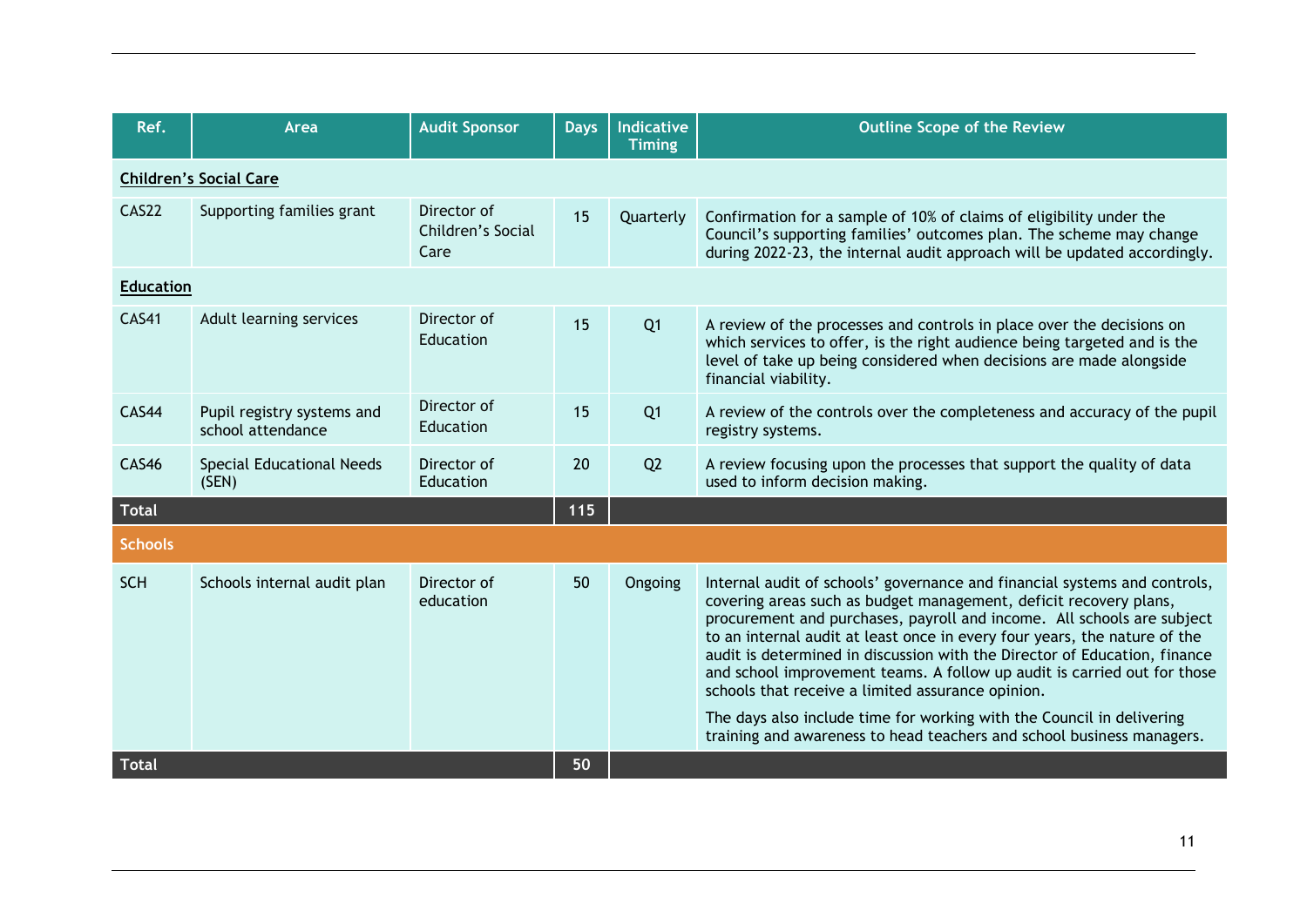| Ref.                     | Area                                                                       | <b>Audit Sponsor</b>                                                                                  | <b>Days</b> | <b>Indicative</b> | <b>Outline Scope of the Review</b>                                                                                                                                                                                                                                                                                                                                                                                                                                                   |
|--------------------------|----------------------------------------------------------------------------|-------------------------------------------------------------------------------------------------------|-------------|-------------------|--------------------------------------------------------------------------------------------------------------------------------------------------------------------------------------------------------------------------------------------------------------------------------------------------------------------------------------------------------------------------------------------------------------------------------------------------------------------------------------|
|                          |                                                                            |                                                                                                       |             | <b>Timing</b>     |                                                                                                                                                                                                                                                                                                                                                                                                                                                                                      |
|                          | <b>Environment and Leisure Department</b>                                  |                                                                                                       |             |                   |                                                                                                                                                                                                                                                                                                                                                                                                                                                                                      |
| Communities              |                                                                            |                                                                                                       |             |                   |                                                                                                                                                                                                                                                                                                                                                                                                                                                                                      |
| <b>EL36</b>              | Tenancy management<br>organisations (TMOs) -<br>cyclical compliance audits | Director of<br>Communities                                                                            | 30          | Q <sub>1</sub>    | A review of a sample of two to three TMOs considering financial<br>management, procurement, and statutory compliance, including health<br>and safety, fire risk assessment and asbestos.                                                                                                                                                                                                                                                                                             |
| <b>EL39</b>              | Community engagement                                                       | Director of<br>Communities                                                                            | 20          | Q <sub>2</sub>    | A review of community engagement strategy with a particular focus on<br>the equalities framework and how communities are informing the<br>development of Council priorities and policies. The review will consider<br>the lessons learned from the Covid-19 pandemic and how this is<br>informing future approaches to community engagement and the impact<br>on governance structures. This will be an advisory review and will<br>include benchmarking with other London boroughs. |
| <b>Climate Emergency</b> |                                                                            |                                                                                                       |             |                   |                                                                                                                                                                                                                                                                                                                                                                                                                                                                                      |
| <b>EL63</b>              | Climate emergency strategy<br>and green economy plans                      | <b>Strategic Director</b><br>of Environment<br>and Leisure /<br>Director for<br><b>Climate Change</b> | 25          | Q2                | A review of the implementation of the agreed climate emergency<br>strategy, including adequacy of supporting plans, resourcing and<br>identification and development of capital investment proposals. This will<br>include the plans relating to the corporate facilities estate.                                                                                                                                                                                                    |
| <b>Total</b>             |                                                                            |                                                                                                       | 75          |                   |                                                                                                                                                                                                                                                                                                                                                                                                                                                                                      |
|                          | <b>Finance and Governance Department</b>                                   |                                                                                                       |             |                   |                                                                                                                                                                                                                                                                                                                                                                                                                                                                                      |
| <b>FG09</b>              | Complaints                                                                 | Director of Law<br>and Democracy                                                                      | 20          | Q <sub>1</sub>    | Review of the council's response to complaints, clarity of roles and<br>responsibilities, documentation, timeliness of responses and closure of<br>cases.                                                                                                                                                                                                                                                                                                                            |
| <b>FG22</b>              | Pensions administration                                                    | <b>Strategic Director</b><br>of Finance and                                                           | 15          | Q <sub>2</sub>    | An annual rolling programme, which commenced in 2019-20:<br>Pension fund management arrangements and controls overflows                                                                                                                                                                                                                                                                                                                                                              |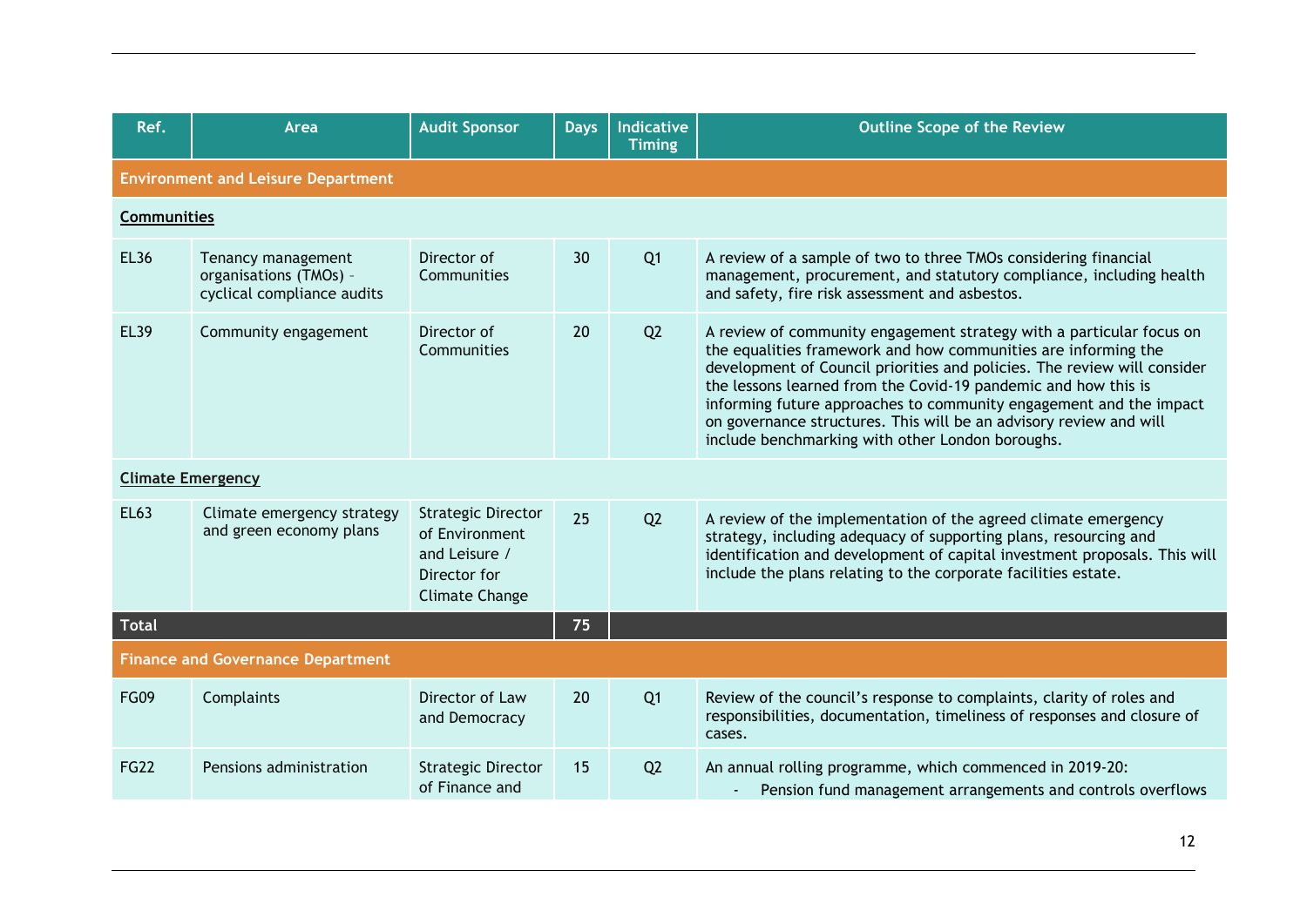| Ref.                     | Area                                                     | <b>Audit Sponsor</b>                                                 | <b>Days</b> | <b>Indicative</b><br><b>Timing</b> | <b>Outline Scope of the Review</b>                                                                                                                                                                                                                                                                                                                                                                 |
|--------------------------|----------------------------------------------------------|----------------------------------------------------------------------|-------------|------------------------------------|----------------------------------------------------------------------------------------------------------------------------------------------------------------------------------------------------------------------------------------------------------------------------------------------------------------------------------------------------------------------------------------------------|
|                          |                                                          | Governance /<br><b>Pensions Manager</b>                              |             |                                    | of monies around the system<br>Maintenance of records, including policies and procedures,<br>joiners and leavers to the schemes, refunds, contributions (plus<br>AVCs) and annual benefits statements<br>Pension bank account management and controls<br>Pensions payments / payroll (new system due to be rolled out)<br>Admitted bodies.                                                         |
| Total                    |                                                          |                                                                      | 35          |                                    |                                                                                                                                                                                                                                                                                                                                                                                                    |
|                          | <b>Housing and Modernisation Department</b>              |                                                                      |             |                                    |                                                                                                                                                                                                                                                                                                                                                                                                    |
| <b>Asset Management</b>  |                                                          |                                                                      |             |                                    |                                                                                                                                                                                                                                                                                                                                                                                                    |
| <b>HM07</b>              | <b>Building safety</b>                                   | Director of Asset<br>Management                                      | 20          | Q <sub>1</sub>                     | Assurance over the Council's preparedness for the implementation of the<br>Building Safety Bill and Fire Safety Act. The Council has 70 high rise<br>blocks, and significant buildings for which it is responsible.                                                                                                                                                                                |
| <b>HM09</b>              | Southwark Building Services<br>/ repairs and maintenance | Director of Asset<br>Management                                      | 25          | Q <sub>2</sub>                     | Review of the implementation of the service improvement plan, to<br>incorporate a review of the performance management culture within the<br>service. This review will follow on from the first review of the service<br>completed in Q4 of 2021-22.                                                                                                                                               |
| <b>Resident Services</b> |                                                          |                                                                      |             |                                    |                                                                                                                                                                                                                                                                                                                                                                                                    |
| <b>HM41</b>              | Voids                                                    | Director of<br>resident services                                     | 15          | Q <sub>1</sub>                     | Controls over housing voids and timeliness of action to enable the re-<br>letting of the property, including remedial works and checks.                                                                                                                                                                                                                                                            |
| <b>HM46</b>              | Temporary Accommodation                                  | <b>Strategic Director</b><br>of Finance and<br>Governance<br>(Chair) | 10          | Q1/Q2                              | Involvement (open invitation) to the budget recovery board established<br>by the Council with regards to temporary accommodation. We will<br>provide appropriate challenge to areas such as governance, robustness of<br>the information and data presented to the board and the control<br>framework. Our specific role is to be agreed in discussion with the<br>Council. This will be advisory. |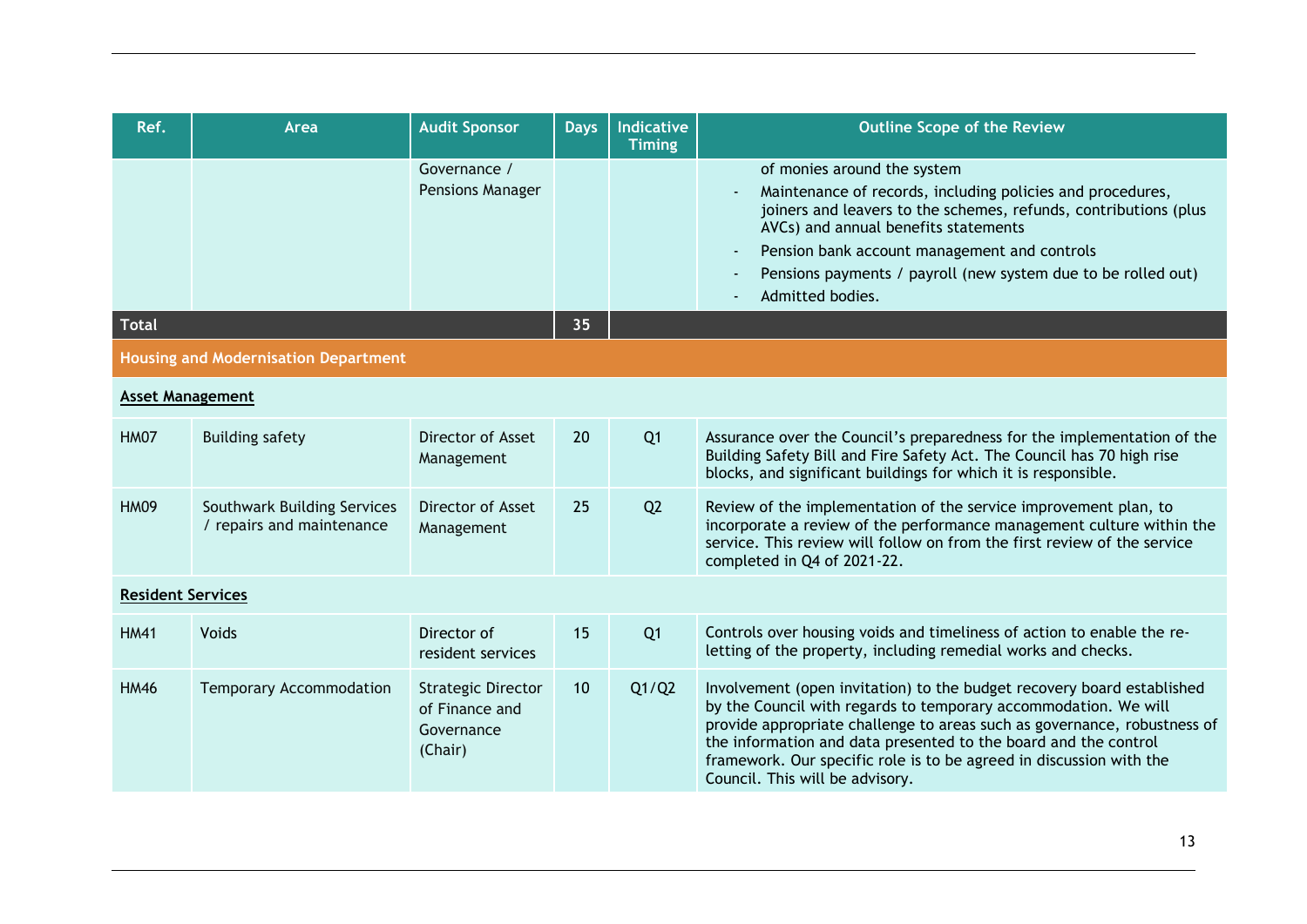| Ref.                              | Area                                                                                      | <b>Audit Sponsor</b>                                                 | <b>Days</b> | <b>Indicative</b><br><b>Timing</b> | <b>Outline Scope of the Review</b>                                                                                                                                                                                                                                       |
|-----------------------------------|-------------------------------------------------------------------------------------------|----------------------------------------------------------------------|-------------|------------------------------------|--------------------------------------------------------------------------------------------------------------------------------------------------------------------------------------------------------------------------------------------------------------------------|
|                                   | <b>Regeneration and New Homes Programme</b>                                               |                                                                      |             |                                    |                                                                                                                                                                                                                                                                          |
| <b>HM71</b>                       | New homes programme                                                                       | Director of Asset<br>Management                                      | 20          | Q <sub>2</sub>                     | Assurance on the project management arrangements, including<br>procurement and contract management, and programme governance<br>with regards to this area of significant expenditure and priority for the<br>council.                                                    |
| <b>HM72</b>                       | Major regeneration<br>programme & projects                                                | Director of<br>Planning and<br>Growth                                | 25          | Q <sub>1</sub>                     | Assurance on the project management arrangements, including<br>procurement and contract management, and programme governance<br>with regards to this area of significant expenditure and priority for the<br>council. A sample of projects will be selected for testing. |
| <b>Total</b>                      |                                                                                           |                                                                      | 115         |                                    |                                                                                                                                                                                                                                                                          |
| <b>IT Audit Plan</b>              |                                                                                           |                                                                      |             |                                    |                                                                                                                                                                                                                                                                          |
| IT audit                          | Areas to be confirmed                                                                     | Head of IT and<br><b>Digital Services</b>                            | 25          | Q <sub>1</sub>                     | The Shared Technology Service risk assessment is being updated and the<br>identification of audits across the tri-borough partnership is to be<br>completed in February 2022. Two audits will be completed by BDO in the                                                 |
| <b>IT</b> audit<br>$\overline{2}$ | Area to be confirmed                                                                      | Head of IT and<br><b>Digital Services</b>                            | 25          | Q <sub>2</sub>                     | first six months of the year.                                                                                                                                                                                                                                            |
| <b>Total</b>                      |                                                                                           |                                                                      | 50          |                                    |                                                                                                                                                                                                                                                                          |
|                                   | <b>Council Wide Reviews</b>                                                               |                                                                      |             |                                    |                                                                                                                                                                                                                                                                          |
| <b>TR09</b>                       | Hospitality and gifts<br>register, register of<br>interests and bribery and<br>corruption | Corporate<br>Governance<br>Panel/Director<br>of Law and<br>Democracy | 20          | Q <sub>1</sub>                     | A review of the Council's arrangements for the declaration of gifts and<br>hospitality, declarations of interest and management of bribery and<br>corruption risks.                                                                                                      |
| <b>TR10</b>                       | Use of consultants /<br>payments to individuals<br>outside of PAYE / IR35                 | Corporate<br><b>Governance Panel</b><br>/ Chief Officers             | 20          | Q2                                 | A review of the controls around the appointment / procurement of<br>consultants and advisers used by the council, and compliance with IR35<br>requirements in terms of employment status.                                                                                |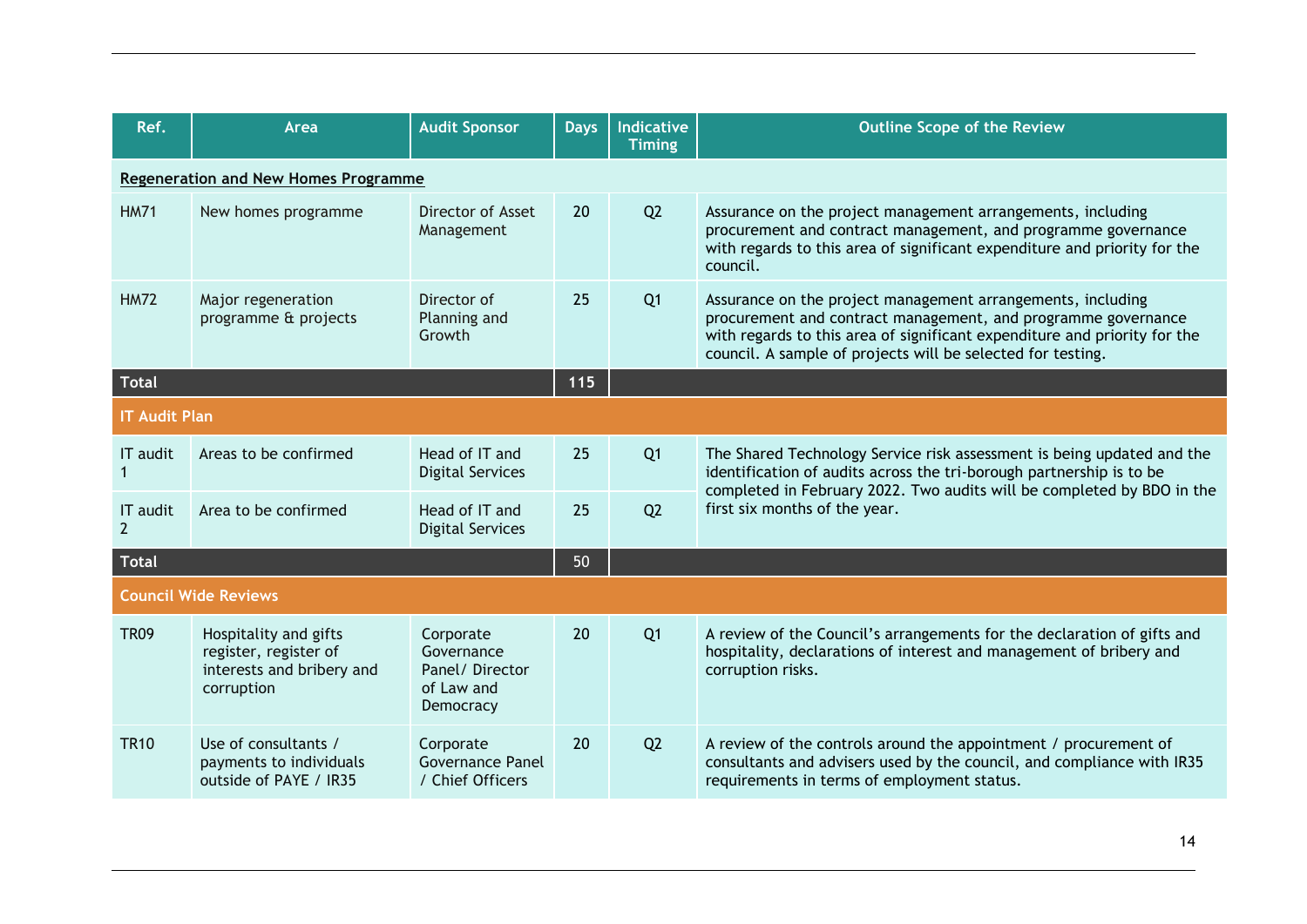| Ref.         | Area                                                        | <b>Audit Sponsor</b>                               | <b>Days</b> | <b>Indicative</b><br><b>Timing</b> | <b>Outline Scope of the Review</b>                                                                                                                                                                                                                                                                                                                                                                                                     |
|--------------|-------------------------------------------------------------|----------------------------------------------------|-------------|------------------------------------|----------------------------------------------------------------------------------------------------------------------------------------------------------------------------------------------------------------------------------------------------------------------------------------------------------------------------------------------------------------------------------------------------------------------------------------|
|              |                                                             | Team                                               |             |                                    |                                                                                                                                                                                                                                                                                                                                                                                                                                        |
| <b>TR12</b>  | Sickness absence<br>management, monitoring<br>and reporting | Director of HR /<br>Corporate<br>Governance Panel  | 25          | Q <sub>1</sub>                     | A review of departments (managers) compliance with the Council's<br>sickness absence management, monitoring and reporting requirements<br>across the Council. The audit will consider the extent to which there<br>may be under reporting.                                                                                                                                                                                             |
| <b>TR13</b>  | Compliance with HR policies<br>and procedures               | Director of HR /<br>Corporate<br>Governance Panel  | 25          | Q <sub>2</sub>                     | A review of departments (managers) compliance with the Council's HR<br>policies and procedures, the specific scope is to be agreed with the audit<br>sponsor.                                                                                                                                                                                                                                                                          |
| <b>TR20</b>  | Supplier resilience                                         | Strategic Director<br>of Finance and<br>Governance | 25          | Q <sub>2</sub>                     | A review of the arrangements in place to manage the risk of supplier /<br>provider failure. This will include assurance that the key mitigations to<br>this corporate risk are in place and working effectively, to include<br>procurement and contracting processes, evaluation of third sector grant<br>programmes, contingency and business continuity plans to be maintained<br>and backup contractors in place where appropriate. |
| <b>Total</b> |                                                             |                                                    | 115         |                                    |                                                                                                                                                                                                                                                                                                                                                                                                                                        |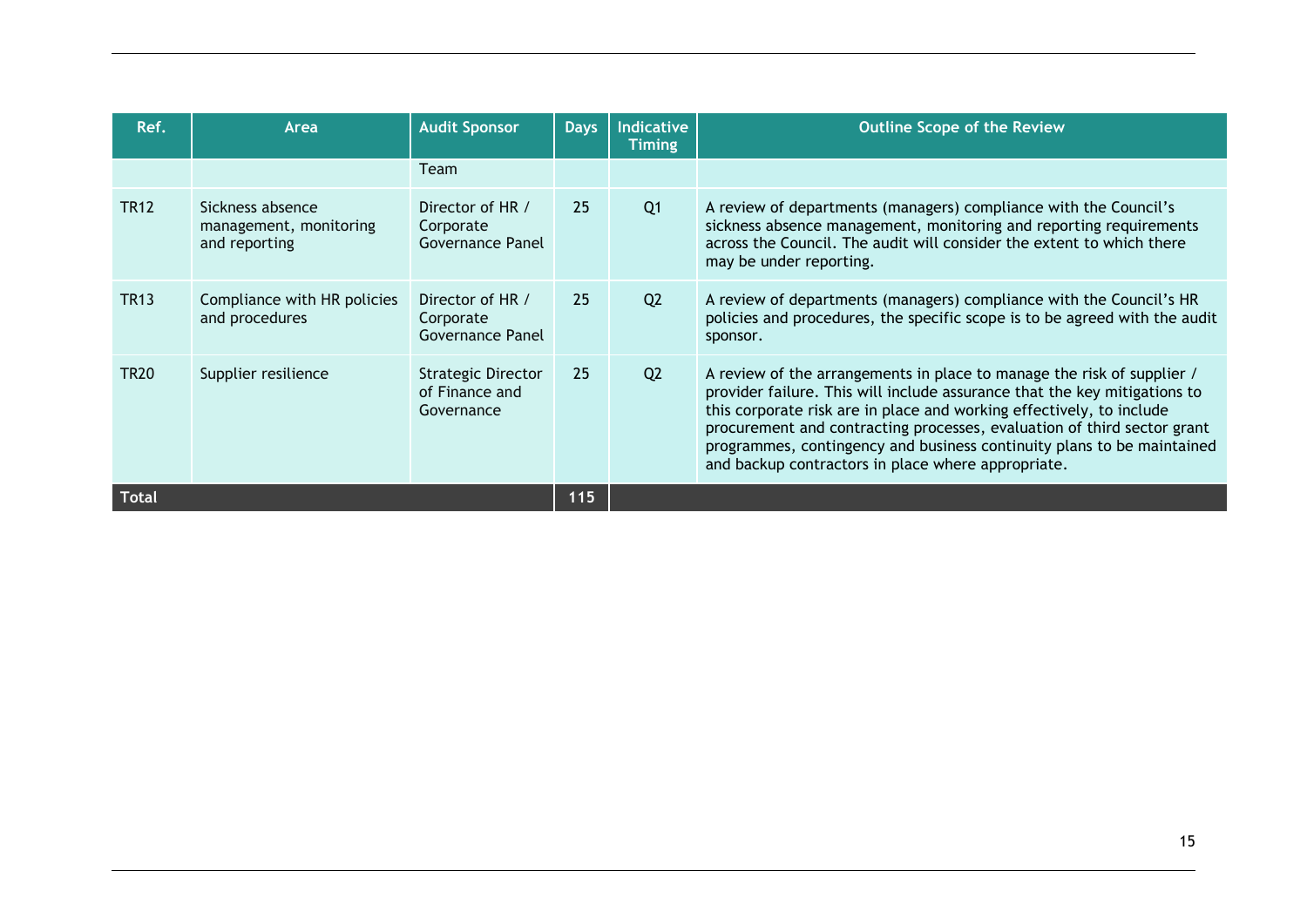# **4. INTERNAL AUDIT PLAN SUMMARY 2022-23– six months April to September 2022**

| <b>Department / Audit Activity</b>     | No. of days - six months April to September 2022<br>2022-23 |
|----------------------------------------|-------------------------------------------------------------|
| <b>Chief Audit Executive Role</b>      | 10                                                          |
| <b>Chief Officer Team Reviews</b>      | $\blacksquare$                                              |
| <b>Chief Executive's Department</b>    | 15                                                          |
| <b>Childrens and Adults Services</b>   | 115                                                         |
| <b>Environment and Leisure</b>         | 75                                                          |
| <b>Finance and Governance</b>          | 35                                                          |
| <b>Housing and Modernisation</b>       | 115                                                         |
| <b>IT Audits</b>                       | 50                                                          |
| <b>Key Financial Systems</b>           | $\overline{\phantom{a}}$                                    |
| <b>Schools</b>                         | 50                                                          |
| Thematic reviews / Council wide audits | 115                                                         |
| <b>TOTAL</b>                           | 580*                                                        |

*\* The total time includes general management time for monthly catch-up calls with the Strategic Director of Finance and Governance, attendance at Senior Management Team and Corporate Governance meetings, for undertaking overall planning and for follow up work.*

*The full annual plan in previous years has totalled 1,030 days.*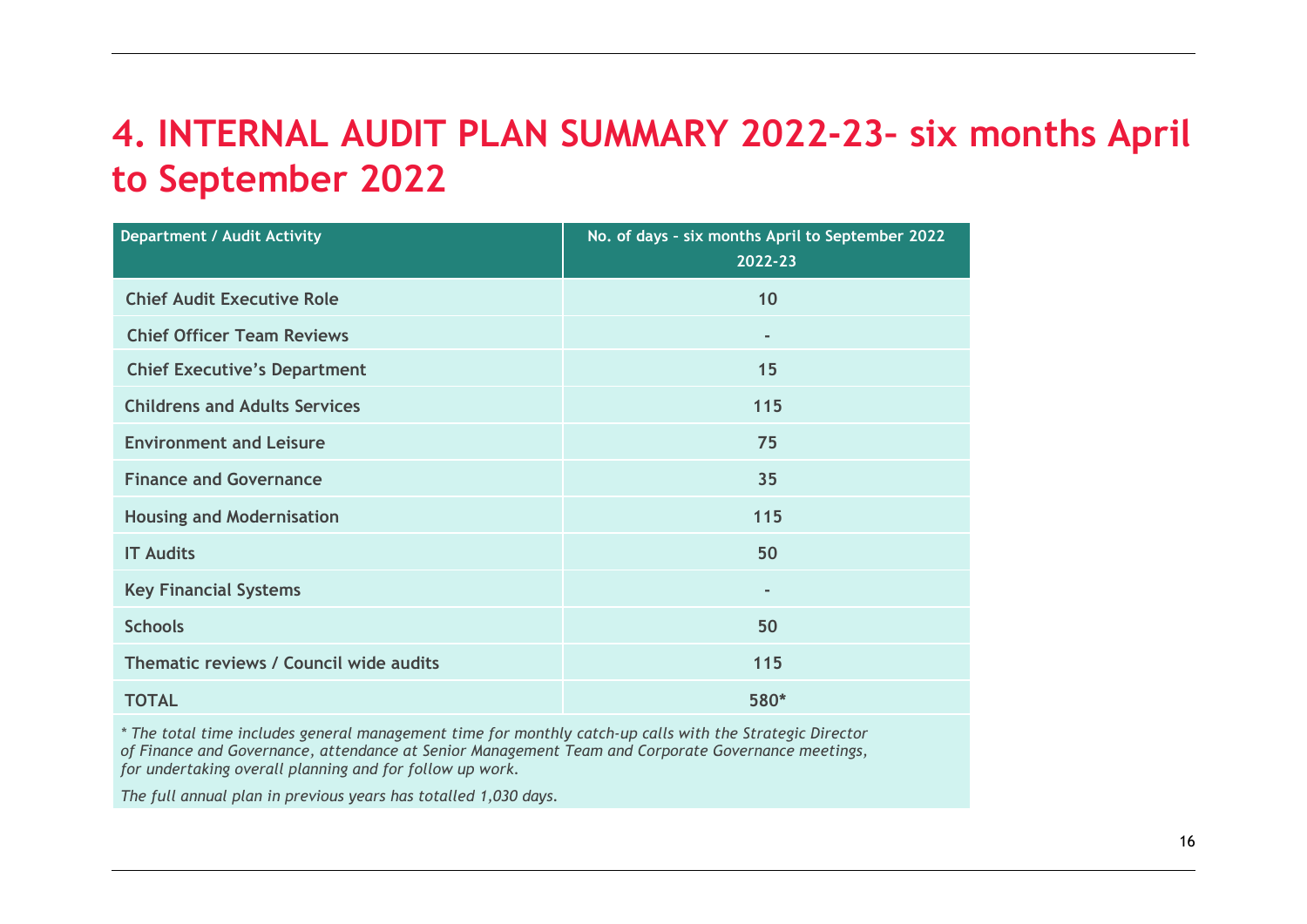### **5. INTERNAL AUDIT STRATEGIC PLAN 2022-23 to 2023-24 (indicative)**

| Ref.                   | Audit                                                 | <b>Audit Sponsor</b>                                   | 2017-18<br>(for ref.) | $2018 - 19$<br>(for ref.) | 2019-20<br>(for ref.) | 2020-21<br>(for ref.) | 2021-22<br>(for ref.) | 2022-23 | 2023-24 |
|------------------------|-------------------------------------------------------|--------------------------------------------------------|-----------------------|---------------------------|-----------------------|-----------------------|-----------------------|---------|---------|
|                        | <b>Chief Officer Team Reviews</b>                     |                                                        |                       |                           |                       |                       |                       |         |         |
| COT <sub>1</sub>       | Senior management<br>restructure, skills and capacity | <b>Chief Officers Team</b>                             |                       |                           |                       |                       |                       |         |         |
| COT <sub>2</sub>       | Borough plan delivery                                 | <b>Chief Officers Team</b>                             |                       |                           |                       |                       |                       | v       |         |
| COT <sub>3</sub>       | Covid-19 expenditure                                  | <b>Strategic Director of Finance</b><br>and Governance |                       |                           |                       |                       |                       |         |         |
|                        | <b>Chief Executive's Department</b>                   |                                                        |                       |                           |                       |                       |                       |         |         |
| <b>CX01</b>            | Emergency planning and<br>resilience                  | Director of Strategy and<br>Economy                    | $\checkmark$          |                           |                       |                       | ✔                     |         |         |
| <b>CX02</b>            | Communications and media                              | <b>Head of External Affairs</b>                        |                       |                           |                       |                       |                       |         | U       |
| <b>Human Resources</b> |                                                       |                                                        |                       |                           |                       |                       |                       |         |         |
| <b>CX10</b>            | Staff recruitment and vetting                         | Director of HR                                         | $\checkmark$          |                           |                       |                       |                       |         | ✔       |
| <b>CX11</b>            | Apprenticeships levy                                  | Director of HR                                         |                       | V                         |                       |                       |                       |         |         |
| <b>Planning</b>        |                                                       |                                                        |                       |                           |                       |                       |                       |         |         |
| CX33                   | Planning applications and s106<br>agreements          | Director of Planning and Growth                        |                       |                           | $\checkmark$          |                       |                       |         |         |
| CX34                   | <b>Building control</b>                               | Director of Planning and Growth                        |                       |                           | $\checkmark$          |                       |                       | v       |         |
| <b>CX35</b>            | Movement (Transport) policy                           | Director of Planning and Growth                        |                       |                           |                       | ✔                     |                       |         |         |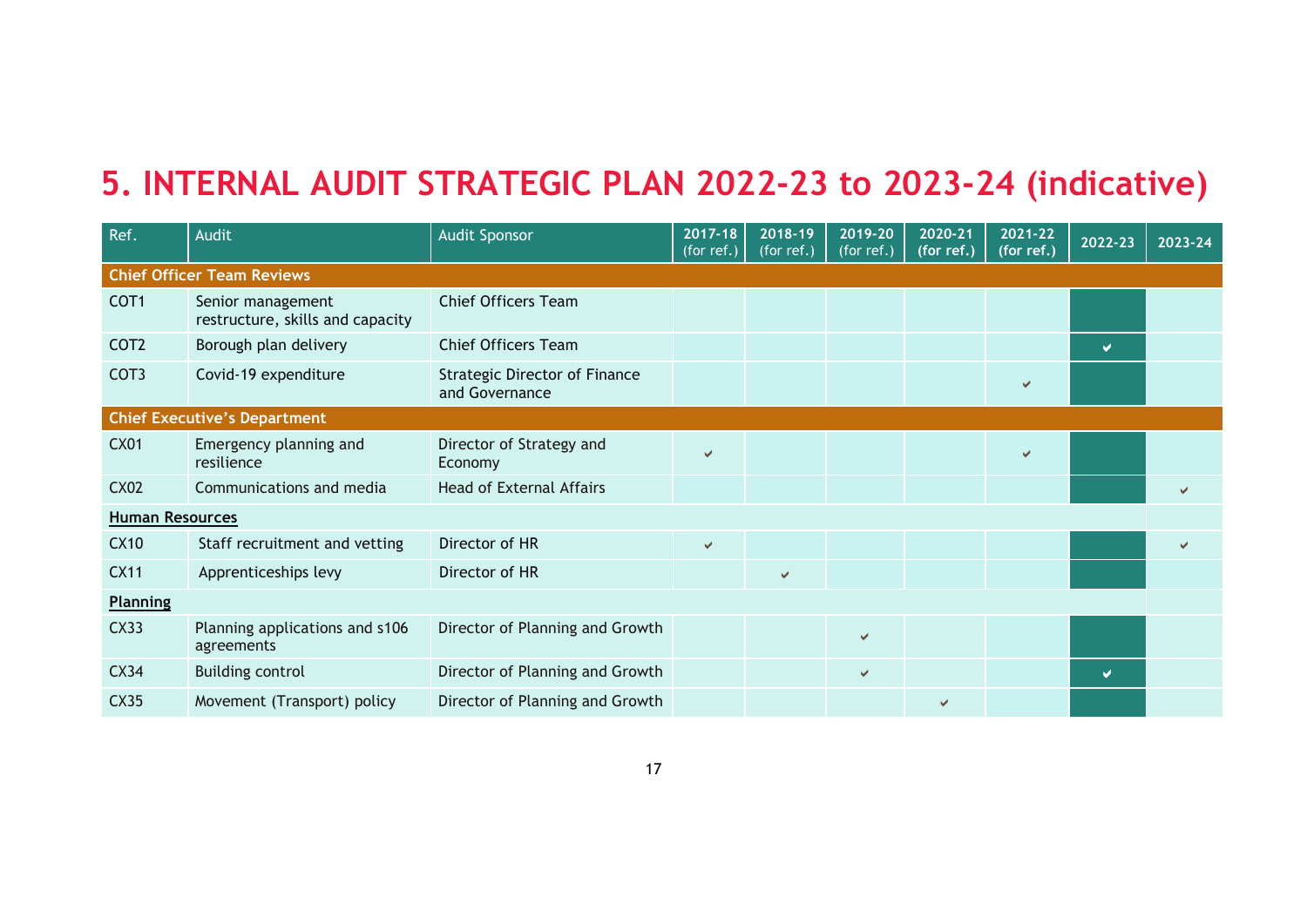| Ref.                     | Audit                                   | <b>Audit Sponsor</b>                                 | 2017-18<br>(for $ref.$ ) | 2018-19<br>(for ref.) | 2019-20<br>(for ref.) | 2020-21<br>(for ref.) | 2021-22<br>$($ for ref.) | 2022-23 | 2023-24 |
|--------------------------|-----------------------------------------|------------------------------------------------------|--------------------------|-----------------------|-----------------------|-----------------------|--------------------------|---------|---------|
| CX36                     | Land charges                            | Director of Planning and Growth                      | V                        |                       |                       |                       |                          |         |         |
| <b>CX37</b>              | Community infrastructure levy           | Director of Planning and Growth                      |                          |                       |                       | v                     |                          |         |         |
|                          | <b>Children's and Adults Department</b> |                                                      |                          |                       |                       |                       |                          |         |         |
| <b>Adult Social Care</b> |                                         |                                                      |                          |                       |                       |                       |                          |         |         |
| CAS01                    | Adult day care provision                | Director of Adult Social Care                        |                          | V                     |                       |                       |                          |         |         |
| CAS02                    | Client finances                         | Director of Adult Social Care                        | $\checkmark$             |                       | $\checkmark$          |                       |                          |         |         |
| CAS03                    | Appointeeships                          | Director of Adult Social Care                        |                          |                       | $\checkmark$          |                       |                          |         |         |
| CAS <sub>04</sub>        | All age disability service              | Director of Adult Social Care                        |                          |                       |                       |                       | $\checkmark$             |         |         |
| CAS05                    | Better care fund (BCF)                  | <b>Strategic Director of Childrens</b><br>and Adults |                          | ✔                     |                       |                       |                          |         |         |
| <b>CAS06</b>             | Mental health services                  | Director of Adult Social Care                        |                          |                       | $\checkmark$          |                       |                          | ✔       |         |
| CAS07                    | Older people's services                 | Director of Adult Social Care                        |                          | ✔                     |                       |                       | $\checkmark$             |         |         |
| CAS08                    | Safeguarding - adults                   | Director of Adult Social Care                        |                          | ✔                     |                       |                       |                          | ✔       |         |
| CAS09                    | Social care staff recruitment           | Director of Adult Social Care                        | $\checkmark$             |                       |                       |                       |                          |         |         |
| <b>CAS10</b>             | Substance misuse                        | Director of Adult Social Care                        | $\checkmark$             |                       |                       | V                     |                          |         |         |
| <b>CAS11</b>             | Direct payments                         | Director of Adult Social Care                        |                          |                       |                       | $\checkmark$          |                          |         | ✔       |
| <b>CAS12</b>             | Continuing healthcare                   | Director of Adult Social Care                        |                          |                       |                       |                       | $\checkmark$             |         |         |
| <b>CAS13</b>             | Covid-19 pandemic related<br>payments   | Director of Adult Social Care                        |                          |                       |                       |                       |                          |         |         |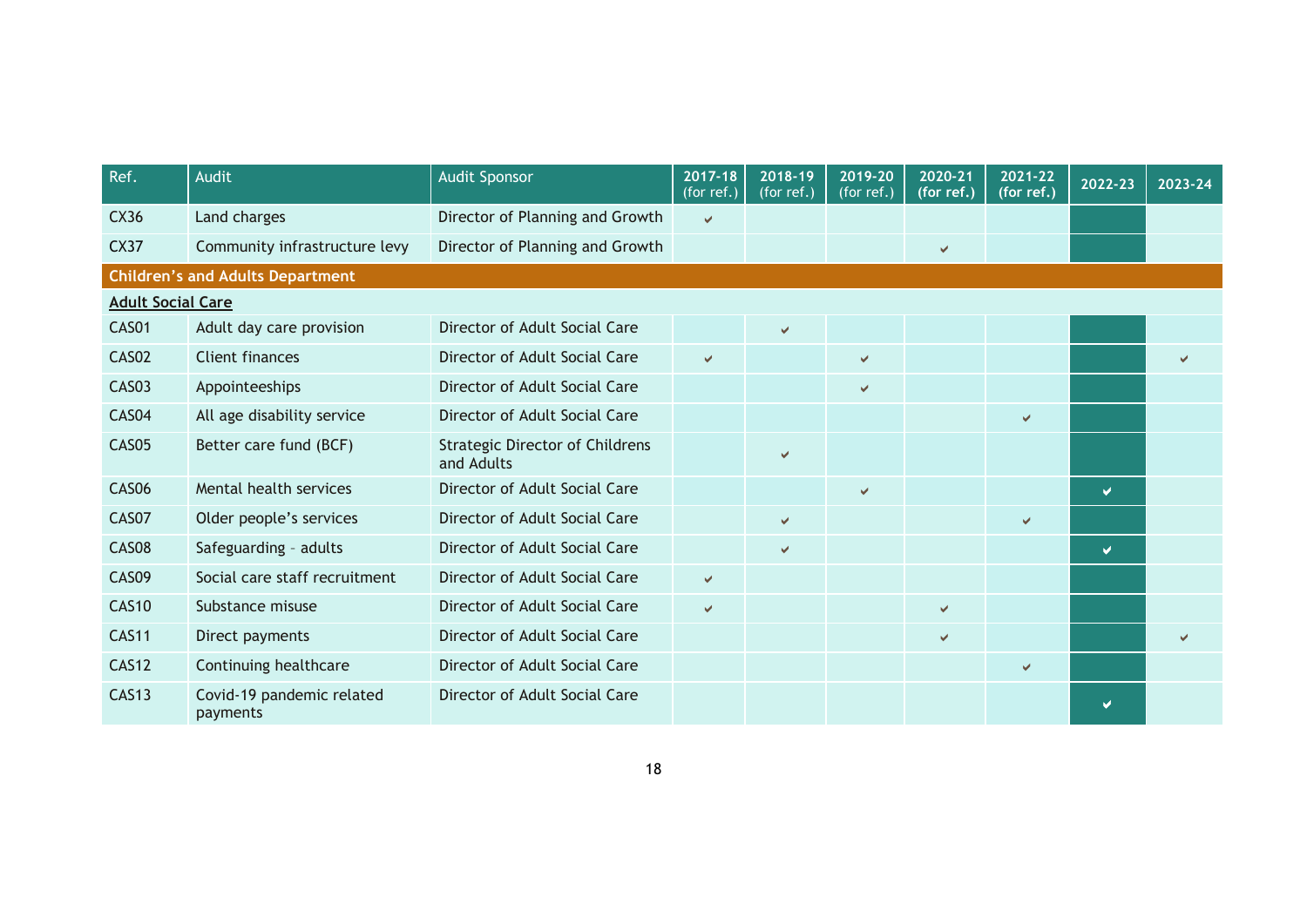| Ref.         | Audit                                                             | <b>Audit Sponsor</b>                  | 2017-18<br>(for ref.) | 2018-19<br>$\sqrt{\frac{1}{1}}$ (for ref.) | 2019-20<br>(for ref.) | 2020-21<br>(for ref.) | 2021-22<br>(for ref.) | 2022-23 | 2023-24 |
|--------------|-------------------------------------------------------------------|---------------------------------------|-----------------------|--------------------------------------------|-----------------------|-----------------------|-----------------------|---------|---------|
|              | <b>Children's Social Care</b>                                     |                                       |                       |                                            |                       |                       |                       |         |         |
| CAS20        | Adoption service                                                  | Director of Children's Social<br>Care |                       |                                            |                       | $\checkmark$          |                       |         |         |
| CAS21        | Payments to children and<br>families                              | Director of Children's Social<br>Care |                       |                                            | $\checkmark$          |                       |                       |         |         |
| CAS22        | Supported families grant claims<br>(previously Troubled families) | Director of Children's Social<br>Care | $\checkmark$          | $\checkmark$                               | v                     | V                     |                       | V       |         |
| CAS23        | Children's quality assurance<br>unit                              | Director of Children's Social<br>Care |                       |                                            |                       |                       |                       |         |         |
| CAS24        | <b>Foster carers</b>                                              | Director of Children's Social<br>Care | $\checkmark$          |                                            | $\checkmark$          |                       |                       |         |         |
| CAS25        | Placements - children in care<br>service                          | Director of Children's Social<br>Care |                       | $\checkmark$                               |                       |                       |                       |         |         |
| CAS26        | Safeguarding                                                      | Director of Children's Social<br>Care | $\checkmark$          |                                            |                       |                       |                       | M       |         |
| CAS27        | Legal fees                                                        | Director of Children's Social<br>Care |                       | $\checkmark$                               |                       |                       |                       |         |         |
| CAS28        | Youth offending service                                           | Director of Children's Social<br>Care |                       |                                            |                       |                       | $\checkmark$          |         |         |
| CAS29        | <b>Care Leavers</b>                                               | Director of Children's Social<br>Care |                       |                                            |                       |                       |                       | V       |         |
| <b>CAS30</b> | Asylum seekers and refugees                                       | Director of Children's Social<br>Care |                       |                                            |                       |                       |                       |         |         |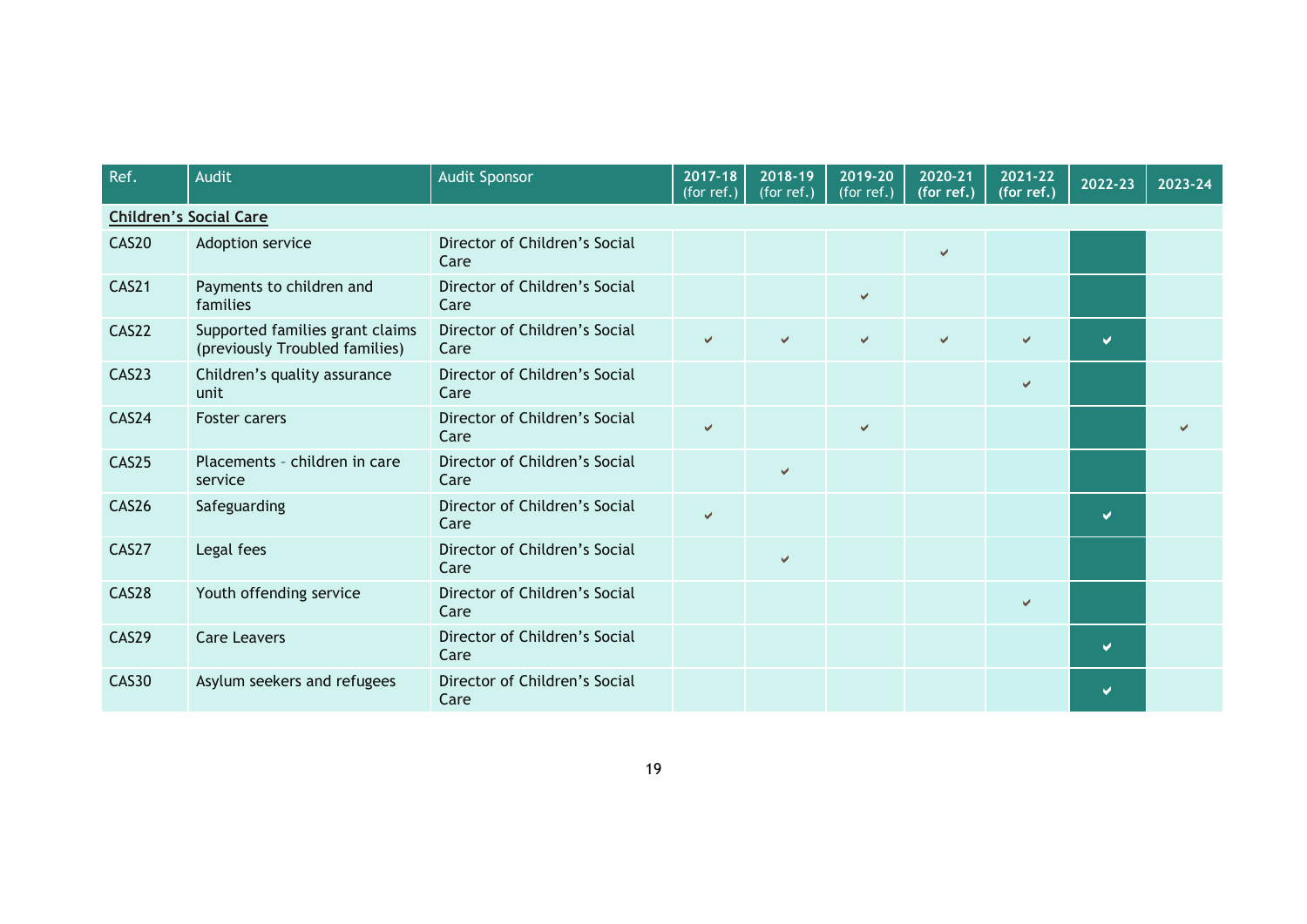| Ref.             | Audit                                                         | <b>Audit Sponsor</b>                                                            | $2017 - 18$<br>(for $ref.$ ) | 2018-19<br>(for ref.) | 2019-20<br>$(for$ ref.) | 2020-21<br>(for ref.) | 2021-22<br>(for ref.) | 2022-23 | 2023-24 |
|------------------|---------------------------------------------------------------|---------------------------------------------------------------------------------|------------------------------|-----------------------|-------------------------|-----------------------|-----------------------|---------|---------|
| Commissioning    |                                                               |                                                                                 |                              |                       |                         |                       |                       |         |         |
| <b>CAS15</b>     | Supported living                                              | Director of Commissioning                                                       |                              |                       |                         | ✔                     |                       |         |         |
| <b>CAS31</b>     | Community equipment                                           | Director of Commissioning                                                       |                              |                       | v                       |                       |                       |         |         |
| <b>CAS33</b>     | Commissioning of services                                     | Director of Commissioning                                                       |                              | V                     |                         |                       |                       |         |         |
| CAS34            | <b>Contract Management</b>                                    | Director of Commissioning                                                       |                              |                       |                         |                       | $\checkmark$          |         |         |
| CAS35            | Partnership Commissioning<br>(Advisory)                       | Director of Commissioning                                                       |                              |                       |                         |                       |                       | M       |         |
| <b>Education</b> |                                                               |                                                                                 |                              |                       |                         |                       |                       |         |         |
| <b>CAS41</b>     | Adult learning services                                       | Director of Education                                                           |                              | $\checkmark$          |                         |                       |                       | v       |         |
| <b>CAS42</b>     | Home to school transport                                      | Director of Education                                                           | $\checkmark$                 |                       |                         |                       |                       | V       |         |
| <b>CAS43</b>     | Music service                                                 | Director of Education                                                           |                              | V                     |                         |                       |                       |         |         |
| CAS44            | Pupil registry systems and<br>school attendance               | <b>Director of Education</b>                                                    |                              |                       |                         |                       |                       | V       |         |
| CAS45            | School admissions                                             | Director of Education                                                           |                              |                       |                         | V                     |                       |         |         |
| CAS46            | Special educational needs (SEN)                               | Director of Education                                                           |                              |                       | v                       |                       |                       | V       |         |
| CAS47            | <b>Traded services</b>                                        | Director of Education                                                           |                              |                       |                         |                       |                       | V       |         |
| <b>CAS48</b>     | Travel assistance                                             | Director of Education                                                           |                              |                       |                         | ✔                     |                       |         |         |
| <b>CAS49</b>     | Departmental response to<br>schools in financial difficulties | <b>Strategic Director of Childrens</b><br>and Adults / Director of<br>Education |                              |                       |                         |                       |                       |         |         |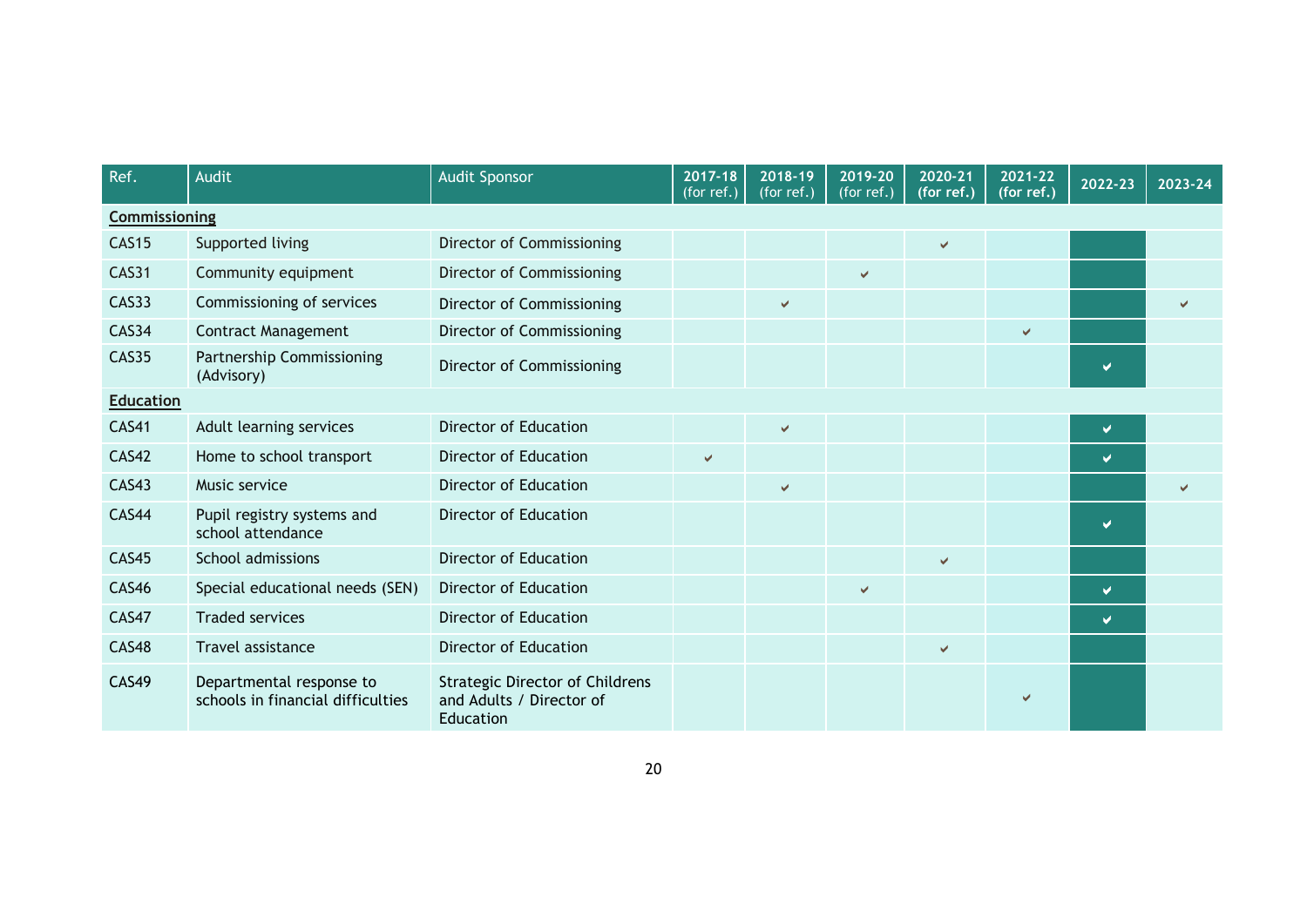| Ref.                       | <b>Audit</b>                                | <b>Audit Sponsor</b>                                                                      | $2017 - 18$<br>(for $ref.$ ) | 2018-19<br>(for ref.) | 2019-20<br>(for ref.) | 2020-21<br>(for ref.) | 2021-22<br>(for ref.) | 2022-23 | 2023-24 |
|----------------------------|---------------------------------------------|-------------------------------------------------------------------------------------------|------------------------------|-----------------------|-----------------------|-----------------------|-----------------------|---------|---------|
|                            | <b>Department Wide Audits</b>               |                                                                                           |                              |                       |                       |                       |                       |         |         |
| <b>CAS63</b>               | Mosaic operational audit /<br>payments      | <b>Children's and Adults Services</b><br><b>Directors</b>                                 | V                            | $\checkmark$          | V                     | V                     |                       | Ø       |         |
| <b>CAS54</b>               | <b>BUPA overpayments</b>                    | <b>Strategic Directors of Children</b><br>and Adults Services & Finance<br>and Governance |                              |                       |                       | ✔                     |                       |         |         |
| <b>CAS65</b>               | Covid-19 response and<br>operational models | <b>Childrens and Adults Board</b>                                                         |                              |                       |                       |                       |                       |         |         |
| <b>CAS66</b>               | <b>Integrated Care Systems</b>              | <b>Childrens and Adults Board</b>                                                         |                              |                       |                       |                       |                       |         | V       |
| <b>Schools</b>             |                                             |                                                                                           |                              |                       |                       |                       |                       |         |         |
| <b>SCH</b>                 | Schools - cyclical programme*               | Director of Education                                                                     | $\checkmark$                 | ✔                     | v                     | V                     | V                     | ✔       | v       |
|                            | <b>Environment and Leisure Department</b>   |                                                                                           |                              |                       |                       |                       |                       |         |         |
| <b>Highways</b>            |                                             |                                                                                           |                              |                       |                       |                       |                       |         |         |
| <b>EL01</b>                | Highways maintenance                        | Director of Environment                                                                   | $\checkmark$                 |                       |                       |                       | $\checkmark$          |         |         |
| <b>EL02</b>                | Cleaner, greener, safer<br>programme        | Director of Environment                                                                   |                              |                       | V                     |                       |                       |         |         |
| <b>Leisure and Culture</b> |                                             |                                                                                           |                              |                       |                       |                       |                       |         |         |
| <b>EL11</b>                | Cemeteries and crematoria                   | Director of Leisure                                                                       |                              |                       |                       |                       |                       | ✔       |         |
| <b>EL12</b>                | Library service                             | Director of Leisure                                                                       | $\checkmark$                 |                       |                       |                       | ✓                     |         |         |
| <b>EL13</b>                | Leisure services                            | Director of Leisure                                                                       | ✔                            |                       |                       |                       |                       |         |         |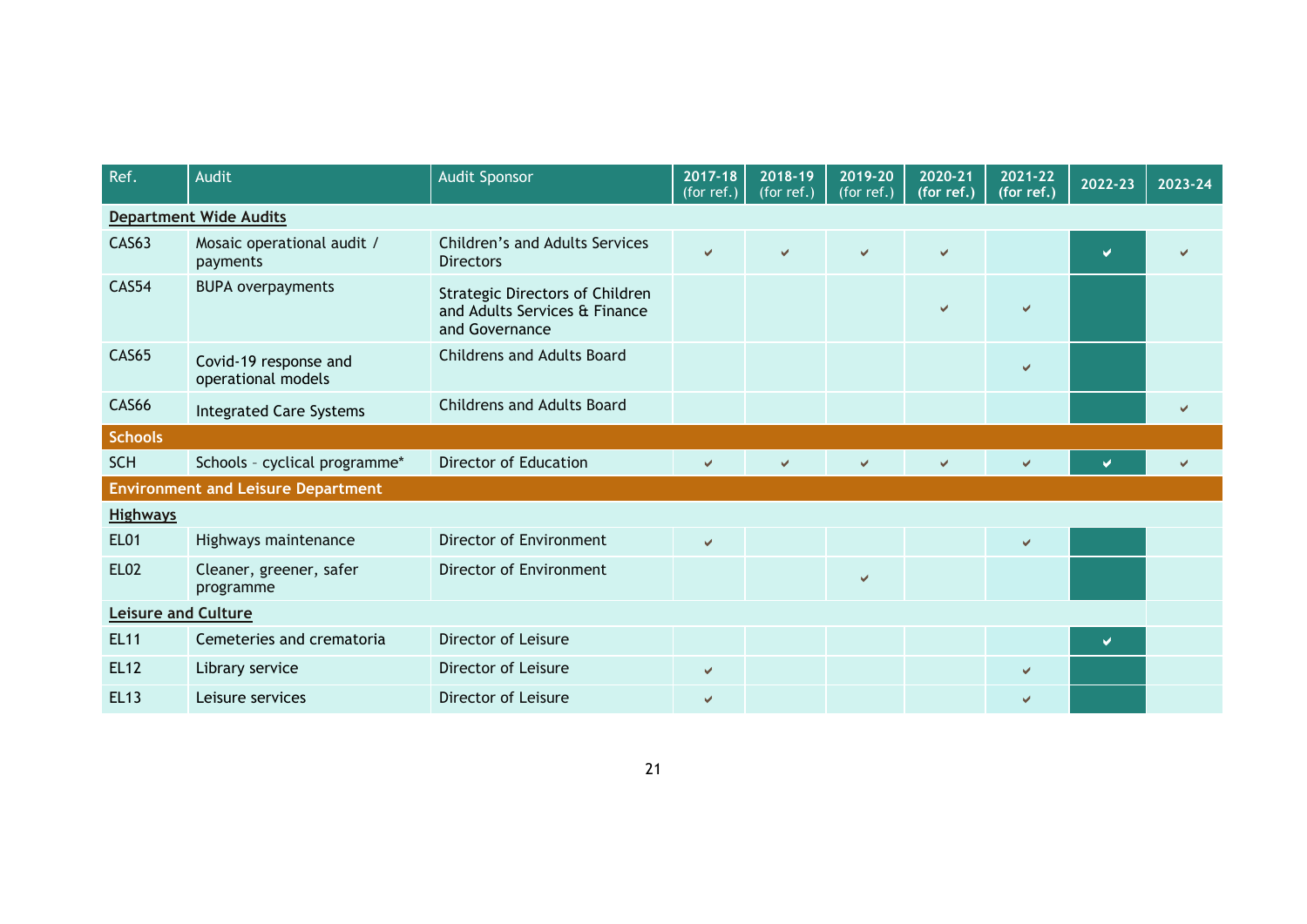| Ref.                       | Audit                                                                      | <b>Audit Sponsor</b>           | 2017-18<br>(for $ref.$ ) | 2018-19<br>(for ref.) | 2019-20<br>$(for$ ref.) | 2020-21<br>(for $ref.)$ | 2021-22<br>(for ref.) | 2022-23 | 2023-24 |
|----------------------------|----------------------------------------------------------------------------|--------------------------------|--------------------------|-----------------------|-------------------------|-------------------------|-----------------------|---------|---------|
| <b>EL14</b>                | South Dock marina                                                          | Director of Leisure            |                          |                       |                         | $\checkmark$            |                       |         |         |
| <b>EL15</b>                | Youth service                                                              | Director of Leisure            |                          | ✔                     |                         |                         |                       | v       |         |
| <b>EL16</b>                | Parks                                                                      | Director of Leisure            |                          |                       | v.                      |                         |                       |         |         |
| <b>EL17</b>                | Play service                                                               | Director of Leisure            |                          |                       | v.                      |                         |                       |         |         |
| <b>EL18</b>                | Tree management service                                                    | Director of Leisure            |                          |                       |                         | $\checkmark$            |                       |         |         |
| <b>Regulatory Services</b> |                                                                            |                                |                          |                       |                         |                         |                       |         |         |
| <b>EL21</b>                | <b>CCTV</b>                                                                | Director of Environment        |                          | $\checkmark$          |                         |                         |                       |         |         |
| <b>EL22</b>                | Enforcement                                                                | Director of Environment        |                          |                       | $\checkmark$            |                         |                       |         |         |
| <b>EL23</b>                | Licencing                                                                  | Director of Environment        |                          | V                     |                         |                         | $\checkmark$          |         |         |
| <b>EL24</b>                | Parking management & estates<br>parking permits                            | Director of Environment        |                          | V                     |                         |                         |                       | v       |         |
| <b>EL25</b>                | <b>Markets</b>                                                             | Director of Environment        |                          | V                     |                         |                         |                       | V       |         |
| <b>Service Development</b> |                                                                            |                                |                          |                       |                         |                         |                       |         |         |
| <b>EL31</b>                | Corporate energy / greener<br>borough                                      | Director of Environment        | $\checkmark$             |                       |                         |                         |                       |         |         |
| <b>Communities</b>         |                                                                            |                                |                          |                       |                         |                         |                       |         |         |
| <b>EL35</b>                | No recourse to public funds                                                | <b>Director of Communities</b> | $\checkmark$             |                       | v.                      |                         |                       | V       |         |
| <b>EL36</b>                | Tenancy management<br>organisations (TMOs) - cyclical<br>compliance audits | <b>Director of Communities</b> |                          | ✔                     |                         |                         |                       | v       |         |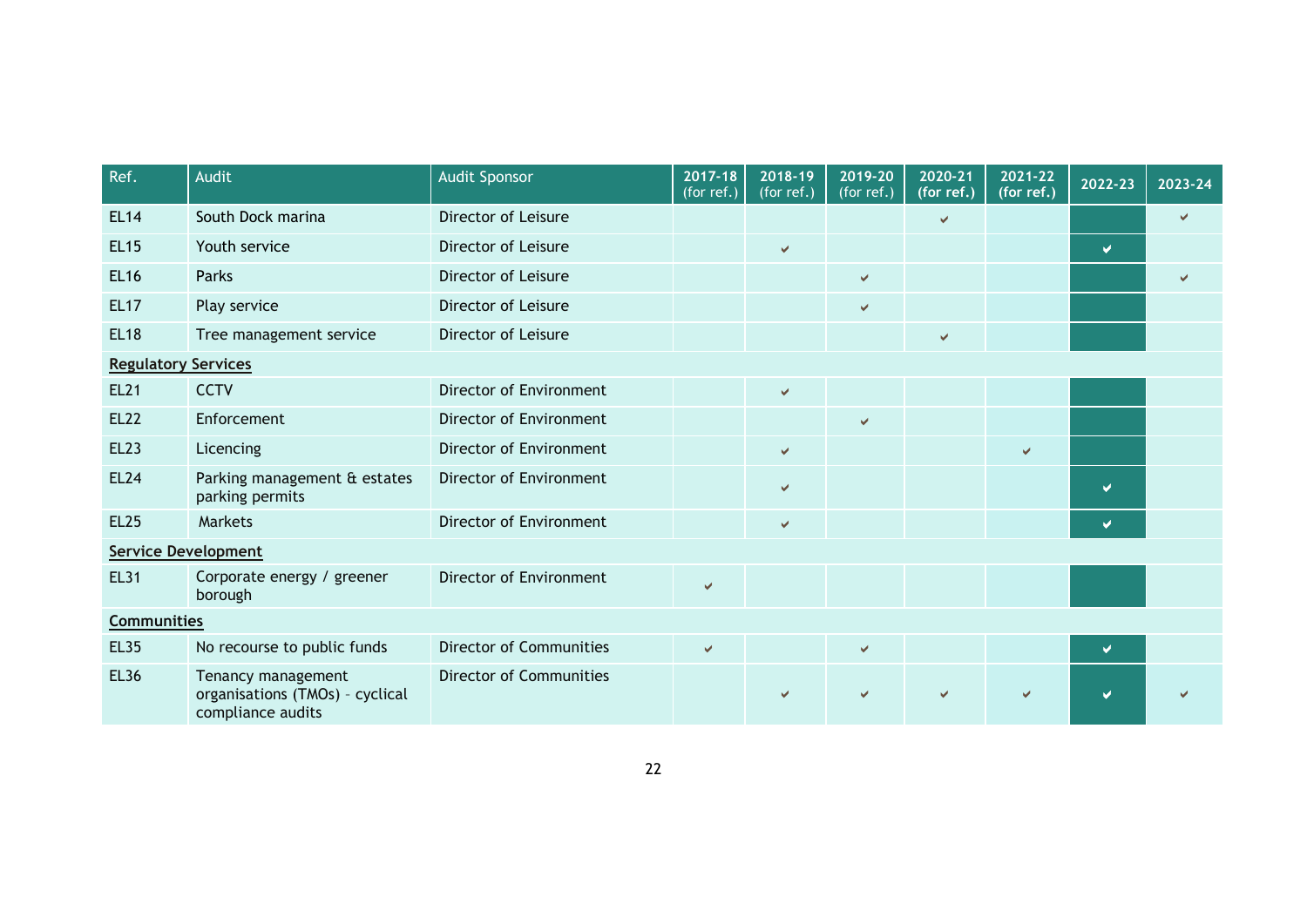| Ref.                       | Audit                                                        | <b>Audit Sponsor</b>           | $2017 - 18$<br>(for ref.) | 2018-19<br>(for ref.) | 2019-20<br>(for ref.) | 2020-21<br>(for ref.) | 2021-22<br>(for ref.) | 2022-23 | 2023-24      |
|----------------------------|--------------------------------------------------------------|--------------------------------|---------------------------|-----------------------|-----------------------|-----------------------|-----------------------|---------|--------------|
| <b>EL37</b>                | <b>Tenancy Management</b><br>organisations - use of reserves | <b>Director of Communities</b> |                           |                       |                       |                       |                       |         |              |
| <b>EL38</b>                | Community projects                                           | Director of Communities        | $\checkmark$              |                       | v.                    |                       |                       |         |              |
| <b>EL39</b>                | Community engagement                                         | <b>Director of Communities</b> |                           | V                     |                       |                       |                       | u       |              |
| <b>Traded Services</b>     |                                                              |                                |                           |                       |                       |                       |                       |         |              |
| <b>EL41</b>                | Materials                                                    | Director of Environment        | $\checkmark$              |                       | ✓                     |                       |                       |         |              |
| <b>EL42</b>                | Pest control                                                 | Director of Environment        |                           |                       | ✓                     |                       |                       |         |              |
| <b>EL43</b>                | Southwark building services                                  | Director of Environment        |                           | ✔                     |                       |                       | $\checkmark$          |         |              |
| <b>EL44</b>                | Street lighting and signs                                    | Director of Environment        |                           |                       |                       |                       |                       |         | $\checkmark$ |
| <b>Waste and Cleansing</b> |                                                              |                                |                           |                       |                       |                       |                       |         |              |
| <b>EL51</b>                | Commercial waste                                             | Director of Environment        |                           | $\checkmark$          |                       |                       |                       |         | V            |
| <b>EL52</b>                | Fleet contract and strategy<br>management                    | Director of Environment        |                           |                       |                       |                       |                       |         |              |
| <b>EL53</b>                | <b>Estates cleaning</b>                                      | Director of Environment        |                           | $\checkmark$          |                       |                       |                       |         |              |
| <b>EL54</b>                | Grounds maintenance                                          | Director of Environment        | $\checkmark$              |                       |                       |                       |                       | M       |              |
| <b>EL55</b>                | Waste contract / PFI                                         | Director of Environment        |                           | $\checkmark$          |                       |                       |                       |         | V            |
| <b>EL56</b>                | Trading standards, food safety<br>and health & safety        | Director of Environment        |                           |                       |                       |                       |                       | M       |              |
| <b>Public Health</b>       |                                                              |                                |                           |                       |                       |                       |                       |         |              |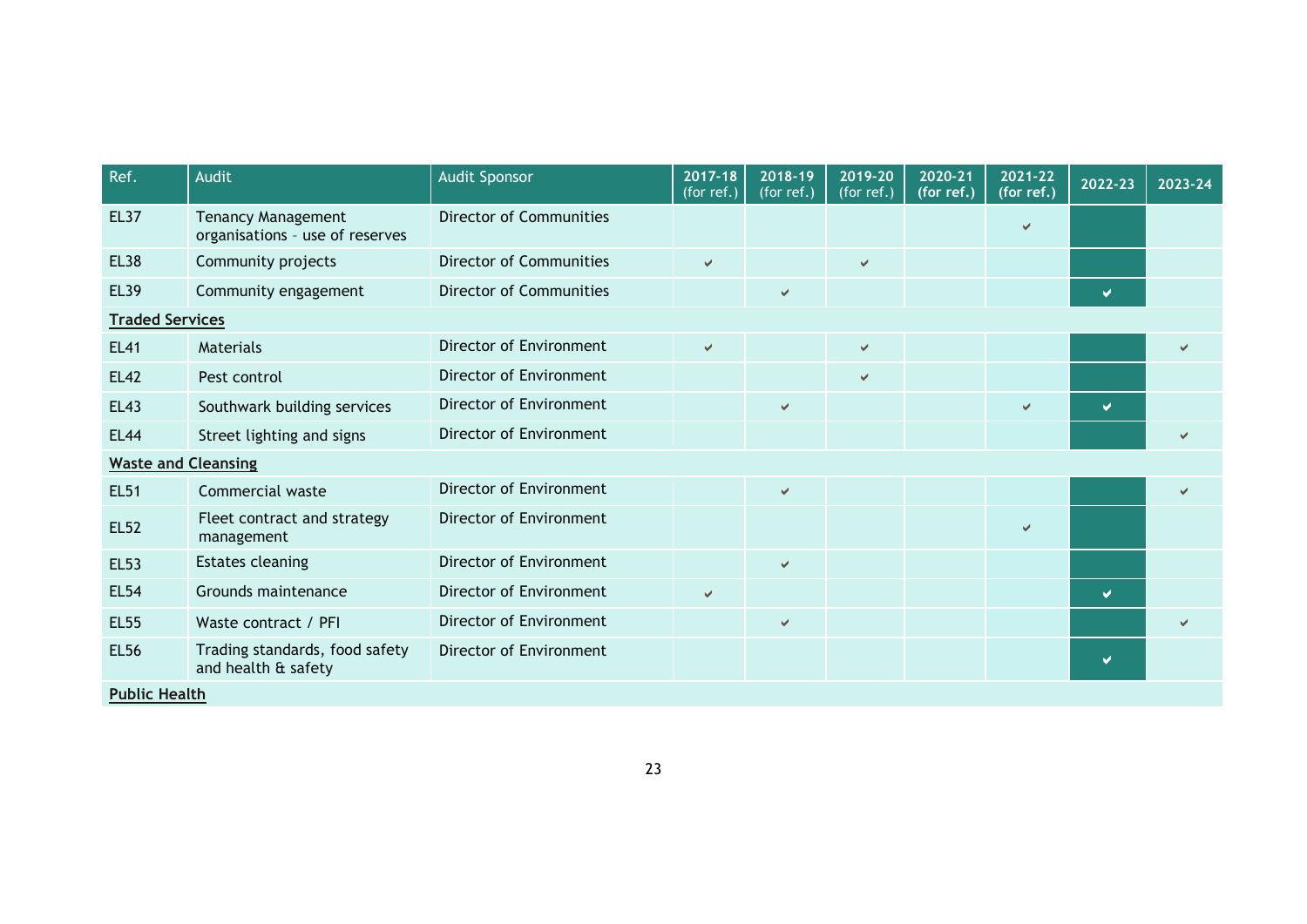| Ref.                  | Audit                                           | <b>Audit Sponsor</b>                                                              | 2017-18<br>(for ref.) | 2018-19<br>(for ref.) | 2019-20<br>(for ref.) | 2020-21<br>(for ref.) | 2021-22<br>(for ref.) | 2022-23 | 2023-24 |
|-----------------------|-------------------------------------------------|-----------------------------------------------------------------------------------|-----------------------|-----------------------|-----------------------|-----------------------|-----------------------|---------|---------|
| <b>EL57</b>           | Health in all policies                          | Director of Public Health and<br>Wellbeing                                        |                       | V                     |                       |                       |                       |         |         |
| <b>EL58</b>           | Public health priority area                     | Director of Public Health and<br>Wellbeing                                        |                       |                       | v.                    |                       |                       |         |         |
| <b>EL59</b>           | Social regeneration framework                   | Director of Public Health and<br>Wellbeing                                        |                       |                       |                       |                       |                       |         |         |
|                       | <b>Department Wide Audits</b>                   |                                                                                   |                       |                       |                       |                       |                       |         |         |
| <b>EL61</b>           | Volunteer management                            | Director of Leisure / Director of<br>Environment                                  |                       |                       | v                     |                       |                       |         |         |
| <b>EL62</b>           | Debt management                                 | <b>All Directors</b>                                                              |                       |                       |                       | $\checkmark$          |                       |         |         |
| <b>EL63</b>           | Climate emergency                               | Strategic Director of<br>Environment and Leisure /<br>Director for Climate Change |                       |                       |                       | ✓                     |                       |         |         |
| <b>EL64</b>           | Service assurance / change<br>programme reviews | Strategic Director of<br><b>Environment and Leisure</b>                           |                       |                       |                       |                       |                       | M       |         |
|                       | <b>Finance and Governance Department</b>        |                                                                                   |                       |                       |                       |                       |                       |         |         |
| <b>Legal Services</b> |                                                 |                                                                                   |                       |                       |                       |                       |                       |         |         |
| <b>FG01</b>           | Electoral register and elections                | Director of Law and Democracy                                                     | V                     |                       |                       |                       | V                     |         |         |
| <b>FG02</b>           | Case management system<br>(Visualfiles)         | Director of Law and Democracy                                                     | $\checkmark$          |                       |                       |                       |                       |         |         |
| <b>FG03</b>           | Barristers' framework                           | Director of Law and Democracy                                                     |                       |                       | ✓                     |                       |                       |         |         |
| <b>FG04</b>           | Member / officer protocol                       | Director of Law and Democracy                                                     |                       |                       |                       |                       |                       |         |         |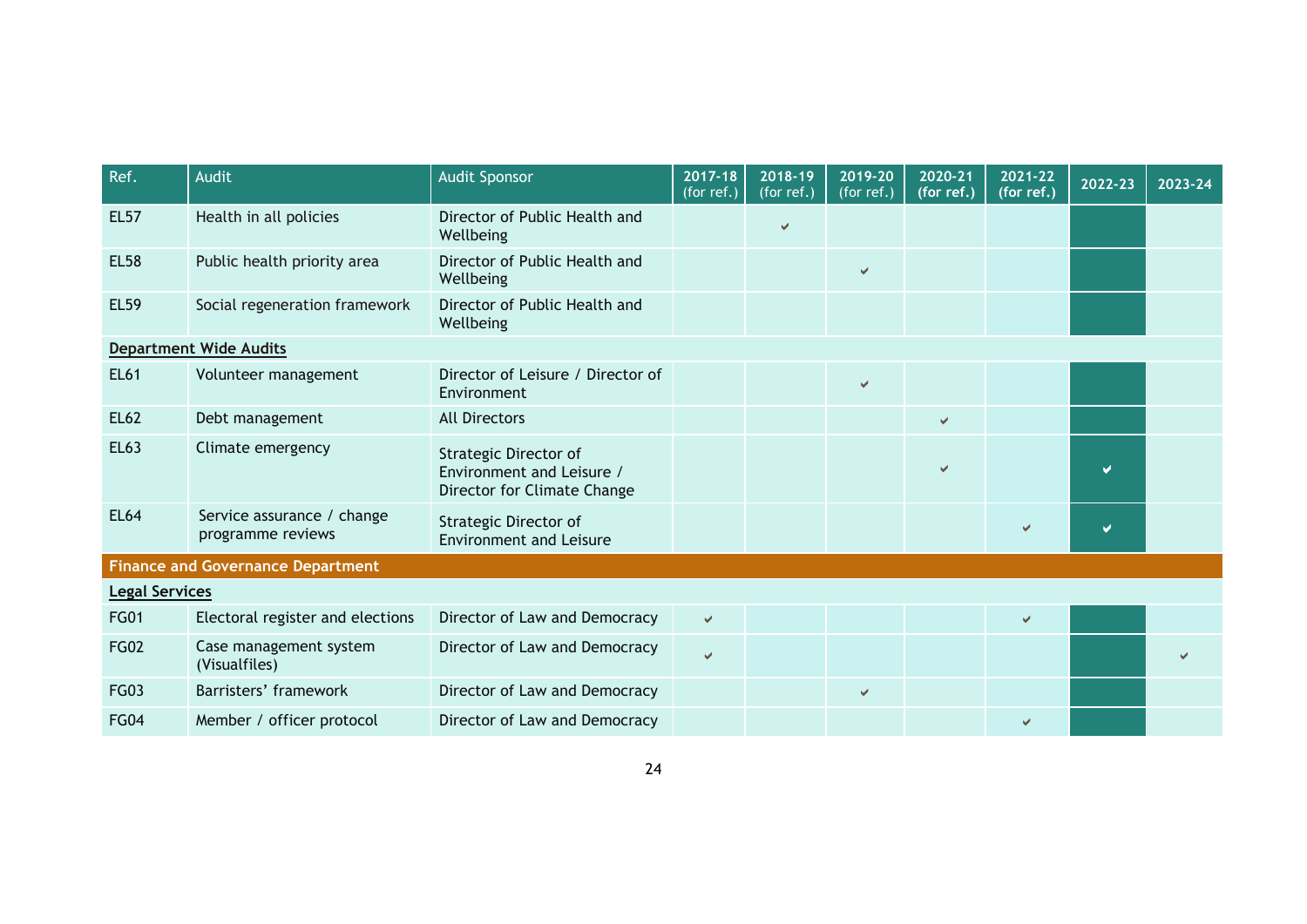| Ref.                         | Audit                                                 | <b>Audit Sponsor</b>                                   | 2017-18<br>(for ref.) | 2018-19<br>$(for$ ref.) | 2019-20<br>(for ref.) | 2020-21<br>(for ref.) | 2021-22<br>(for ref.) | 2022-23 | 2023-24 |
|------------------------------|-------------------------------------------------------|--------------------------------------------------------|-----------------------|-------------------------|-----------------------|-----------------------|-----------------------|---------|---------|
| <b>FG05</b>                  | Whistleblowing                                        | Director of Law and Democracy                          |                       |                         | v                     |                       |                       |         |         |
| <b>FG06</b>                  | Members allowances                                    | Director of Law and Democracy                          |                       | ✔                       |                       |                       |                       |         |         |
| <b>FG07</b>                  | Contracts register                                    | Director of Law and Democracy                          |                       |                         |                       |                       | $\checkmark$          |         |         |
| <b>FG08</b>                  | Litigation protocols                                  | Director of Law and Democracy                          |                       |                         |                       | V                     |                       |         |         |
| <b>FG09</b>                  | Complaints                                            | Director of Law and Democracy                          |                       |                         |                       |                       |                       | V       |         |
| <b>Professional Services</b> |                                                       |                                                        |                       |                         |                       |                       |                       |         |         |
| <b>FG11</b>                  | Housing revenue account (HRA)                         | Acting Director of Finance                             |                       |                         |                       |                       | $\checkmark$          |         |         |
| <b>FG12</b>                  | Capital expenditure<br>management                     | <b>Strategic Director of Finance</b><br>and Governance |                       |                         |                       |                       |                       | м       |         |
|                              | <b>Information Governance</b>                         |                                                        |                       |                         |                       |                       |                       |         |         |
| <b>FG21</b>                  | Data Protection and GDPR<br>preparedness / compliance | <b>Head of Information</b><br>Governance               | $\checkmark$          | ✔                       |                       |                       | ✓                     |         |         |
| <b>FG22</b>                  | Pensions administration                               | <b>Head of Information</b><br>Governance               |                       |                         | V                     | V                     | ✔                     | V       |         |
| <b>FG23</b>                  | Insurance                                             | <b>Head of Information</b><br>Governance               |                       |                         |                       |                       | $\checkmark$          |         |         |
| <b>Exchequer Services</b>    |                                                       |                                                        |                       |                         |                       |                       |                       |         |         |
| <b>FG31</b>                  | Home ownership - mortgages                            | Director of Exchequer Services                         |                       |                         | V                     |                       |                       |         |         |
| <b>FG32</b>                  | Home ownership - charges to<br>leaseholders           | Director of Exchequer Services                         |                       | ✔                       |                       |                       |                       | M       |         |
| <b>FG33</b>                  | Home ownership - garages                              | Director of Exchequer Services                         |                       |                         | $\checkmark$          |                       |                       |         |         |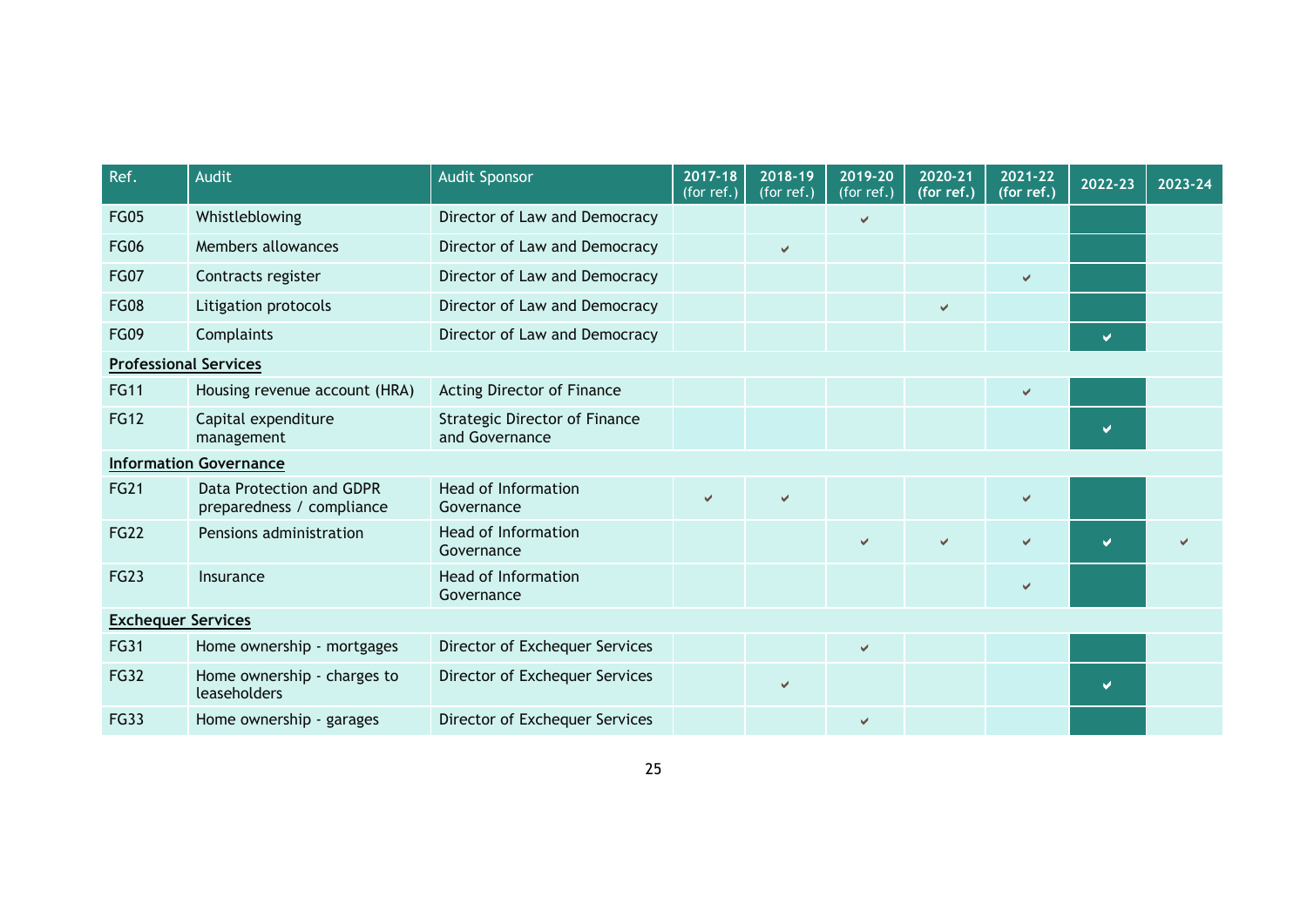| Ref.        | <b>Audit</b>                                       | <b>Audit Sponsor</b>                                   | 2017-18<br>(for ref.) | 2018-19<br>(for ref.) | 2019-20<br>(for ref.) | 2020-21<br>(for ref.) | 2021-22<br>(for ref.)    | 2022-23 | 2023-24 |
|-------------|----------------------------------------------------|--------------------------------------------------------|-----------------------|-----------------------|-----------------------|-----------------------|--------------------------|---------|---------|
| <b>FG34</b> | Enforcement agents, rent<br>arrears and write offs | Director of Exchequer Services                         |                       | ✔                     |                       |                       |                          | M       |         |
| <b>FG35</b> | <b>Client services</b>                             | Director of Exchequer Services                         |                       |                       | V                     |                       |                          |         |         |
| <b>FG36</b> | Contact centre                                     | Director of Exchequer Services                         |                       | ✔                     |                       | V                     |                          |         |         |
|             | Department wide reviews                            |                                                        |                       |                       |                       |                       |                          |         |         |
| <b>FG41</b> | Service assurance reviews                          | <b>Strategic Director of Finance</b><br>and Governance |                       |                       |                       |                       |                          |         |         |
|             | <b>Key Financial Systems</b>                       |                                                        |                       |                       |                       |                       |                          |         |         |
| KFC01       | Council tax                                        | Director of Exchequer Services                         | V                     |                       | v                     |                       | $\checkmark$             |         |         |
| KFC02       | <b>NNDR</b>                                        | Director of Exchequer Services                         | $\checkmark$          | V                     | v                     |                       | $\checkmark$             |         |         |
| KFC03       | Housing rents                                      | Director of Exchequer Services                         | $\checkmark$          | V                     | v                     | v                     |                          | ✔       |         |
| KFC04       | Accounts receivable /debt<br>management            | Director of Exchequer Services                         |                       |                       | v                     | V                     |                          |         |         |
| KFC05       | Payroll and HR                                     | Director of Exchequer Services/<br>Head of HR (CEX)    | $\checkmark$          | V                     | Ō.                    | V                     | $\overline{\mathcal{L}}$ | M       |         |
| KFC06       | General ledger                                     | Acting Director of Finance                             |                       | V                     |                       |                       | $\checkmark$             |         |         |
| KFC07       | Accounts payable                                   | Director of Exchequer Services                         | $\checkmark$          | V                     | v                     | V                     | $\checkmark$             | V       |         |
| KFC08       | Treasury management                                | Acting Director of Finance                             | $\checkmark$          |                       |                       | V                     |                          |         |         |
| KFC09       | Housing benefits                                   | Director of Exchequer Services                         | $\checkmark$          | V                     | V                     |                       | $\checkmark$             |         |         |
| KFC10       | Suspense accounts management                       | Director of Exchequer Services                         | ✔                     |                       |                       |                       |                          |         |         |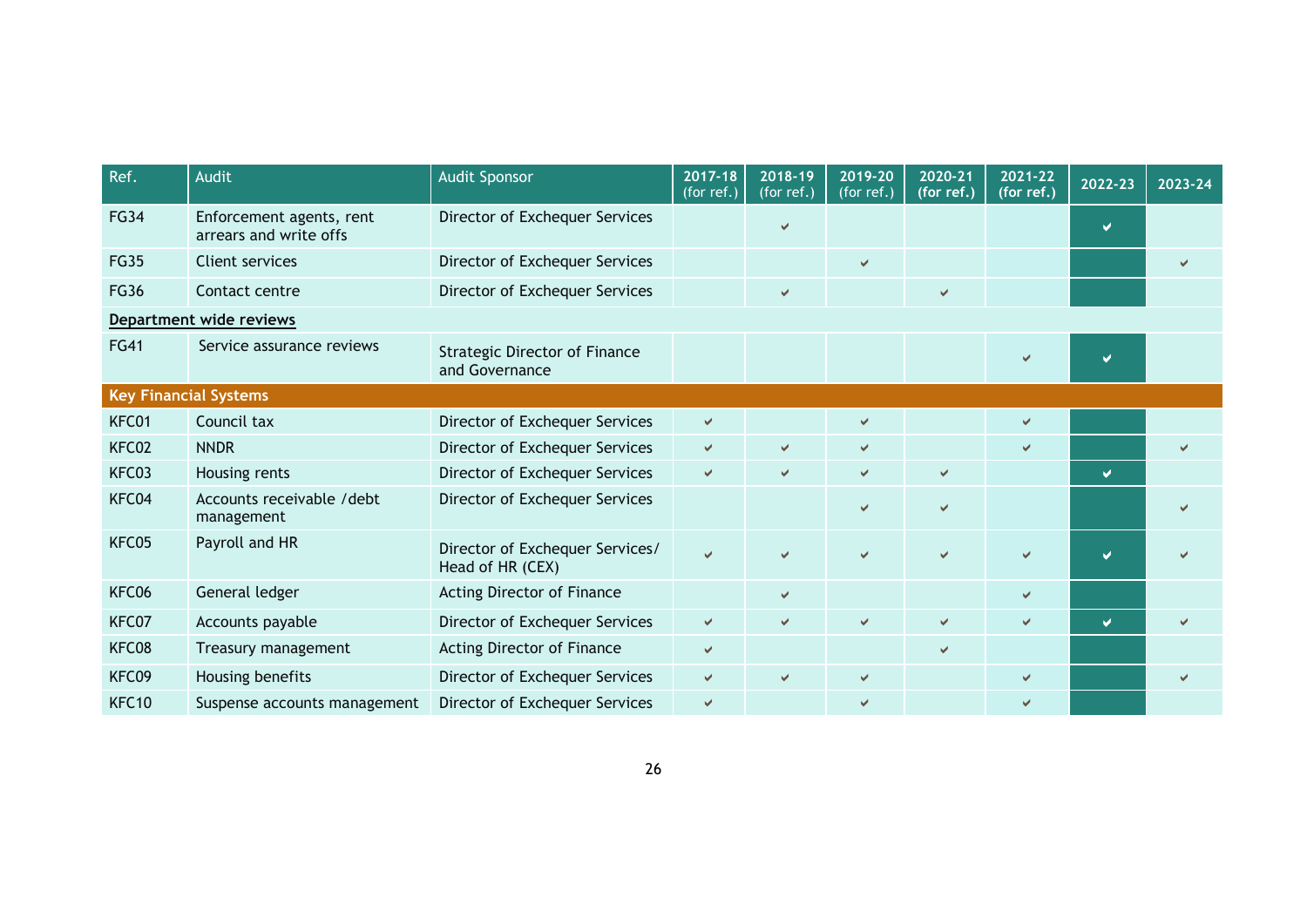| Ref.                    | <b>Audit</b>                                             | <b>Audit Sponsor</b>                                            | 2017-18<br>(for ref.)     | 2018-19<br>(for ref.) | 2019-20<br>(for ref.) | 2020-21<br>(for ref.) | 2021-22<br>(for ref.)     | 2022-23 | 2023-24 |
|-------------------------|----------------------------------------------------------|-----------------------------------------------------------------|---------------------------|-----------------------|-----------------------|-----------------------|---------------------------|---------|---------|
| KFC11                   | SAP scheme of delegation and<br>authorisations           | Director of Exchequer Services                                  |                           |                       |                       | ✔                     |                           |         |         |
|                         | <b>Housing and Modernisation Department</b>              |                                                                 |                           |                       |                       |                       |                           |         |         |
| <b>Asset Management</b> |                                                          |                                                                 |                           |                       |                       |                       |                           |         |         |
| <b>HM01</b>             | Apex asset management system                             | Director of Asset Management                                    | $\checkmark$              |                       |                       |                       | $\checkmark$              |         |         |
| <b>HM02</b>             | <b>Engineering services</b>                              | Director of Asset Management                                    | ✔<br>(as part<br>of HM01) |                       |                       |                       | (as part of<br>HM01)      |         |         |
| <b>HM03</b>             | Gas servicing                                            | Director of Asset Management                                    | ✔<br>(as part<br>of HM01) |                       |                       |                       | ✔<br>(as part of<br>HM01) |         |         |
| <b>HM04</b>             | Housing adaptations                                      | Director of Asset Management                                    | V                         |                       |                       |                       |                           |         |         |
| <b>HM05</b>             | Housing investment and<br>decision making                | Director of Asset Management                                    | $\checkmark$              |                       |                       |                       |                           |         |         |
| <b>HM06</b>             | Major works                                              | Director of Asset Management                                    |                           |                       | v                     |                       | $\checkmark$              |         |         |
| <b>HM07</b>             | <b>Building Safety</b>                                   | Director of Asset Management                                    |                           |                       |                       |                       |                           | ✔       |         |
| <b>HM08</b>             | <b>Statutory disrepairs</b>                              | Director of Asset Management /<br>Director of Law and Democracy |                           |                       | v                     |                       |                           |         |         |
| <b>HM09</b>             | Southwark building services /<br>repairs and maintenance | Director of Asset Management                                    |                           | V                     |                       |                       |                           | M       |         |
|                         | <b>Customer Experience</b>                               |                                                                 |                           |                       |                       |                       |                           |         |         |
| <b>HM21</b>             | Blue badges and freedom passes                           | Director of Customer<br>Experience                              |                           |                       | V                     |                       |                           |         |         |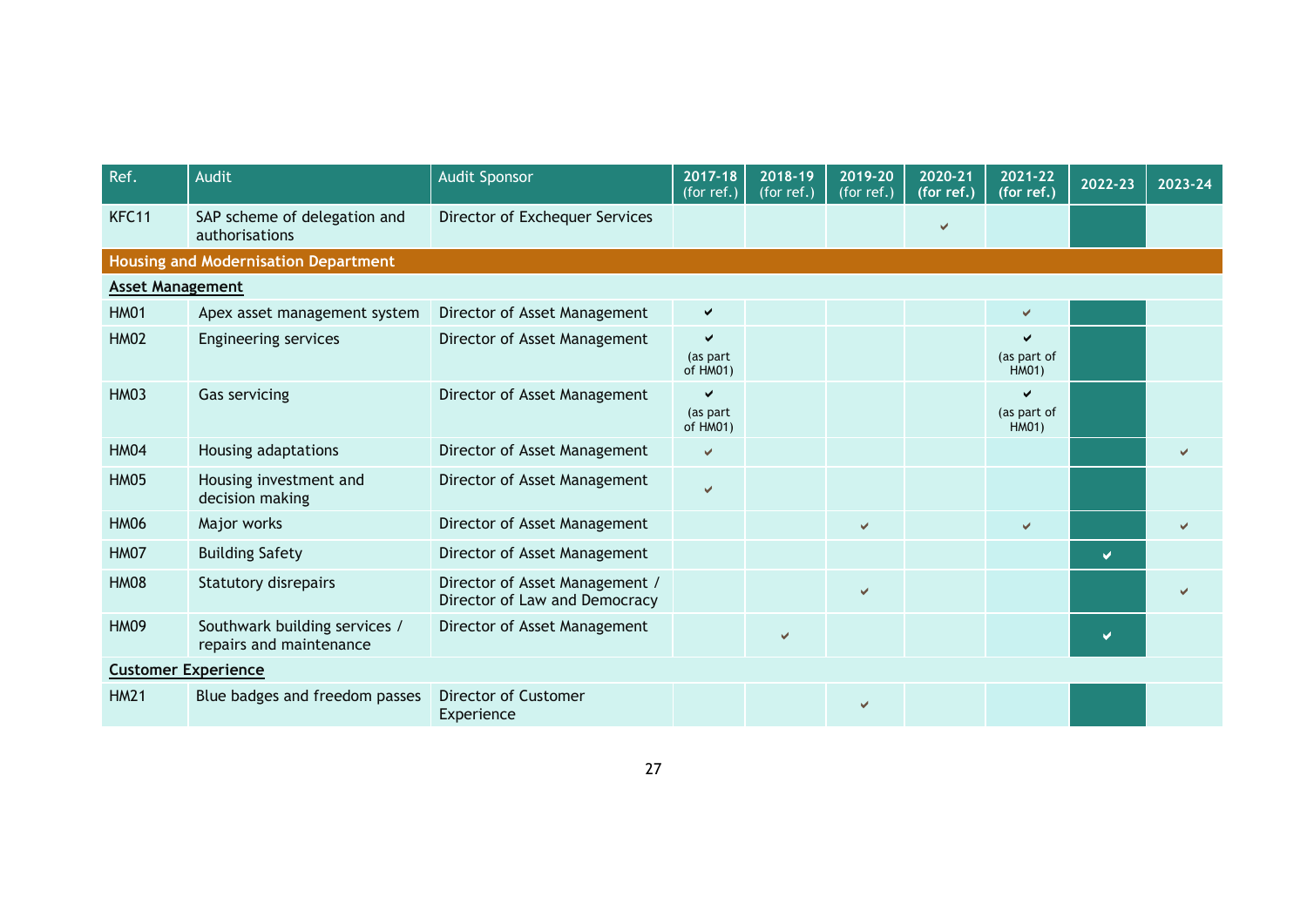| Ref.        | Audit                                               | <b>Audit Sponsor</b>                      | $2017 - 18$<br>(for ref.) | 2018-19<br>(for ref.) | 2019-20<br>(for ref.) | 2020-21<br>(for ref.) | 2021-22<br>(for ref.) | 2022-23 | 2023-24 |
|-------------|-----------------------------------------------------|-------------------------------------------|---------------------------|-----------------------|-----------------------|-----------------------|-----------------------|---------|---------|
| <b>HM23</b> | Coroners                                            | <b>Director of Customer</b><br>Experience |                           |                       |                       |                       |                       | Ø       |         |
| <b>HM24</b> | Customer experience and<br>resolution / complaints  | Director of Customer<br>Experience        |                           |                       |                       | v                     |                       |         |         |
| <b>HM25</b> | Housing solutions - applications<br>and allocations | <b>Director of Customer</b><br>Experience |                           | $\checkmark$          |                       | $\checkmark$          |                       |         |         |
| <b>HM26</b> | Housing solutions -<br>homelessness                 | <b>Director of Customer</b><br>Experience |                           |                       | $\checkmark$          |                       |                       | U       |         |
| <b>HM27</b> | Housing solutions - other<br>services               | Director of Customer<br>Experience        | $\checkmark$              |                       |                       |                       |                       |         |         |
| <b>HM28</b> | MySouthwark home owners<br>agency                   | Director of Customer<br>Experience        | $\checkmark$              |                       |                       |                       |                       |         |         |
| <b>HM29</b> | Channel shift                                       | <b>Director of Customer</b><br>Experience |                           | $\checkmark$          |                       |                       |                       |         |         |
| <b>HM30</b> | Registrars                                          | <b>Director of Customer</b><br>Experience |                           |                       | $\checkmark$          |                       |                       | M       |         |
| <b>HM31</b> | Sales and acquisitions, including<br>right to buy   | Director of Customer<br>Experience        |                           | V                     |                       |                       | $\checkmark$          |         |         |
| <b>HM32</b> | Integration of customer based<br>systems            | <b>Director of Customer</b><br>Experience | $\checkmark$              |                       |                       |                       |                       |         |         |
| <b>HM33</b> | <b>Demolitions</b>                                  | <b>Director of Customer</b><br>Experience |                           |                       |                       | v                     |                       |         |         |
| <b>HM34</b> | <b>Customer Access Strategy</b>                     | Director of Customer<br>Experience        |                           |                       |                       |                       |                       |         |         |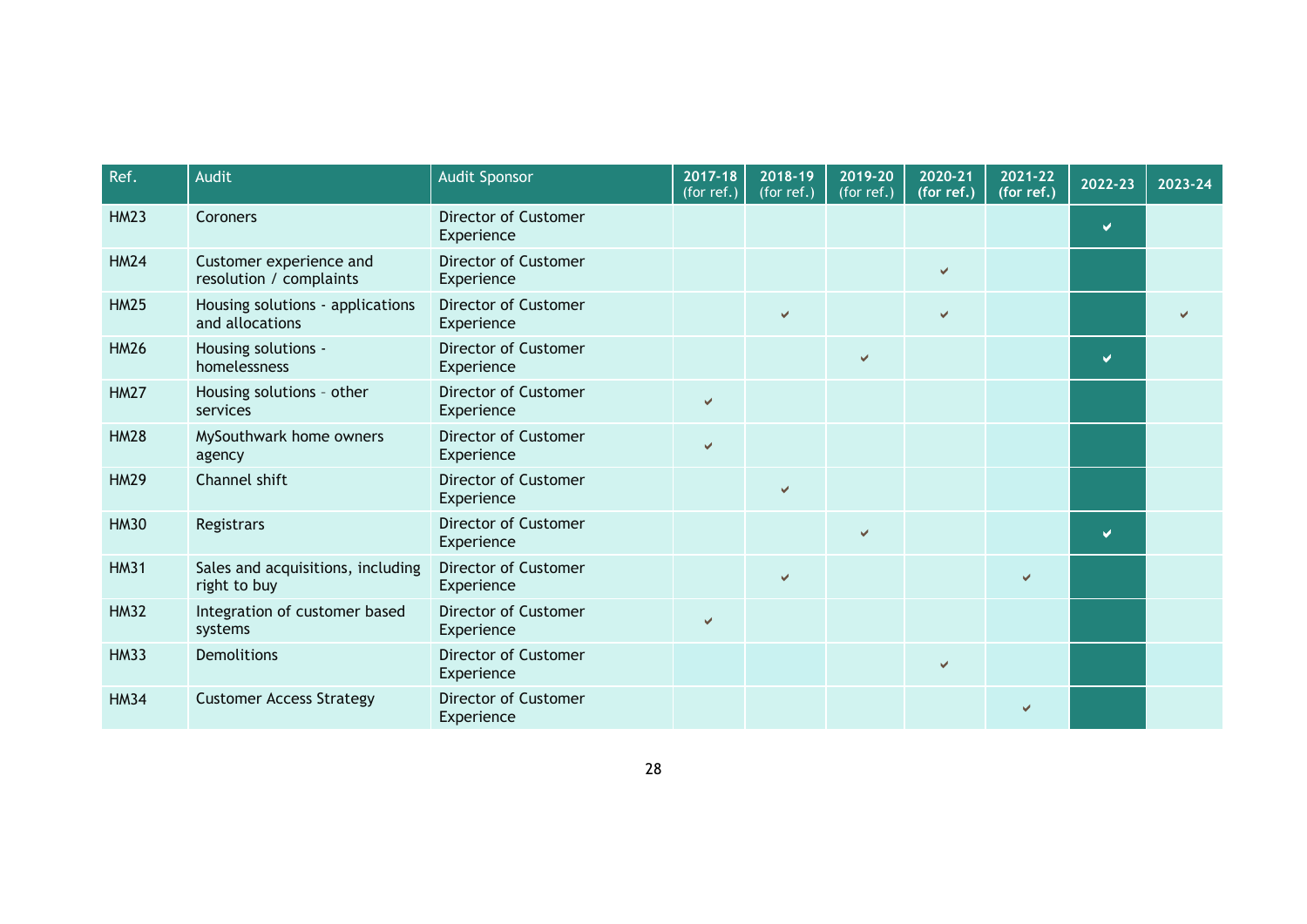| Ref.                         | Audit                                               | <b>Audit Sponsor</b>                                      | $2017 - 18$<br>(for $ref.$ ) | 2018-19<br>(for ref.) | 2019-20<br>(for ref.) | 2020-21<br>(for ref.) | 2021-22<br>(for ref.) | 2022-23 | 2023-24 |
|------------------------------|-----------------------------------------------------|-----------------------------------------------------------|------------------------------|-----------------------|-----------------------|-----------------------|-----------------------|---------|---------|
|                              | <b>Resident Services</b>                            |                                                           |                              |                       |                       |                       |                       |         |         |
| <b>HM41</b>                  | Voids                                               | Director of Resident Services                             |                              |                       | v                     |                       |                       | V       |         |
| <b>HM42</b>                  | Multi-agency working / data<br>sharing              | <b>Director of Resident Services</b>                      | $\checkmark$                 |                       |                       |                       |                       |         |         |
| <b>HM43</b>                  | Housing tenancies                                   | Director of Resident Services                             | $\checkmark$                 |                       |                       |                       | $\checkmark$          |         |         |
| <b>HM44</b>                  | Sheltered housing                                   | <b>Director of Resident Services</b>                      |                              |                       | ✓                     |                       |                       |         |         |
| <b>HM45</b>                  | Supported accommodation<br>hostels (family hostels) | <b>Director of Resident Services</b>                      |                              |                       | V                     |                       |                       |         |         |
| <b>HM46</b>                  | Temporary accommodation                             | <b>Director of Resident Services</b>                      |                              | ✔                     |                       |                       |                       | M       |         |
|                              | <b>Facilities Management</b>                        |                                                           |                              |                       |                       |                       |                       |         |         |
| <b>HM51</b>                  | Corporate facilities<br>management                  | Head of Facilities Management                             | $\checkmark$                 |                       |                       |                       | $\checkmark$          |         |         |
| <b>HM52</b>                  | Health and safety                                   | Head of Facilities Management                             | $\checkmark$                 | V                     |                       |                       | $\checkmark$          |         |         |
|                              | <b>Modernise Programme</b>                          |                                                           |                              |                       |                       |                       |                       |         |         |
| <b>HM53</b>                  | Modernise programme                                 | <b>Strategic Director of Housing</b><br>and Modernisation |                              | ✔                     |                       |                       |                       |         |         |
|                              | <b>New Homes Programme and Regeneration</b>         |                                                           |                              |                       |                       |                       |                       |         |         |
| <b>HM71</b>                  | New homes programme                                 | Director of New Homes<br>Programme                        |                              |                       |                       | ✓                     |                       | V       |         |
| <b>HM72</b><br>(was<br>CX21) | Major regeneration programmes<br>& projects         | Director of Planning and Growth                           | $\checkmark$                 |                       |                       |                       |                       | ✔       |         |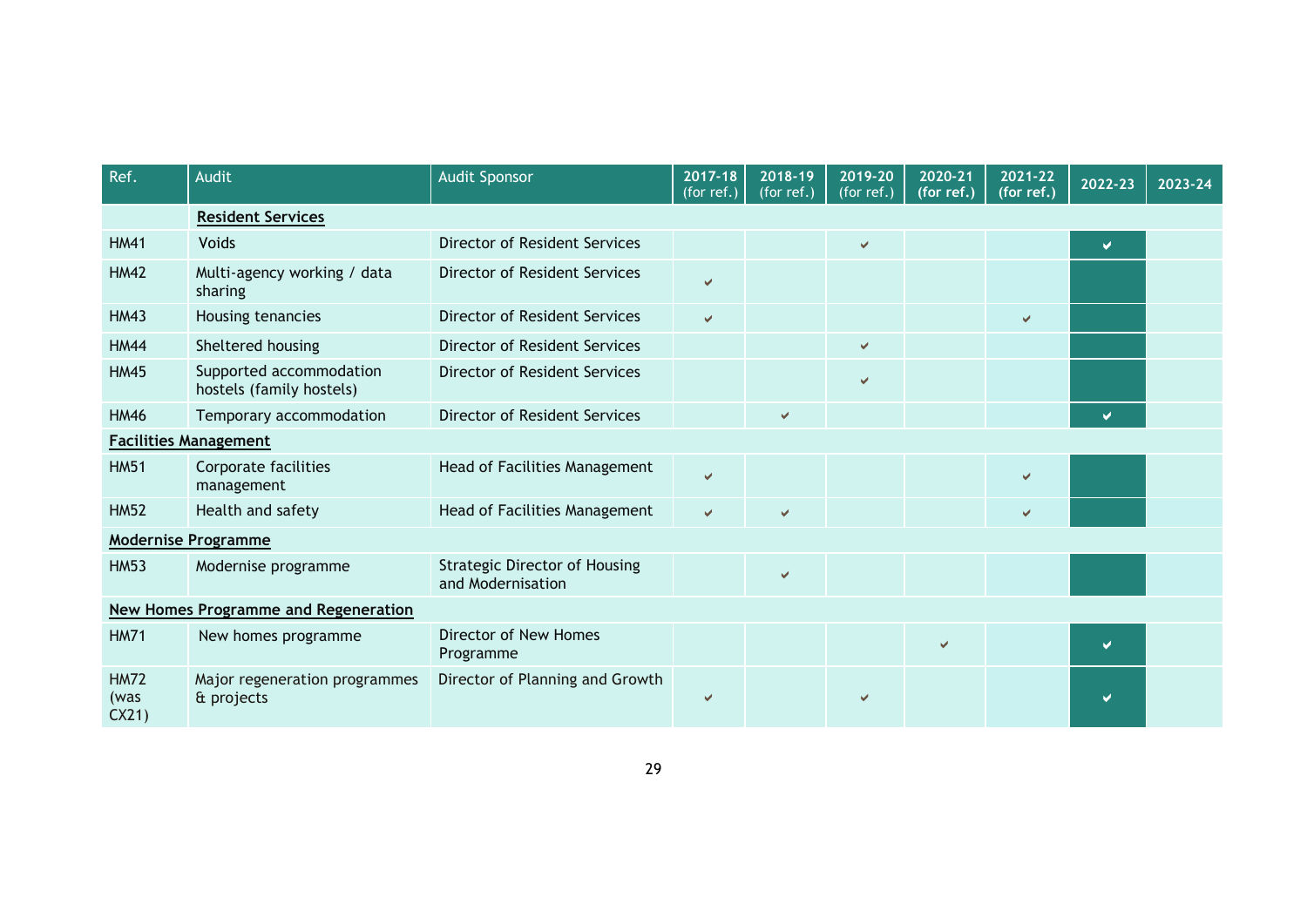| Ref.                                          | <b>Audit</b>                                             | <b>Audit Sponsor</b>            | $2017 - 18$<br>(for ref.) | 2018-19<br>$\sqrt{\frac{1}{1}}$ (for ref.) | 2019-20<br>(for ref.) | 2020-21<br>(for ref.) | 2021-22<br>(for ref.)                                | 2022-23               | 2023-24 |
|-----------------------------------------------|----------------------------------------------------------|---------------------------------|---------------------------|--------------------------------------------|-----------------------|-----------------------|------------------------------------------------------|-----------------------|---------|
| <b>HM73</b><br>(was<br>CX22                   | Commercial property portfolio                            | Director of Planning and Growth |                           |                                            |                       |                       |                                                      |                       |         |
|                                               | <b>Information Technology Audits</b>                     |                                 |                           |                                            |                       |                       |                                                      |                       |         |
| <b>IT01</b>                                   | Network security                                         | Head of IT and Digital Services | $\checkmark$              |                                            |                       |                       | V                                                    |                       |         |
| <b>IT02</b>                                   | IT disaster recovery and<br>business continuity planning | Head of IT and Digital Services | $\checkmark$              |                                            |                       |                       | ✔                                                    |                       |         |
| IT <sub>03</sub>                              | IT shared service arrangements                           | Head of IT and Digital Services |                           | V                                          | $\checkmark$          |                       |                                                      |                       |         |
| <b>IT04</b>                                   | Change control                                           | Head of IT and Digital Services |                           | ✔                                          |                       |                       |                                                      |                       |         |
| <b>IT05</b>                                   | Website security and<br>maintenance                      | Head of IT and Digital Services |                           |                                            | $\checkmark$          |                       |                                                      |                       |         |
| <b>IT06</b>                                   | Cloud strategy                                           | Head of IT and Digital Services |                           |                                            | V                     |                       |                                                      |                       |         |
| IT <sub>07</sub>                              | Cyber security                                           | Head of IT and Digital Services |                           |                                            |                       | ✔                     | $\vee$ (reliance)<br>on third<br>party<br>assurance) | $\blacktriangleright$ |         |
| <b>IT08</b>                                   | Cloud security                                           | Head of IT and Digital Services |                           |                                            |                       |                       |                                                      | $\mathbf{v}$          |         |
| <b>IT09</b>                                   | Mobile device management                                 | Head of IT and Digital Services |                           |                                            |                       | $\checkmark$          |                                                      |                       |         |
| <b>IT10</b>                                   | Software asset management                                | Head of IT and Digital Services |                           |                                            |                       | ✔                     |                                                      |                       |         |
| <b>Thematic Audits / Council Wide Reviews</b> |                                                          |                                 |                           |                                            |                       |                       |                                                      |                       |         |
| <b>TR01</b>                                   | Access to services                                       | Corporate Governance Panel      | $\checkmark$              |                                            |                       |                       |                                                      |                       |         |
| <b>TR02</b>                                   | Commercialisation                                        | Corporate Governance Panel      |                           |                                            |                       |                       |                                                      |                       |         |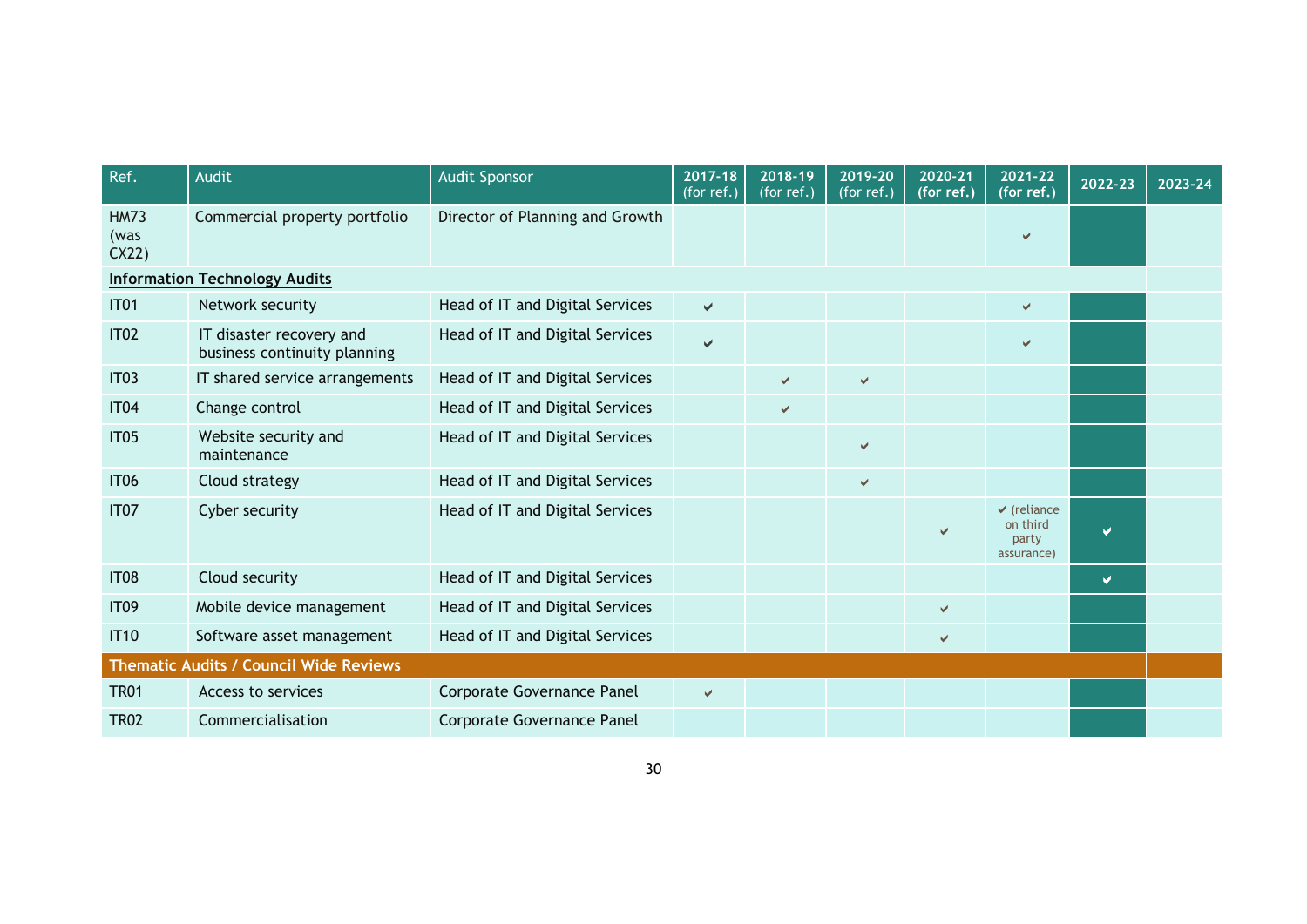| Ref.        | Audit                                                                                  | <b>Audit Sponsor</b>                                            | 2017-18<br>(for $ref.$ ) | 2018-19<br>(for ref.) | 2019-20<br>(for ref.) | 2020-21<br>(for ref.) | 2021-22<br>(for ref.) | 2022-23 | 2023-24 |
|-------------|----------------------------------------------------------------------------------------|-----------------------------------------------------------------|--------------------------|-----------------------|-----------------------|-----------------------|-----------------------|---------|---------|
| <b>TR03</b> | Business continuity planning<br>(now combined with Emergency<br>planning)              | Corporate Governance Panel/<br>Head of Chief executive's office |                          | V                     |                       |                       |                       |         |         |
| <b>TR04</b> | Health and safety                                                                      | Corporate governance panel /<br>departmental leads              |                          |                       | v                     |                       |                       |         |         |
| <b>TR05</b> | Fairer futures - procurement<br>framework                                              | Corporate Governance Panel /<br>Director of Law and Democracy   | $\checkmark$             |                       | $\checkmark$          |                       | V                     |         |         |
| <b>TR06</b> | Fairer futures - contract<br>management                                                | Corporate Governance Panel /<br>Director of Law and Democracy   |                          |                       |                       |                       |                       |         |         |
| <b>TR07</b> | Financial planning and budget<br>monitoring                                            | <b>Chief Officers Team</b>                                      | $\checkmark$             |                       |                       |                       |                       |         |         |
| <b>TR08</b> | Governance                                                                             | Corporate Governance Panel                                      | $\checkmark$             |                       |                       |                       |                       |         |         |
| <b>TR09</b> | Hospitality and gifts register,<br>register of interests and bribery<br>and corruption | Corporate Governance Panel /<br>Director of Law and Democracy   | V                        |                       |                       |                       |                       | Ø       |         |
| <b>TR10</b> | Use of consultants / payments<br>to individuals outside of PAYE /<br><b>IR35</b>       | Corporate Governance Panel /<br><b>Chief Officers Team</b>      |                          |                       | v                     |                       |                       |         |         |
| <b>TR11</b> | Voluntary sector engagement                                                            | <b>Strategic Directors</b>                                      |                          |                       |                       |                       |                       |         |         |
| <b>TR12</b> | Sickness absence management,<br>monitoring and reporting                               | Director of HR / Corporate<br><b>Governance Panel</b>           |                          |                       |                       |                       |                       | M       |         |
| <b>TR13</b> | Compliance with HR policies<br>and procedures                                          | Director of HR / Corporate<br>Governance Panel                  |                          |                       |                       |                       |                       |         |         |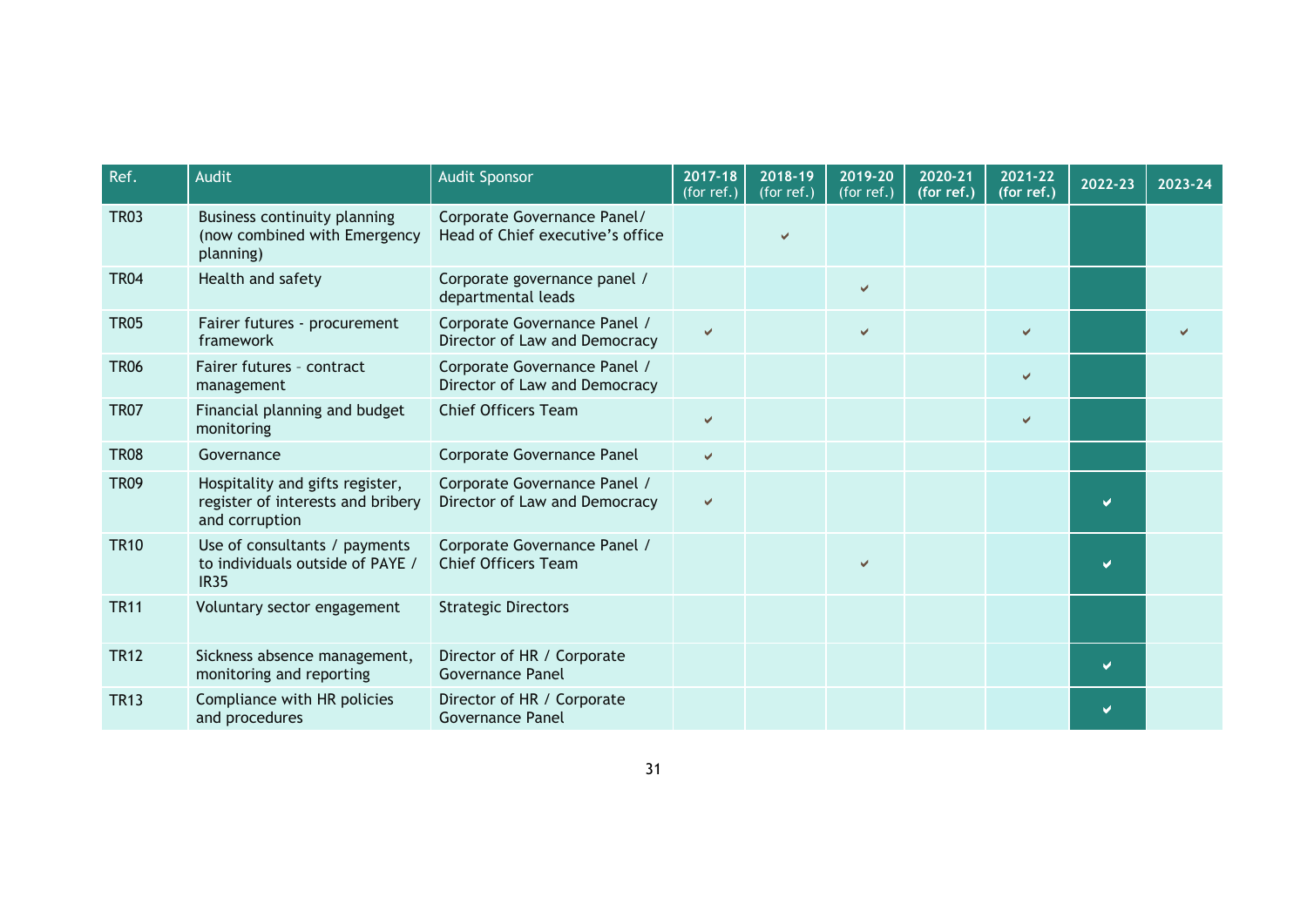| Ref.        | Audit                              | <b>Audit Sponsor</b>                                                                          | 2017-18<br>(for ref.) | 2018-19<br>(for ref.) | 2019-20<br>(for ref.) | 2020-21<br>(for ref.) | 2021-22<br>(for ref.) | $2022 - 23$ | 2023-24 |
|-------------|------------------------------------|-----------------------------------------------------------------------------------------------|-----------------------|-----------------------|-----------------------|-----------------------|-----------------------|-------------|---------|
| <b>TR14</b> | Records management                 | <b>Strategic Director of Finance</b><br>and Governance / Corporate<br><b>Governance Panel</b> |                       |                       | v.                    |                       |                       |             |         |
| <b>TR15</b> | Data and information<br>management | <b>Strategic Director of Finance</b><br>and Governance / Corporate<br><b>Governance Panel</b> |                       |                       | v.                    |                       |                       |             |         |
| <b>TR16</b> | Risk Management                    | Corporate Governance Panel                                                                    |                       |                       |                       |                       | ✔                     |             |         |
| <b>TR17</b> | Fraud protocols                    | <b>Strategic Director of Finance</b><br>and Governance                                        |                       |                       |                       | v                     |                       |             |         |
| <b>TR18</b> | Off contract expenditure           | <b>Strategic Director of Finance</b><br>and Governance / Corporate<br><b>Governance Panel</b> | $\checkmark$          |                       |                       |                       |                       |             |         |
| <b>TR19</b> | Corporate credit cards             | <b>Strategic Director of Finance</b><br>and Governance                                        |                       |                       |                       | V                     |                       |             |         |
| <b>TR20</b> | Supplier resilience                | <b>Strategic Director of Finance</b><br>and Governance                                        |                       |                       |                       |                       |                       |             |         |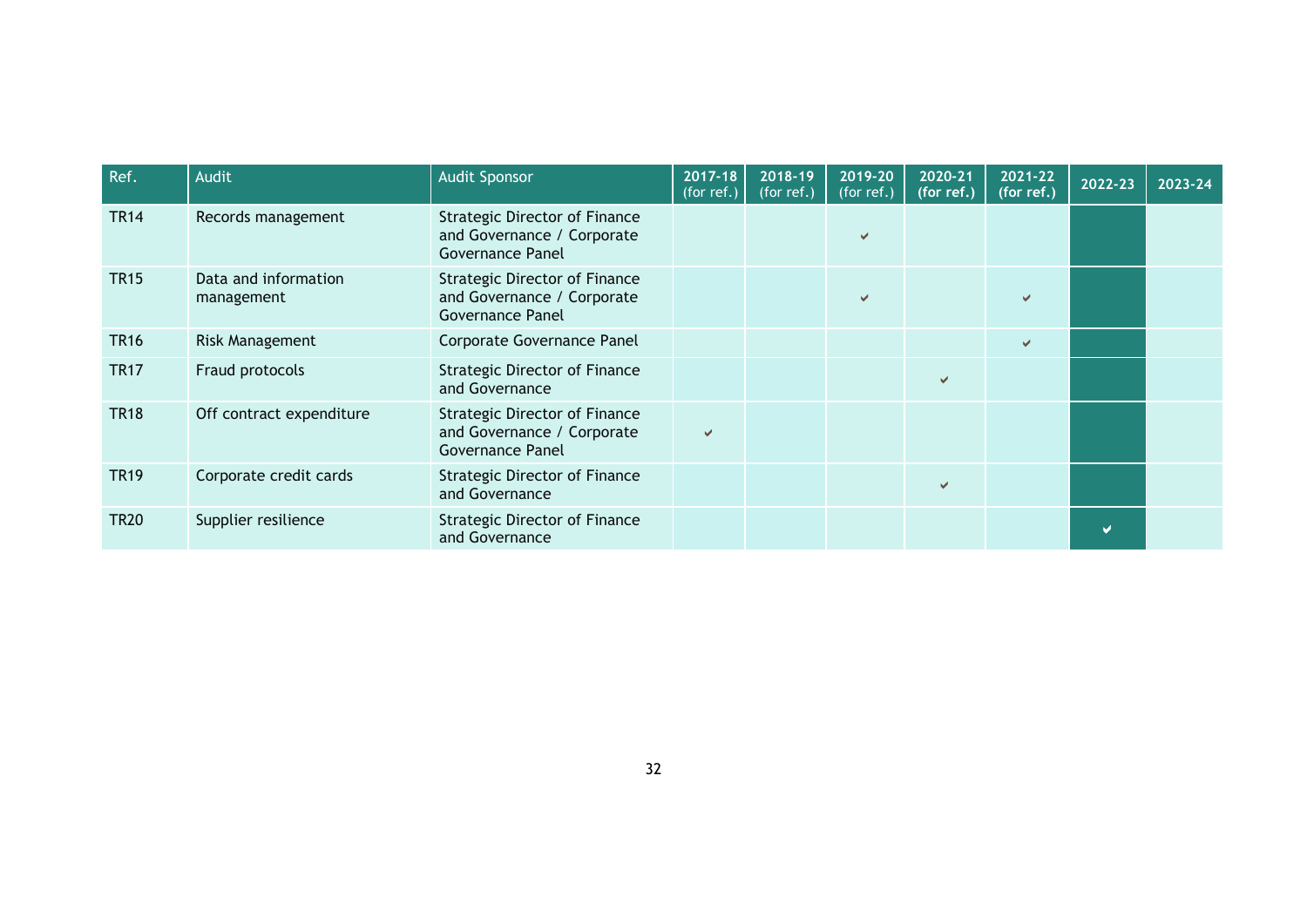# **APPENDIX I**

### **Internal Audit Charter - Role and Scope of Internal Audit**

#### **Purpose of this charter**

This Charter formally defines internal audit's purpose, authority and responsibility and is a requirement of Public Sector Internal Audit Standards (PSIAS).

This Charter establishes internal audit's position within the London Borough of Southwark ("the Council") and defines the scope and limitations of internal audit activities and its relationship with the Audit, Governance and Standards Committee and Senior Management.

Final approval resides with the Council, in practice the charter shall be reviewed and approved annually by management and by the Audit, Governance and Standards Committee on behalf of the Council.

#### **Internal audit's mission**

Internal audit's mission is to enhance and protect organisational value by providing risk-based and objective assurance, advice and insight.

#### **Standards for the Professional Practice of Internal Auditing**

The internal audit function undertakes its work in line with PSIAS which encompass the mandatory elements of the IIA's' International Professional Practices Framework, including the Core Principles for the Professional Practice of Internal Auditing, the Code of Ethics, the International Standards for the Professional Practice of Internal Auditing, and the Definition of Internal Auditing as set out by the Global IIA.

#### **Internal audit's purpose**

Internal audit provides independent, objective assurance and consulting activity designed to add value and improve the organisation's operations. It helps the organisation accomplish its objectives by bringing a systematic, disciplined approach to evaluate and improve the effectiveness of risk management, control and governance processes.

Internal audit acts primarily to provide the Audit, Governance and Standards Committee with the information necessary for it to fulfil its own responsibilities and duties. Implicit in internal audit's role is that it supports the organisation's management to fulfil its own risk, control and compliance responsibilities. The range of work performed by internal audit is set out in PSIAS and not repeated here.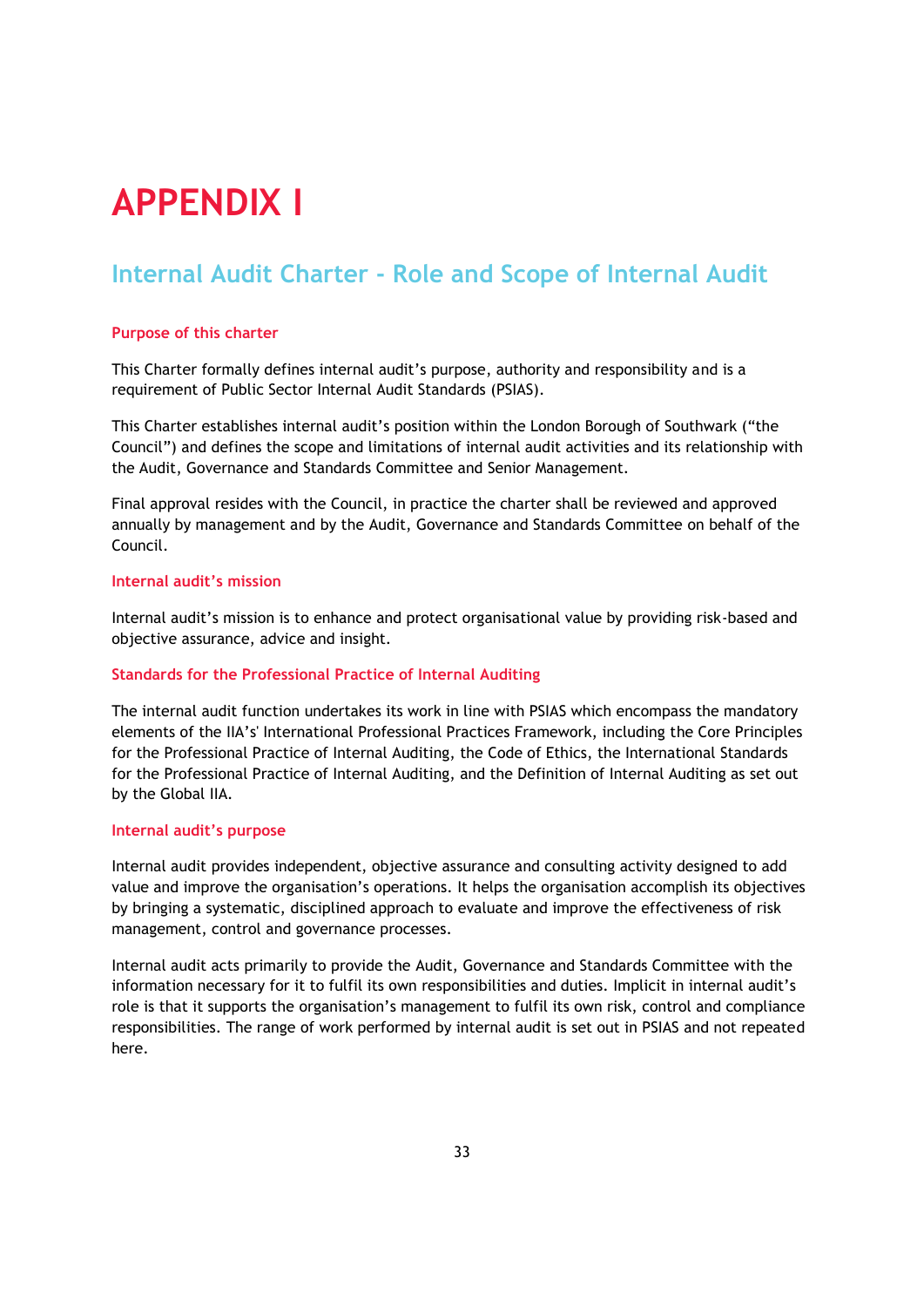#### **Internal audit's authority**

Internal audit staff are authorised to:

- Have full, free and unfettered access to all of the organisation's records, property, and personnel relevant to the performance of engagements; whilst being accountable for the confidentiality and safeguarding of such records and information.
- Obtain assistance from the necessary organisation's personnel in relevant engagements, as well as other specialised services from within or outside the organisation.

The Head of Internal Audit will have unrestricted access to the Audit, Governance and Standards Committee and retain the right to meet *in camera* with the Audit, Governance and Standards Committee, without management present.

Internal audit has no authority or management responsibility for any of its engagement subjects.

Internal audit will not make any management decisions or engage in any activity which could reasonably be construed to compromise its independence.

#### **Internal audit's role in fraud, bribery and corruption**

Management, not internal auditors are responsible for the prevention and detection of fraud, bribery and corruption. Auditors will, however, be alert in all their work to risks and exposures that could allow fraud or corruption as well as seeking to identify indications that fraud and corruption may have been occurring. Audit procedures alone, even when performed with due professional care, cannot guarantee that fraud and corruption will be detected. In the event that internal audit suspects a fraud, this will be referred to appropriate management in the first instance and then the Audit, Governance and Standards Committee.

#### **Internal audit's responsibility**

The Head of Internal Audit is responsible for all aspects of internal audit activity, including strategy, planning, performance, and reporting.

Internal audit will:

#### **Strategy**

- ▶ Develop and maintain an Internal Audit Strategy
- Review the Internal Audit Strategy at least annually with management and Audit, Governance and Standards Committee.

#### **Planning**

- Develop and maintain an Internal Audit Plan to fulfil the requirements of this Charter and the Internal Audit Strategy
- $\blacktriangleright$  Engage with management and consider the organisation's strategic and operational objectives and related risks in the development of the Internal Audit Plan
- Review the Internal Audit Plan periodically with management and adjust the plan as necessary to respond to any changes in business risks, operations, systems and controls
- **Present the Internal Audit Plan, including updates, to the Audit, Governance and Standards** Committee for periodic review and approval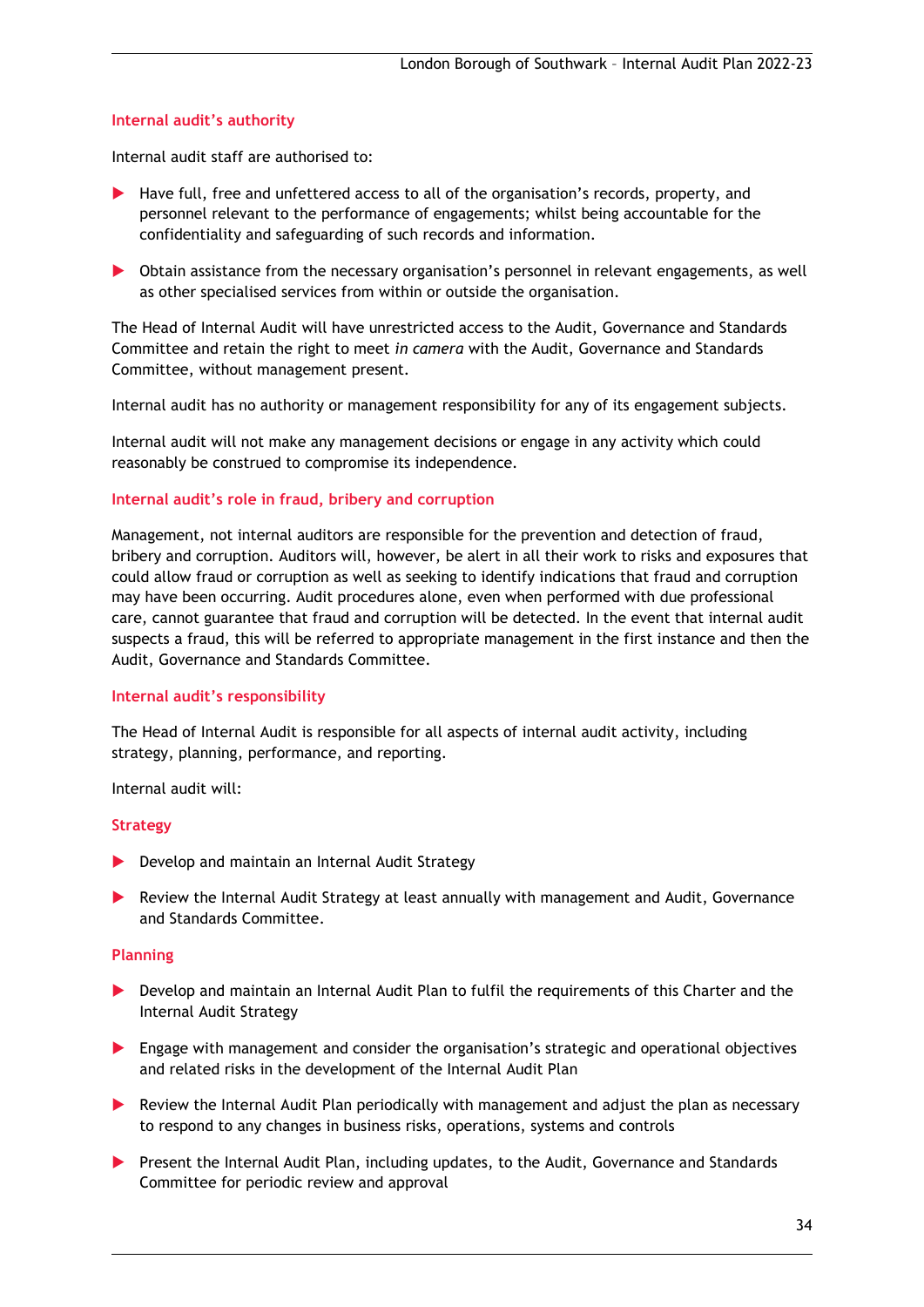- **Prepare an internal audit budget sufficient to fulfil the requirements of this Charter, the** Internal Audit Strategy, and the Internal Audit Plan
- Submit the internal audit budget to the Audit, Governance and Standards Committee for review and approval annually
- Coordinate with and provide oversight of other control and monitoring functions, including risk management, compliance and ethics, and external audit
- Consider the scope of the work of other assurance providers for the purpose of providing optimal audit coverage to the organisation.

#### **Performance**

- **Implement the Internal Audit Plan**
- Maintain professional resources with sufficient knowledge, skills and experience to meet the requirements of this Charter, the Internal Audit Strategy and the Internal Audit Plan
- Allocate and manage resources to accomplish internal audit engagement objectives
- Establish and maintain appropriate internal auditing procedures incorporating best practice approaches and techniques
- Monitor delivery of the Internal Audit Plan against the budget
- Ensure the ongoing effectiveness of internal audit activities
- Ensure the principles of integrity, objectivity, confidentiality and competency are upheld.

#### **Reporting**

- Issue a report to management at the conclusion of each engagement to confirm the results of the engagement and the timetable for the completion of management actions to be taken
- Provide periodic reports to management and the Audit, Governance and Standards Committee summarising internal audit activities and the results of internal audit engagements
- **Provide periodic reports to management and the Audit, Governance and Standards Committee** on the status of management actions taken in response to internal audit engagements
- Report annually to the Audit, Governance and Standards Committee and management on internal audit performance against the goals and objectives set out in the internal audit plan and any agreed key performance indicators
- **Report as needed to the Audit, Governance and Standards Committee on management,** resource, or budgetary impediments to the fulfilment of this Charter, the Internal Audit Strategy, or the Internal Audit Plan
- Inform the Audit, Governance and Standards Committee of emerging trends and issues that could impact the organisation.

#### **Effective internal audit**

Our internal audit function is effective when:

It achieves the purpose and responsibility included in the internal audit charter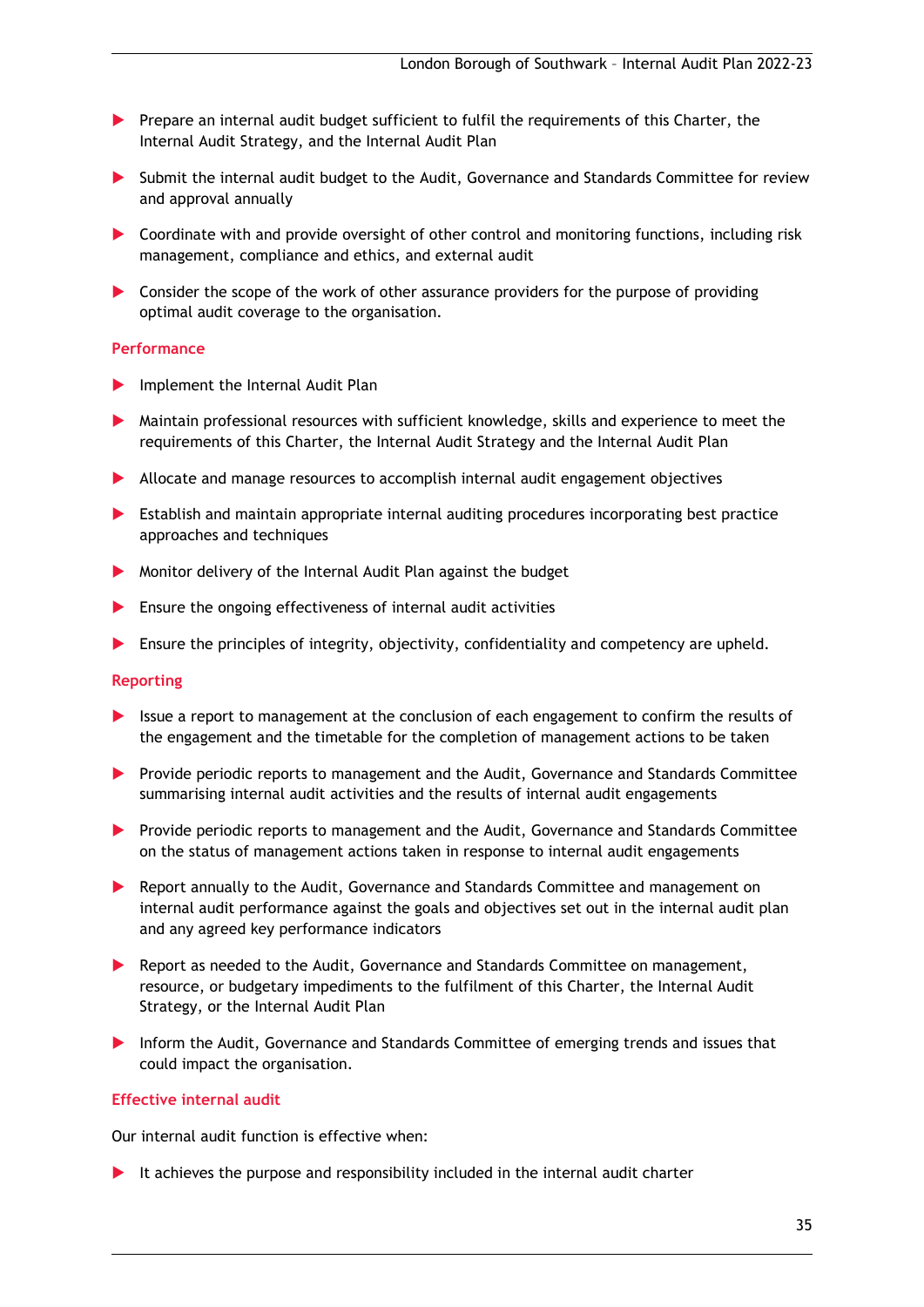- $\blacktriangleright$  It conforms with the Standards
- Its individual members conform with the Code of Ethics and the Standards
- It considers trends and emerging issues that could impact the organisation.

The internal audit activity adds value to Southwark Council (and its stakeholders) when it considers strategies, objectives and risks, strives to offer ways to enhance governance, risk management and control processes and objectively provides relevant assurance.

We will agree with you an audit plan for a total number of days activity. Once agreed, we will turn this into a cash budget which we will work to, in order to ensure that you have certainty around the fees you will pay us.

#### **Access to records and confidentiality**

There are no limitations to internal audit's right of access to the Council's officers, records, information, premises, or meetings which it considers necessary to fulfil its responsibilities.

When the auditors receive confidential information about your affairs it shall at all times be kept confidential, except as required by law or as provided for in regulatory, ethical or other professional pronouncements applicable. All information will be maintained in line with appropriate regulations, for example the Data Protection Act 2018.

#### **Coordination and reliance with other assurance providers**

In co-ordinating activities internal audit may rely on the work of other assurance and consulting service providers.

A consistent approach is adopted for the basis of reliance and internal audit will consider the competency, objectivity, and due professional care of the assurance and consulting service providers. Due regard will be given to understanding of the scope, objectives and results of the work performed by other providers of assurance and consulting services.

Where reliance is placed upon the work of others, internal audit is still accountable and responsible for ensuring adequate support for conclusions and opinions reached by the internal audit activity.

#### **Internal audit's commitments to Southwark Council**

Internal audit commits to the following:

- Working with management to improve risk management, controls and governance within the organisation
- Performing work in accordance with PSIAS
- ▶ Complying with the ethical requirements of PSIAS
- Dealing in a professional manner with Trust/Council staff, recognising their other commitments and pressures
- Raising issues as they are identified, so there are no surprises and providing practical recommendations
- Liaising with external audit and other regulators to maximise the assurance provided to the Council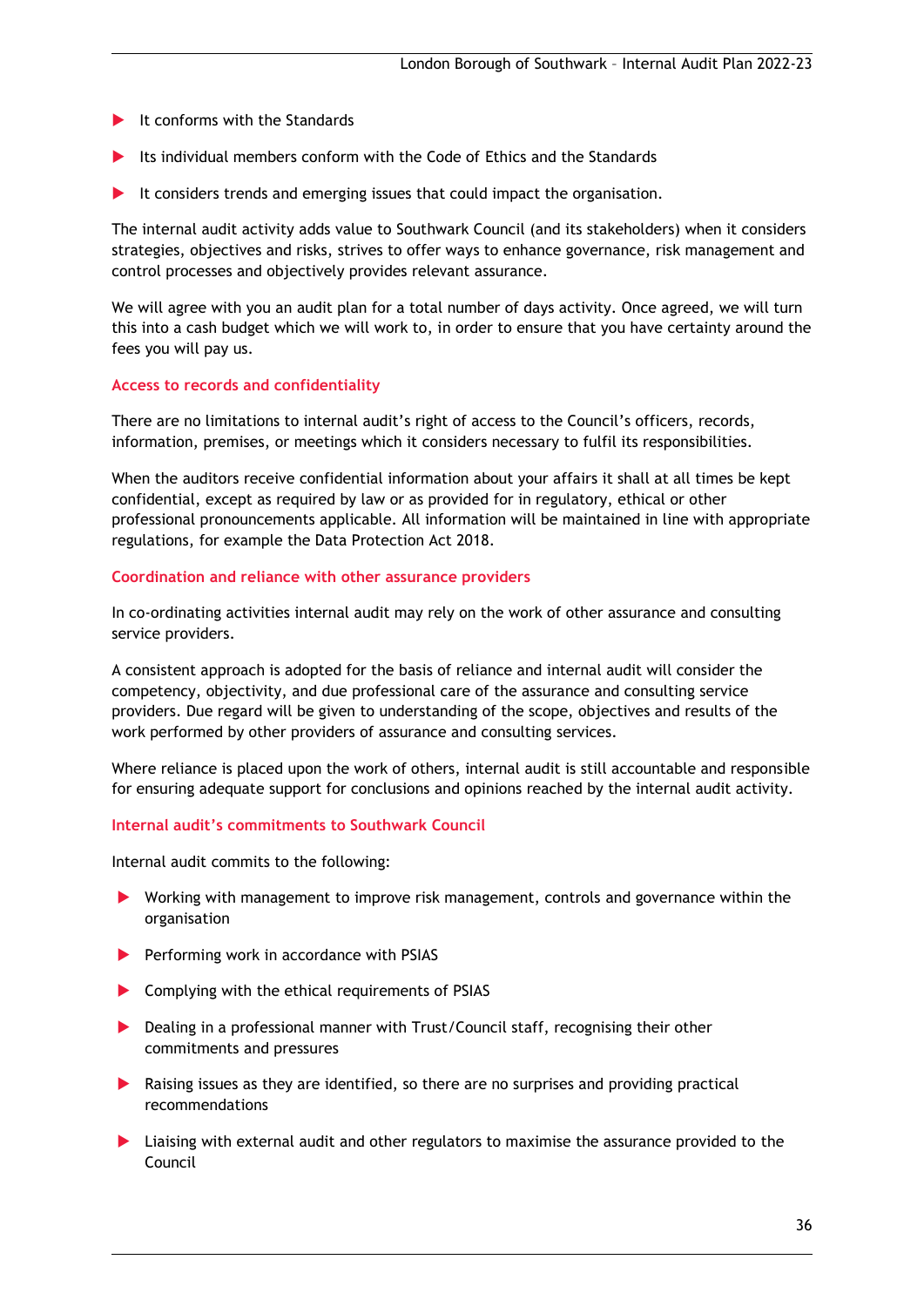Reporting honestly on performance against targets to the Audit, Governance and Standards Committee.

#### **Independence and internal audit's position within the organisation**

To provide for internal audit's independence, its personnel and any contractors will report to internal audit function, who reports to the Audit, Governance and Standards Committee. The Head of Internal Audit has free and full access to the Chair of the Audit, Governance and Standards Committee.

Internal audit reports administratively to the Chief Executive or Strategic Director of Finance and Governance who provides day-to-day oversight.

The appointment or removal of internal audit will be performed in accordance with established procedures and subject to the approval of the Chair of the Audit, Governance and Standards Committee.

The internal audit service will have an impartial, unbiased attitude and will avoid conflicts of interest and perform engagements in such a manner that there are no quality compromises and judgement on audit matters is not subjugated to others.

If the independence or objectivity of the internal audit service is impaired, details of the impairment will be disclosed to either the Chief Executive or the Chair of the Audit, Governance and Standards Committee, dependent upon the nature of the impairment.

The internal audit service is not authorised to perform any operational duties for the organisation; initiate or approve accounting transactions external to the internal audit service; or direct the activities of any the organisation employee not employed by the internal auditing service, except to the extent such employees have been appropriately assigned to service or to otherwise assist the internal auditor.

#### **Internal audit's scope**

The scope of internal audit activities includes all activities conducted by the organisation. The Internal Audit Plan identifies those activities that have been identified as the subject of specific internal audit engagements.

The provision of assurance services is the primary role for internal audit in the UK public sector. This role requires the chief audit executive to provide an annual internal audit opinion based on an objective assessment of the framework of governance, risk management and control.

*Assurance engagements* involve the objective assessment of evidence to provide an independent opinion or conclusions regarding an entity, operation, function, process, system or other subject matter. The nature and scope of the assurance engagement are determined by internal audit.

*Consulting engagements* are advisory in nature and are generally performed at the specific request of management. The nature and scope of consulting engagements are subject to agreement with management. When performing consulting services, internal audit will maintain objectivity and not assume management responsibility.

#### **Quality Assurance Improvement Programme (QAIP)**

The internal audit function will maintain a QAIP. As required by PSIAS an external assessment of the service will be performed at least every five years. The programme will include an evaluation of the internal audit activity's conformance with The Standards and an evaluation of whether the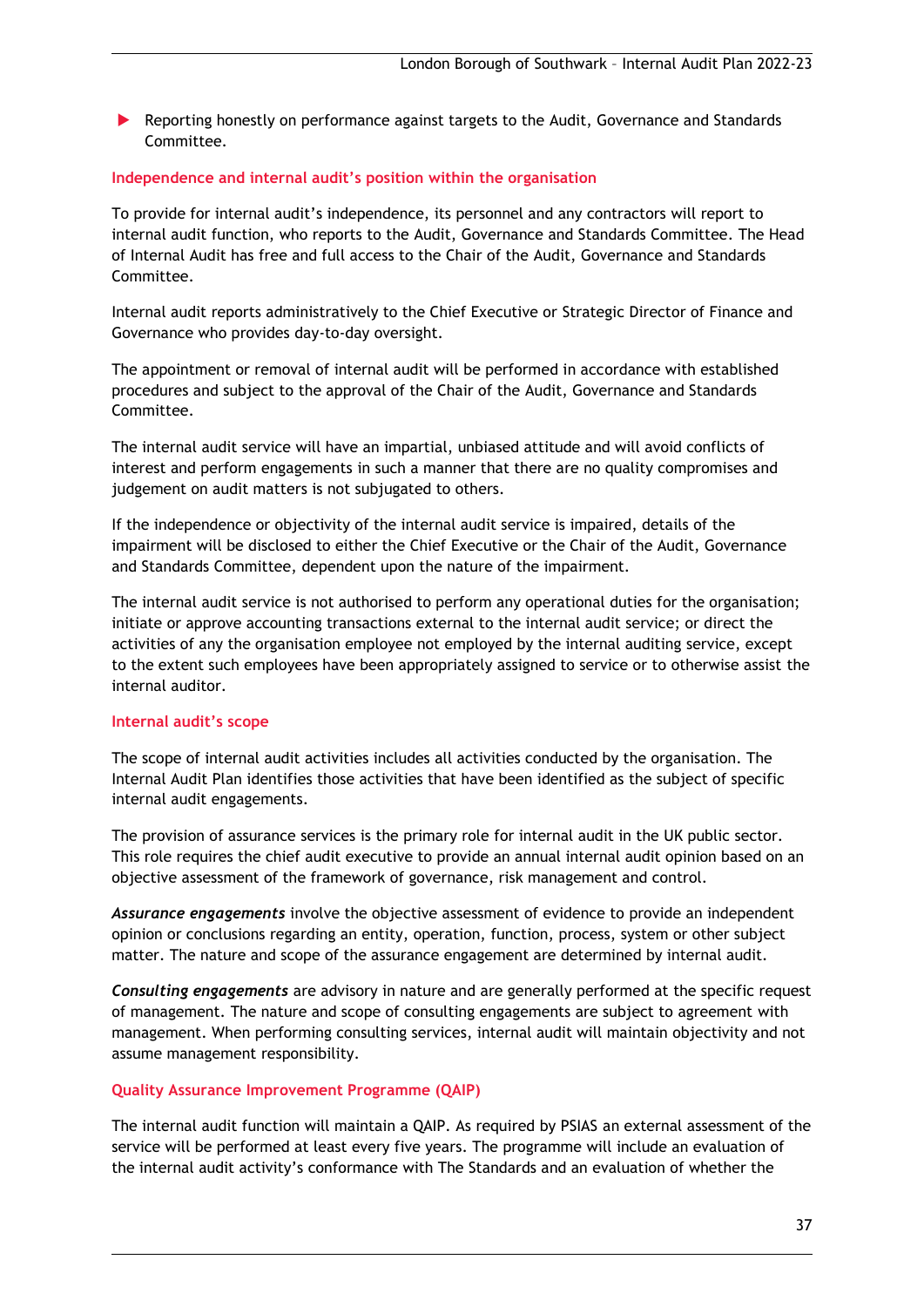internal auditors apply The IIA's Code of Ethics. The plan will assess the efficiency and effectiveness of internal audit and identify opportunities for improvement.

#### **Periodic reporting on compliance against Professional Standards**

Internal audit will periodically report to the Audit, Governance and Standards Committee to:

- ▶ Confirm the independence of the function on at least an annual basis.
- Report annually on conformance with The IIA's Code of Ethics and the Standards.
- ▶ Confirm the maintenance of a QAIP, and
- $\blacktriangleright$  Report on the results of internal assessments and the results of the external quality assessments (undertaken at least once every 5 years by a qualified, independent assessment team).

#### **Approval and validity of this Charter**

This Charter shall be reviewed and approved annually by management and by the Audit, Governance and Standards Committee on behalf of the Council.

#### **Internal audit performance measures and indicators**

The tables below contain some of the performance measures and indicators that are considered to have the most value in assessing the efficiency and effectiveness of internal audit.

The Audit, Governance and Standards Committee should approve the measures which will be reported to each meeting and / or annually as appropriate. In addition to those listed here we also report on additional measures as agreed with management and included in our Progress Report.

#### **Table One: Performance measures for internal audit**

**Measure / Indicator**

#### *Audit Coverage*

Annual Audit Plan delivered in line with timetable

Actual days are in accordance with Annual Audit Plan

#### *Relationships and customer satisfaction*

Customer satisfaction reports – overall score at average at least 3.5 / 5 for surveys issued at the end of each audit.

Annual survey to Audit, Governance and Standards Committee to achieve score of at least 70%

External audit can rely on the work undertaken by internal audit (where planned)

#### *Staffing and Training*

At least 60% input from qualified staff

#### *Audit Reporting*

Issuance of draft report within 3 weeks of fieldwork `closing' meeting

Finalise internal audit report 1 week after management responses to report are received.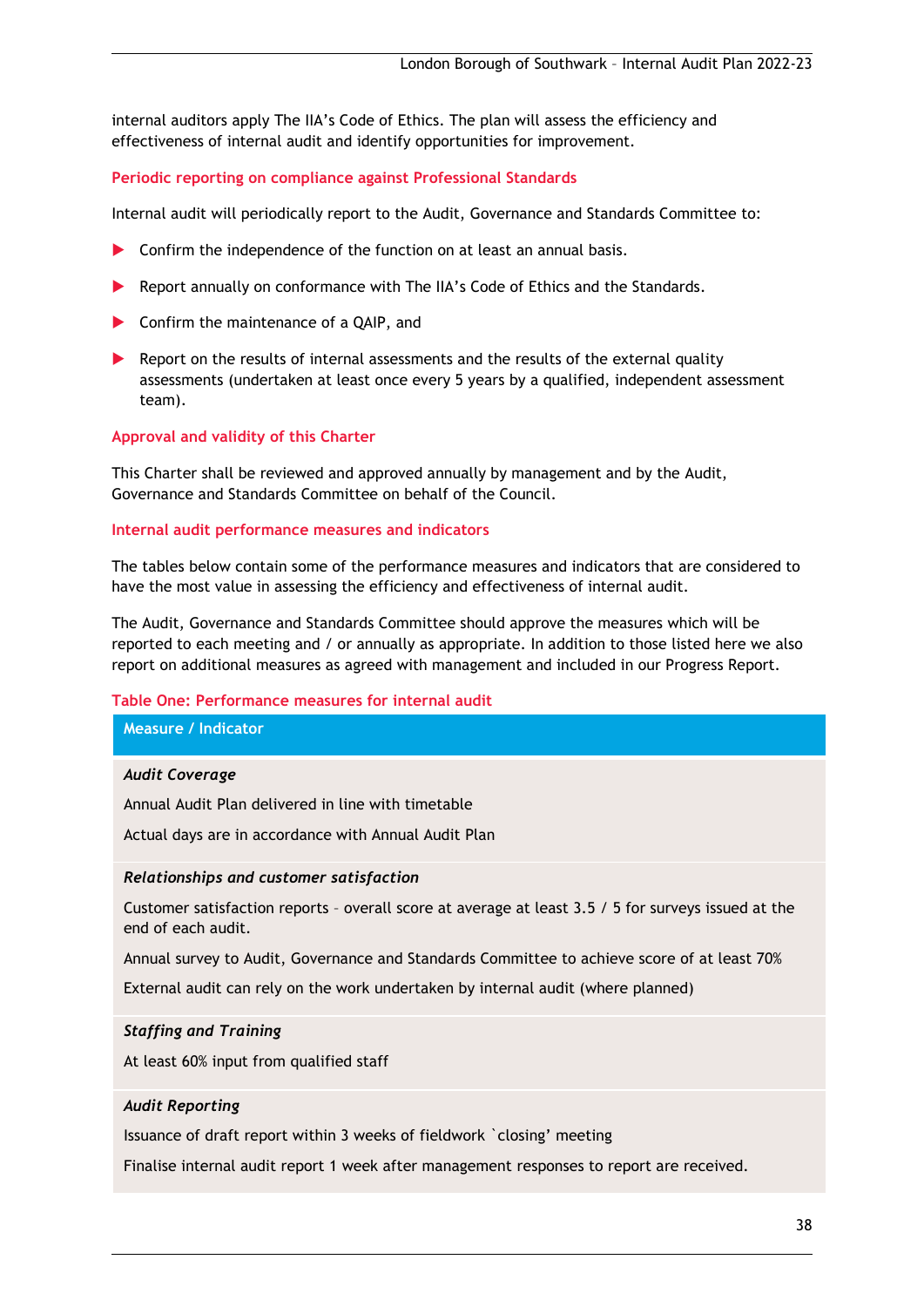#### **Audit Quality**

High quality documents produced by the auditor that are clear and concise and contain all the information requested.

Positive result from any external review

#### **Management and staff performance measures and indicators**

The following three indicators are considered good practice performance measures but we go beyond this and report on a suite of measures as included in each Audit, Governance and Standards Committee progress report.

#### **Table Two: Performance measures for management and staff**

#### **Measure / Indicator**

#### *Response to terms of reference and reports*

Audit sponsor to respond to terms of reference within one week of receipt and to draft reports within two weeks of receipt

#### *Implementation of recommendations* Audit sponsor to implement all audit recommendations within the agreed timeframe

#### *Co-operation with internal audit*

Internal audit to confirm to each meeting of the Audit, Governance and Standards Committee whether appropriate co-operation has been provided by management and staff

| <b>Name</b>        | Grade                             | Contact                                     |
|--------------------|-----------------------------------|---------------------------------------------|
| <b>Greg Rubins</b> | Partner and Chief Audit Executive | Greg.Rubins@bdo.co.uk<br>07710 703441       |
| Aaron Winter       | Director                          | Aaron. Winter@bdo.co.uk<br>07442 851 860    |
| Angela Mason-Bell  | Senior Manager                    | Angela.Mason-Bell@bdo.co.uk<br>07813 000319 |
| Lilian Eshun-Brown | Manager                           | Lilian.Eshun-Brown@bdo.co.uk                |
| <b>Curtis Yapp</b> | Assistant Manager                 | Curtis. Yapp@bdo.co.uk                      |
| Antony Hadjirousos | <b>IT Audit Manager</b>           | Antony.Hadjirousos@bdo.co.uk                |
| Swetha Saseendran  | <b>IT Assistant Manager</b>       | Swetha.Saseendran@bdo.co.uk                 |

#### **BDO key contacts**